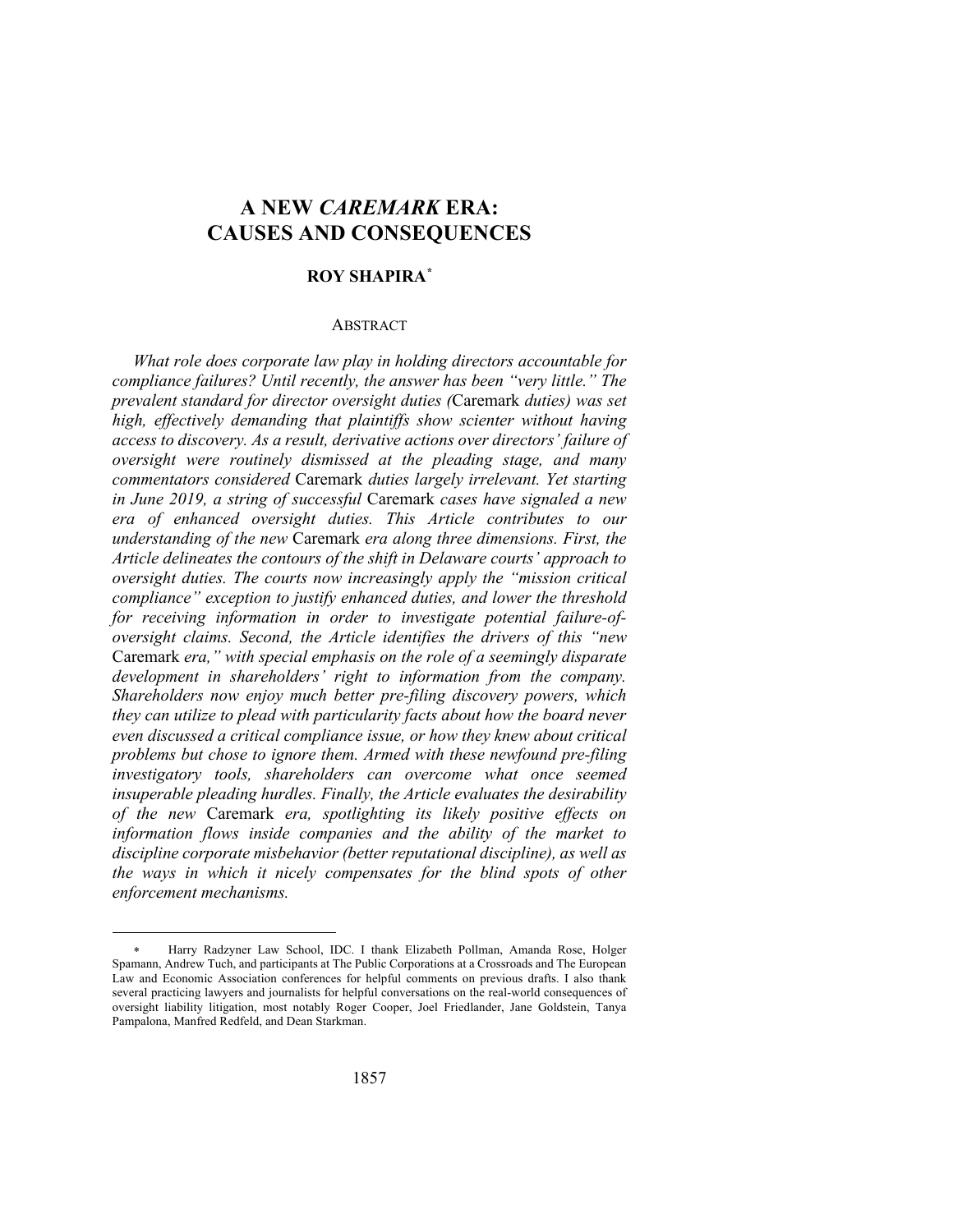#### TABLE OF CONTENTS

| INTRODUCTION                                                       |      |
|--------------------------------------------------------------------|------|
|                                                                    |      |
| II. CAUSES: THE RISE OF SHAREHOLDER INSPECTION RIGHTS 1866         |      |
| A. Corporate Law Puts a Premium on Pre-Filing Investigations  1867 |      |
| B. Pre-Filing Investigations Determine the Fate of Caremark Claims |      |
|                                                                    |      |
| C. What Changed? The Liberation of Section 220 1872                |      |
|                                                                    |      |
|                                                                    |      |
| D. Other Causes besides The Rise of Shareholder Inspection Rights  |      |
|                                                                    |      |
| III. CONSEQUENCES: FACILITATING BETTER INTERNAL AND EXTERNAL       |      |
| <b>ENFORCEMENT</b>                                                 |      |
|                                                                    |      |
|                                                                    |      |
| 1. Reputation through Litigation: A Short Primer 1884              |      |
| 2. Reputation through Caremark Litigation 1885                     |      |
| C. Balancing the Flaws of Regulatory Enforcement and Internal      |      |
| Compliance                                                         | 1888 |
| 1. Problems with Regulatory Enforcement and Compliance             | 1889 |
| 2. How the New Caremark Era Can Mitigate These Problems  1892      |      |
|                                                                    | 1895 |

# **INTRODUCTION**

Compliance has become a key corporate governance issue across the globe.1 Companies pour hundreds of billions of dollars into internal compliance programs meant to prevent and detect wrongdoing by their employees.<sup>2</sup> Regulators are constantly attempting to gauge the effectiveness

<sup>1.</sup> Stavros Gadinis & Amelia Miazad, *The Hidden Power of Compliance*, 103 MINN. L. REV. 2135, 2146 (2019); Robert C. Bird & Stephen Kim Park, *Organic Corporate Governance*, 59 B.C. L. REV. 21, 44–45 (2018) (compiling references). "Compliance" here is defined as the set of internal processes firms employ in order to ensure that their behavior falls in line with applicable laws. *See* Sean J. Griffith, *Corporate Governance in an Era of Compliance*, 57 WM. & MARY L. REV. 2075, 2082 (2016). Recently there have been calls to broaden the scope so that these internal processes would also ensure meeting broader societal expectations. *See, e.g.*, Leo E. Strine, Jr., Kirby M. Smith & Reilly S. Steel, Caremark *and ESG, Perfect Together: A Practical Approach to Implementing an Integrated, Efficient, and Effective* Caremark *and EESG Strategy*, 106 IOWA L. REV. (forthcoming 2021), https://sch olarship.law.upenn.edu/cgi/viewcontent.cgi?article=3198&context=faculty\_scholarship [https://perma. cc/F6Y2-6PR8].

<sup>2.</sup> *See* Eugene Soltes, *Evaluating the Effectiveness of Corporate Compliance Programs: Establishing a Model for Prosecutors, Courts, and Firms*, 14 N.Y.U. J.L. & BUS. 965, 969 (2018).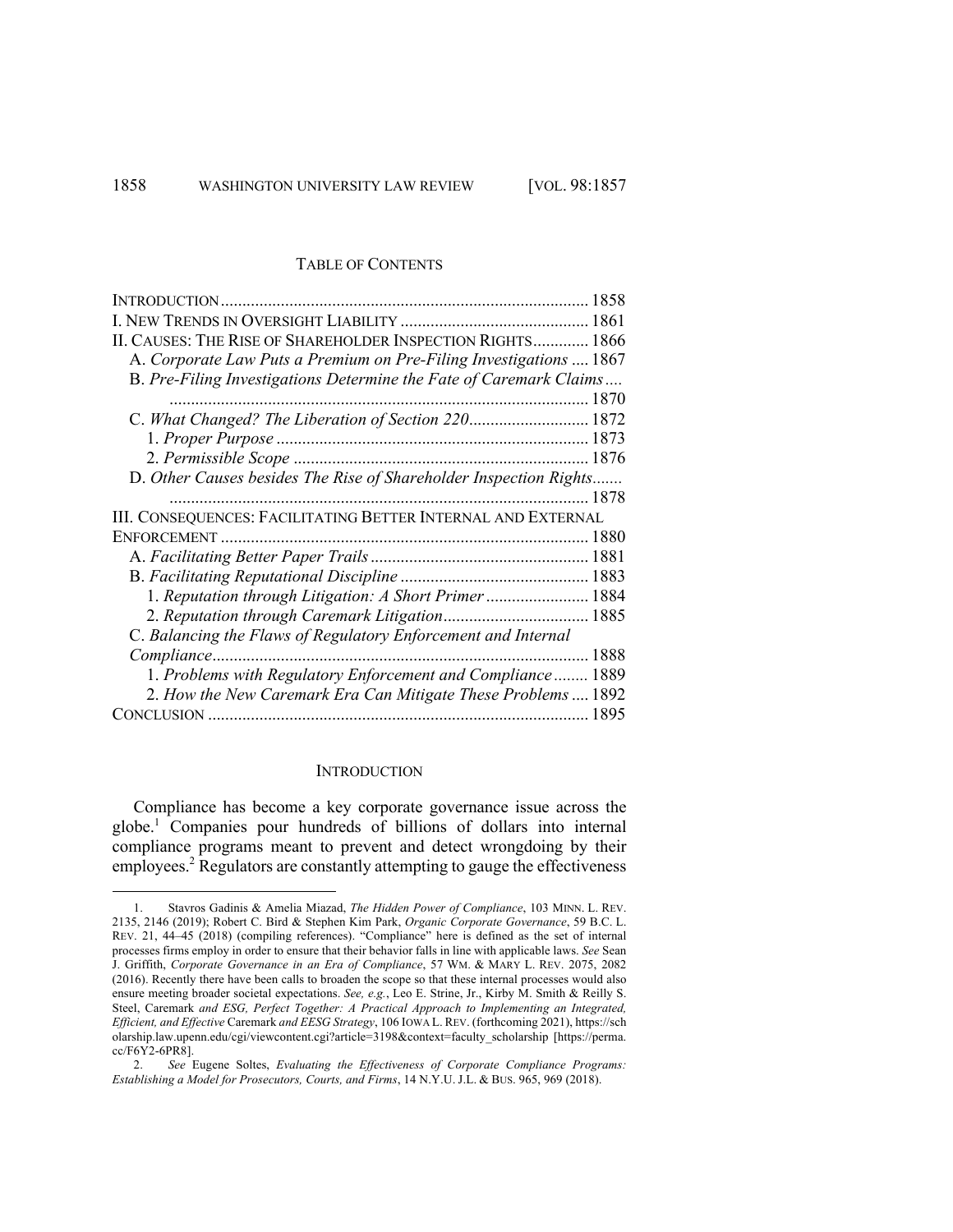of such internal compliance programs. Yet until recently, corporate law played a seemingly very limited role. The prevalent standard for director oversight duties (*Caremark* duties<sup>3</sup>) was set high, effectively demanding that plaintiffs show scienter without having access to discovery. As a result, derivative actions over directors' failure of oversight were routinely dismissed at the pleading stage, and many commentators considered *Caremark* duties largely irrelevant.

Against this background, it was noteworthy when, within thirteen months in 2019–2020, four *Caremark* claims succeeded in surviving the motion to dismiss (*Marchand*, *Clovis*, *Hughes*, and *Chou*). Practitioners immediately took notice, and started debating the meaning of the string of successful cases. Does it signify a meaningful trend of a "stricter *Caremark* era,"<sup>4</sup> or is it merely a rare coincidence of cases with extremely egregious facts?<sup>5</sup> And if there is, indeed, a resurgence in director oversight duties, why now? What changed around 2019 that sparked the resurgence?

The answers, this Article suggests, are (1) "yes," and (2) "section 220." Yes, there is a trend of revamped director oversight duties. And this trend is here to stay, partly because it is driven by a seemingly disparate development in shareholders' rights to information from the company, nestled in D.G.C.L. § 220. 6

Section 220 grants shareholders a qualified right to inspect the company's books and records. In recent years Delaware courts have liberalized their interpretation of section 220 requirements: both in terms of whether to provide internal documents (the "proper purpose" requirement), and in terms of what internal documents to provide (the "permissible scope" requirement). The courts now order provision of not just formal documents such as board minutes, but also informal electronic communications such as private emails or LinkedIn messages between directors. Armed with such newfound pre-filing discovery powers, shareholders and their attorneys can use the internal documents to plead with particularity facts that implicate directors' mental state and awareness, thereby overcoming the onceinsuperable *Caremark* pleading hurdle. Plaintiffs can now more easily show that the board never even discussed a critical compliance issue, or knew about critical problems but chose to ignore them.

Indeed, section 220 actions—that is, litigation over what documents shareholders can get in order to investigate potential failure of oversight should be considered themselves a part of the new *Caremark* era. Within

<sup>3.</sup> Named after one of Delaware's most iconic cases. *See In re* Caremark Int'l Inc. Derivative Litig., 698 A.2d 959 (Del. Ch. 1996), *adopted by* Stone v. Ritter, 911 A.2d 362, 365 (Del. 2006).

<sup>4.</sup> *Infra* note 35 and accompanying text.

<sup>5.</sup> *Infra* note 38 and accompanying text.

<sup>6.</sup> *See* DEL. CODE ANN. tit. 8, § 220 (2021).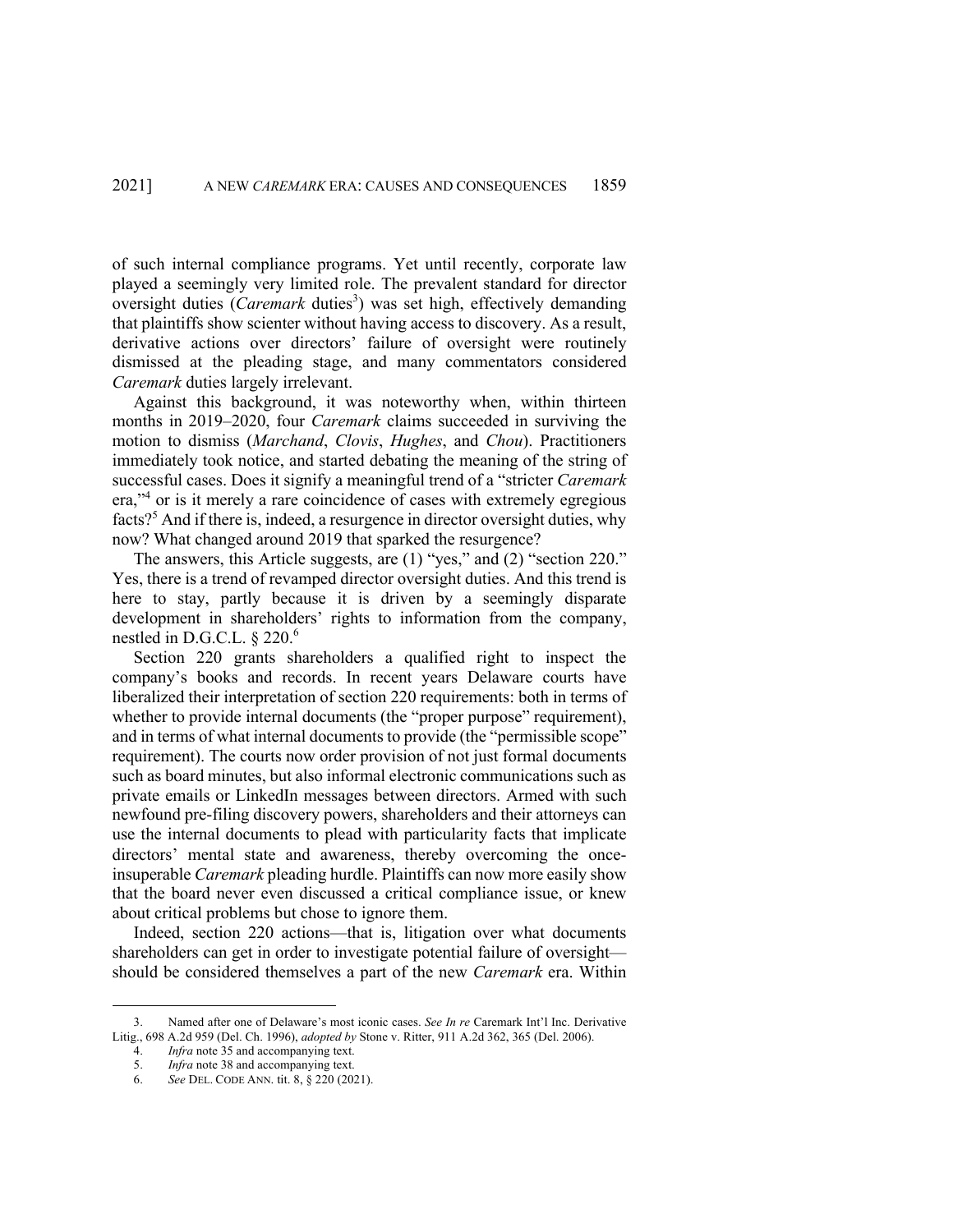the past year, plaintiffs have succeeded in getting internal documents, including sometimes emails, to investigate failures of oversight on the part of Facebook's directors in the Cambridge Analytica scandal, or AmerisourceBergen's directors in the opioid crisis, to name two examples. In other words, the trend is bigger than the *Marchand*-*Clovis*-*Hughes-Chou* quadfecta.

What changed is therefore not necessarily the standard for oversight liability, which is still a high bar,<sup>7</sup> but rather shareholders' ability to establish the facts and hold directors accountable. In a separate project I show how the expansion of section 220 has revamped judicial oversight of deal negotiations;<sup>8</sup> here I focus on how it has revamped director oversight duties as well. To be sure, there exist other factors contributing to the new *Caremark* era, beyond the increased emphasis on pre-filing investigations. Notably, Delaware courts have been carving a constantly-growing exception to the deferential standard, in the form of "mission critical compliance": in situations where meeting certain regulatory demands is critical to the firm's success, directors should be especially alert to yellow and red flags, and proactively monitor compliance. The combination of the courts' increased willingness to scrutinize directors' conduct in this context and plaintiffs' increased ability to document directors' conduct is likely to continue generating successful *Caremark* claims going forward.

Yet it is one thing to say that plaintiffs are now more likely to succeed in failure-of-oversight claims, and another to say that the new turn in *Caremark* litigation is desirable from a societal perspective. For one, the expansion of pre-filing discovery comes with its own set of costs, such as potentially bringing back the dreaded fishing expeditions through the backdoor.<sup>9</sup> And, critics may claim, thus far it has produced no meaningful benefits: success in section 220 actions or the motion to dismiss does not mean that these cases will ultimately be decided in favor of the plaintiffs. We therefore cannot conclude that the new *Caremark* era will generate more compensation for shareholders or better deterrence, the argument goes. In fact, such an objection misconstrues how Delaware corporate law works (deters). In corporate law, in general, corporate decision-makers practically

<sup>7.</sup> For a recent iteration of the high standard, namely, particularized allegations of bad faith, see Richardson v. Clark, C.A. No. 2019-1015-SG (Del. Ch., Dec. 31, 2020) (clarifying that when directors truly try to remedy a compliance problem but fail, it would not constitute a breach of their *Caremark* duty).

<sup>8.</sup> Roy Shapira, *Corporate Law, Retooled: How Books and Records Revamped Judicial Oversight*, 42 CARDOZO L. REV. (forthcoming 2021), https://papers.ssrn.com/sol3/papers.cfm?abstract\_ id=3600935 [https://perma.cc/G5YM-M3A5].

<sup>9.</sup> "Fishing expedition" here denotes the concern that parties may bombard each other with requests to find information that may or may not exist, needlessly raising the costs of litigation in the process. *See* Alexandra D. Lahav, *A Proposal to End Discovery Abuse*, 71 VAND. L. REV. 2037, 2039 (2018).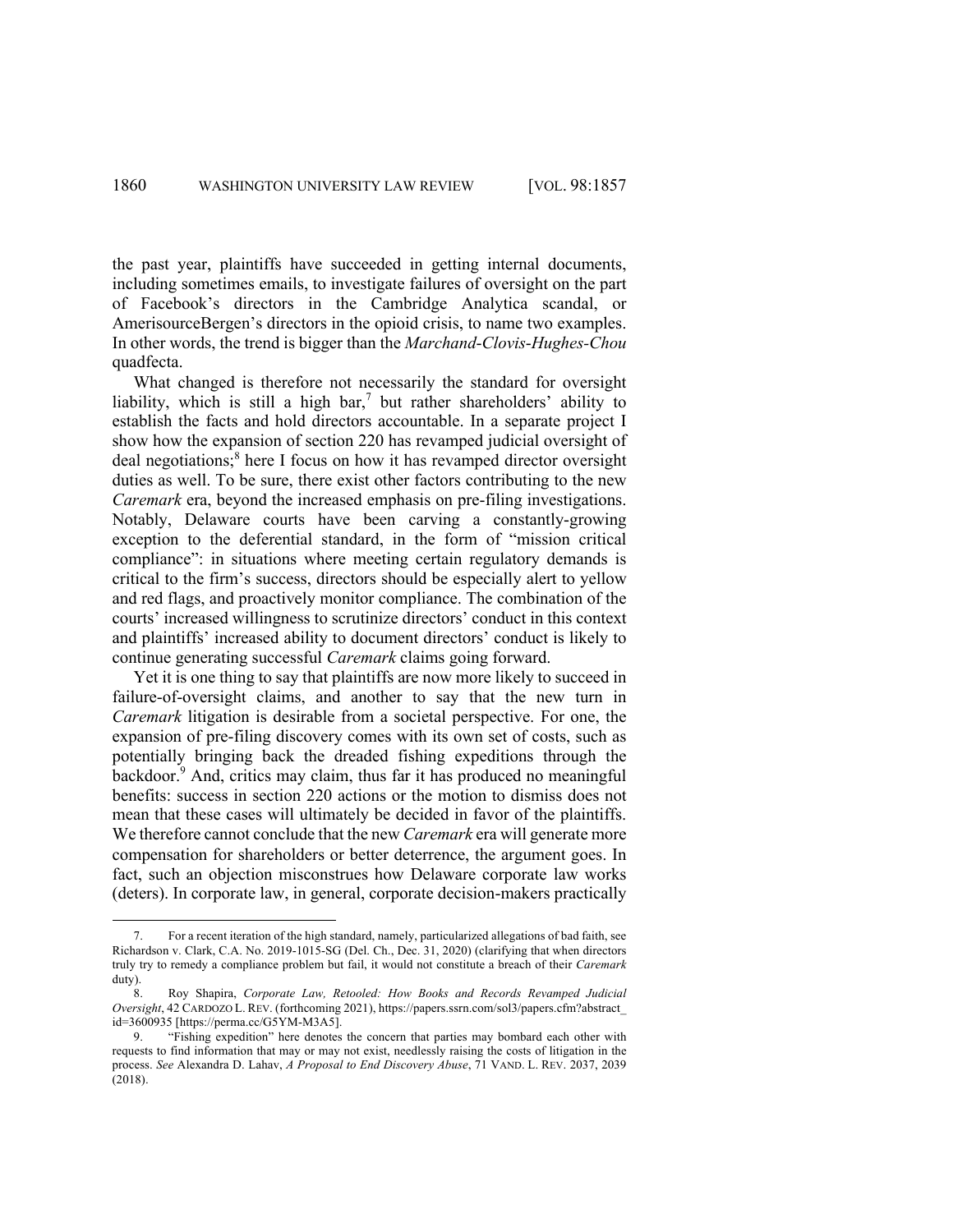never pay out of pocket for their misbehavior.<sup>10</sup> Yet deterrence cannot be measured solely on the basis of sanctions imposed in verdicts coming after a full trial.

Corporate law's impact on oversight rather comes from paying settlements ex post and, pertinently, planning how to avoid the risks and costs of litigation ex ante. Part of the law's effect on behavior comes from the memos that legal advisors send their clients, explaining how they should behave going forward. As this Article details, the new *Caremark* cases created a wave of law firm memos calling on boards to place compliance issues on the agenda and make sure deliberations are being properly recorded. Another part of the law's effect on behavior comes from imposing (uninsurable) non-legal costs, such as emotional costs (stress, embarrassment) and reputational costs (having details about your misbehavior dug out and made public for all other market participants to see). This Article illustrates how the expansion of section 220 has dramatically increased these non-legal costs for failure of oversight, thereby ramping up deterrence. In all, while it is still too early to empirically assess the costs and benefits of the new mode of *Caremark* litigation, this Article provides several indications that suggest it will, indeed, prove desirable.

The Article proceeds in three parts. Part I sets the stage by delineating the ebbs and flows of director oversight standards over the years, culminating in their recent resurgence. Part II explains why two important new developments in Delaware law, namely, director oversight duties and shareholder information rights, are intertwined. The resurgence of inspection rights led to a resurgence of oversight duties. Part III evaluates some of the consequences of the section 220 turn in *Caremark* litigation, such as an increased emphasis on documentation and upward flows of information inside organizations. I then conclude by extrapolating lessons from the recent development in director oversight duties to offer big-picture observations on how Delaware corporate law works when it is at its best.

## I. NEW TRENDS IN OVERSIGHT LIABILITY

The 1996 *Caremark* decision reinvented director oversight duties.<sup>11</sup> Prior to *Caremark*, directors' duties were merely reactive: as long as the

<sup>10.</sup> *See infra* note 135 and accompanying text.

<sup>11.</sup> *In re* Caremark Int'l Inc. Derivative Litig., 698 A.2d 959 (Del. Ch. 1996). The case revolved around illegal kickbacks to physicians, which ended up costing the company around \$250 million in civil fines. *Id.* at 960–61. On the iconic stature of *Caremark* as one of the most important corporate governance decisions, see Todd Haugh, Caremark*'s Behavioral Legacy*, 90 TEMP. L. REV. 611, 612 (2018) ("[F]ew cases loom larger in the realm of corporate governance."). There exists a voluminous literature on the *Caremark* decision and its aftermath. I provide here only a bare bones summary, as context for the Article's main claims regarding the 2019–2020 developments in oversight liability.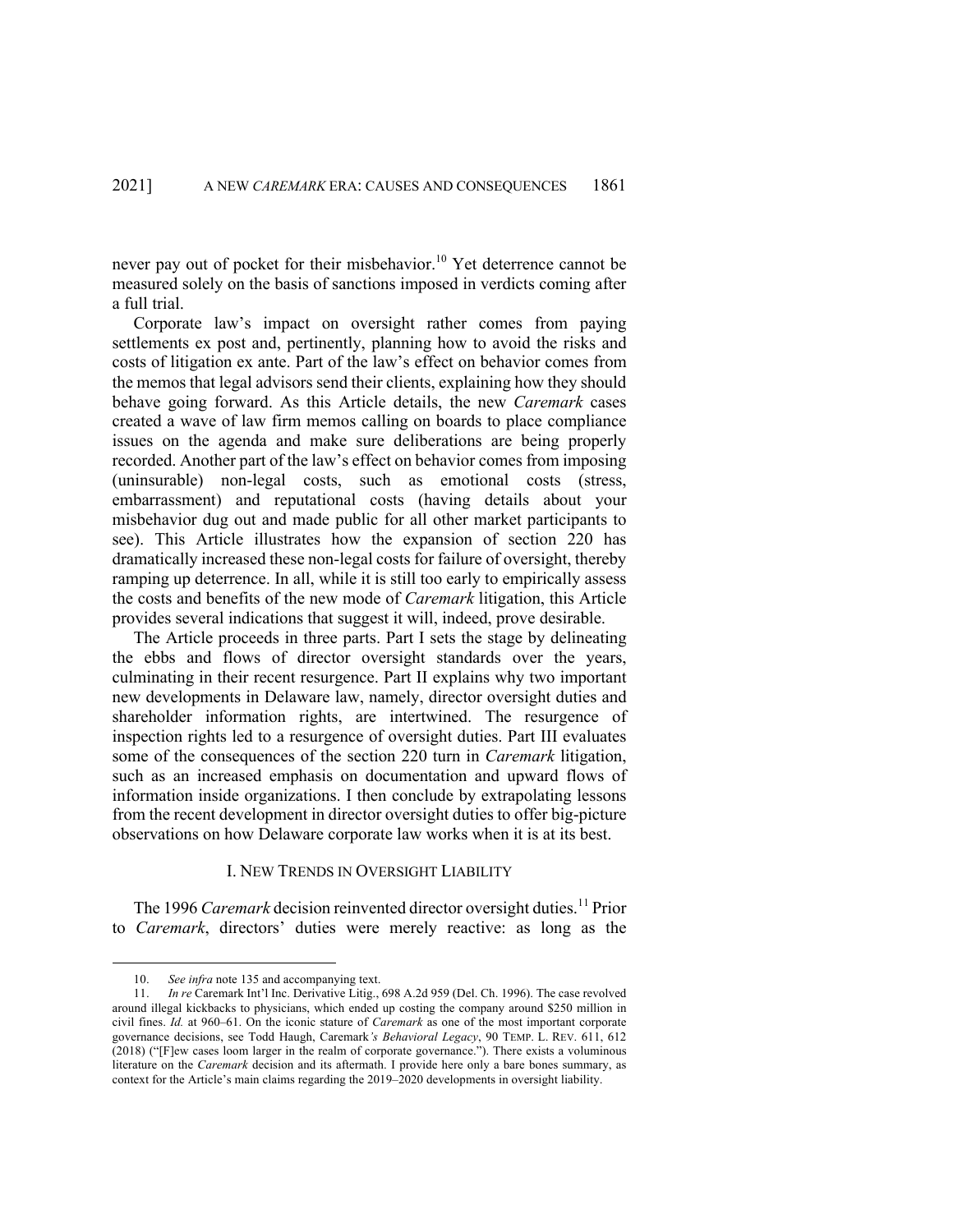company's employees did not flag a problem, directors could assume everything was fine.<sup>12</sup> *Caremark* institutes an affirmative duty to be proactive: directors have to install a system that monitors compliance issues and reports them back. Even *Caremark*'s critics agree that, at a minimum, it raised awareness and increased the urgency of compliance issues in boardrooms.13

Yet many legal scholars claim that *Caremark* did little more than raise attention, ultimately failing to bring about a substantive improvement in board oversight. <sup>14</sup> The oft-mentioned culprit is the very high threshold for plaintiffs to prove failure of oversight. Plaintiffs have to show bad faith, namely, that the directors *consciously* disregarded their duties. <sup>15</sup> Practically speaking, such a threshold translated to a high likelihood of early dismissals of *Caremark* claims. <sup>16</sup> Plaintiffs had a very hard time convincing the courts that demand on the board should be excused because the board faces a substantial likelihood of personal liability: $17$  in order to do so, they had to plead particularized facts about directors' mental state and awareness,<sup>18</sup> which are hard to come by without access to discovery. In other words, without access to internal documents, it is hard to show what directors knew about the problem, when they knew it, and whether they could have done more to stop it.

<sup>12.</sup> Graham v. Allis-Chalmers Mfg. Co., 188 A.2d 125 (Del. 1963). The case revolved around criminal price-fixing.

<sup>13.</sup> *See, e.g.*, Donald C. Langevoort, Commentary, Caremark *and Compliance: A Twenty-Year Lookback*, 90 TEMP. L. REV. 727, 729 (2018); Brian R. Cheffins, *Delaware and the Transformation of Corporate Governance*, 40 DEL. J. CORP. L. 1, 47 (2015) (noting *Caremark* helped spur the rise of the multi-billion compliance industry as we have come to know it); Miriam Hechler Baer, *Governing Corporate Compliance*, 50 B.C. L. REV. 949, 967 n.117 (2009).

<sup>14.</sup> *See, e.g.*, Anne Tucker Nees, *Who's the Boss? Unmasking Oversight Liability Within the Corporate Power Puzzle*, 35 DEL. J. CORP. L. 199, 215–16 (2010); Mercer Bullard, Caremark*'s Irrelevance*, 10 BERKELEY BUS. L.J. 15 (2013).

<sup>15.</sup> *See* Stone v. Ritter, 911 A.2d 362, 370 (Del. 2006); *see also* Jennifer Arlen, *The Story of*  Allis-Chalmers*,* Caremark*, and* Stone*: Directors' Evolving Duty to Monitor*, *in* CORPORATE LAW STORIES 323, 326 (J. Mark Ramseyer ed., 2009). Indeed, the *Caremark* decision itself famously acknowledges that a "*Caremark*" claim is one of the most difficult for plaintiffs to win. *Caremark*, 698 A.2d at 967, 971.

<sup>16.</sup> *See* Elizabeth Pollman, *Corporate Oversight and Disobedience*, 72 VAND. L. REV. 2013, 2032 (2019); *see also* Paul E. McGreal, Caremark *in the Arc of Compliance History*, 90 TEMP. L. REV. 647, 676 n.238 (2018) (compiling references); Ezra Wasserman Mitchell, Caremark*'s Hidden Promise*, 51 LOY. L.A. L. REV. 239, 241–42 (2018) (same).

<sup>17.</sup> To bring a derivative claim, the plaintiff first has to make a demand on the company's board to pursue that claim. To survive the demand-requirement stage, plaintiffs practically need to convince the courts that a demand is futile because the company's board cannot be trusted to make the right decision—because directors themselves face a significant threat of personal liability, for example. Aronson v. Lewis, 473 A.2d 805, 811–12 (Del. 1984), *overruled in part by* Brehm v. Eisner, 746 A.2d 244, 253 (Del. 2000); Rales v. Blasband, 634 A.2d 927, 930 (Del. 1993).

<sup>18.</sup> Wood v. Baum, 953 A.2d 136, 141–43 (Del. 2008); *In re* Citigroup Inc. S'holder Derivative Litig., 964 A.2d 106, 125 (Del. Ch. 2009).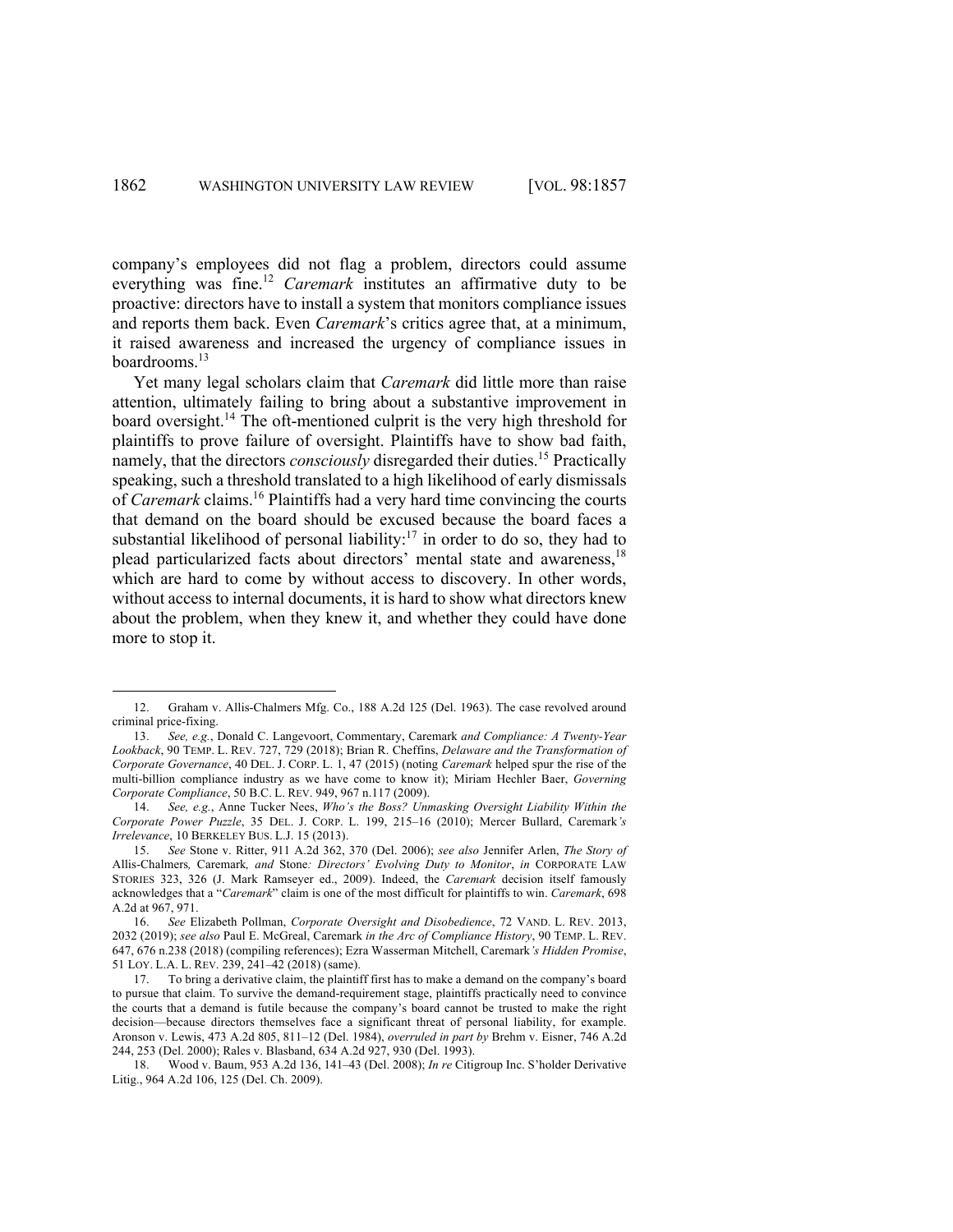The parade of early dismissals of *Caremark* claims led to a parade of law review articles bemoaning *Caremark*'s lack of bite. <sup>19</sup> Scholars criticized *Caremark* for practically insulating boards from oversight liability, being "irrelevant,"<sup>20</sup> a "toothless tiger,"<sup>21</sup> and "an empty triumph of form over substance."22

Against this background, it was notable when, in June 2019, Delaware's Supreme Court reversed the Court of Chancery's dismissal of the Blue Bell case, *Marchand v. Barnhill*. <sup>23</sup> *Marchand* revolved around a food safety crisis: Blue Bell, one of the largest ice-cream manufacturers in the U.S., had a line of ice-cream products contaminated with listeria, causing three deaths and massive recalls.<sup>24</sup> Shareholders brought a claim of failure of oversight, which the Chancery routinely dismissed for not being able to link the bad outcomes at the company level to bad intentions on the directors' part. Yet the Delaware Supreme Court had a different reading: for then-Chief Justice Strine, the fact that the plaintiffs showed that the board of a foodmanufacturing company never even discussed food safety issues indicated a possible utter failure of compliance,<sup>25</sup> thereby justifying denying the motion to dismiss.26

Coming on the heels of *Marchand* was the October 2019 *Clovis* case,<sup>27</sup> involving a pharmaceutical company whose fate rested on the successful development of a promising drug for lung cancer therapy. When the drug's trial did not go as hoped, the company failed to accurately report to the regulator and the market the true efficacy of the drug. The Court denied the company's motion to dismiss, reasoning that for a "monoline" company

<sup>19.</sup> *See, e.g.*, Megan W. Shaner, *The (Un)Enforcement of Corporate Officers' Duties*, 48 U.C. DAVIS L. REV. 271, 307 (2014) (compiling references); Claire A. Hill & Brett H. McDonnell, *Reconsidering Board Oversight Duties After the Financial Crisis*, 2013 U. ILL. L. REV. 859 (arguing board monitoring duties should be expanded); Eric J. Pan, *Rethinking the Board's Duty to Monitor: A Critical Assessment of the Delaware Doctrine*, 38 FLA. ST. U. L. REV. 209 (2011). *But see* Edward B. Rock & Michael L. Wachter, *Islands of Conscious Power: Law, Norms, and the Self-Governing Corporation*, 149 U. PA. L. REV. 1619, 1675–76 (2001) (arguing that the doctrine's hands-off approach is desirable because it facilitates self-governing); Stephen M. Bainbridge, Star Lopez & Benjamin Oklan, *The Convergence of Good Faith and Oversight*, 55 UCLA L. REV. 559 (2008).

<sup>20.</sup> Bullard, *supra* note 14, at 44.

<sup>21.</sup> Nees, *supra* note 14, at 216.

<sup>22.</sup> Charles M. Elson & Christopher J. Gyves, In re Caremark*: Good Intentions, Unintended Consequences*, 39 WAKE FOREST L. REV. 691, 692 (2004); *see also* McGreal, *supra* note 16, at 648 (arguing that *Caremark*'s development stalled, leaving it a "largely symbolic" duty).

<sup>23.</sup> Marchand v. Barnhill, 212 A.3d 805 (Del. 2019).

<sup>24.</sup> *Id.* at 812–13, 822.

<sup>25.</sup> Whether the board failed to implement a monitoring and reporting system is the first prong of the *Caremark* inquiry. The second is whether the board consciously ignored damning information that such a monitoring system, once implemented, generated. Stone v. Ritter, 911 A.2d 362, 370 (Del. 2006).

<sup>26.</sup> *Marchand*, 212 A.3d at 824.

<sup>27.</sup> *In re* Clovis Oncology, Inc. Derivative Litig., No. 2017-0222-JRS, 2019 WL 4850188 (Del. Ch. Oct. 1, 2019).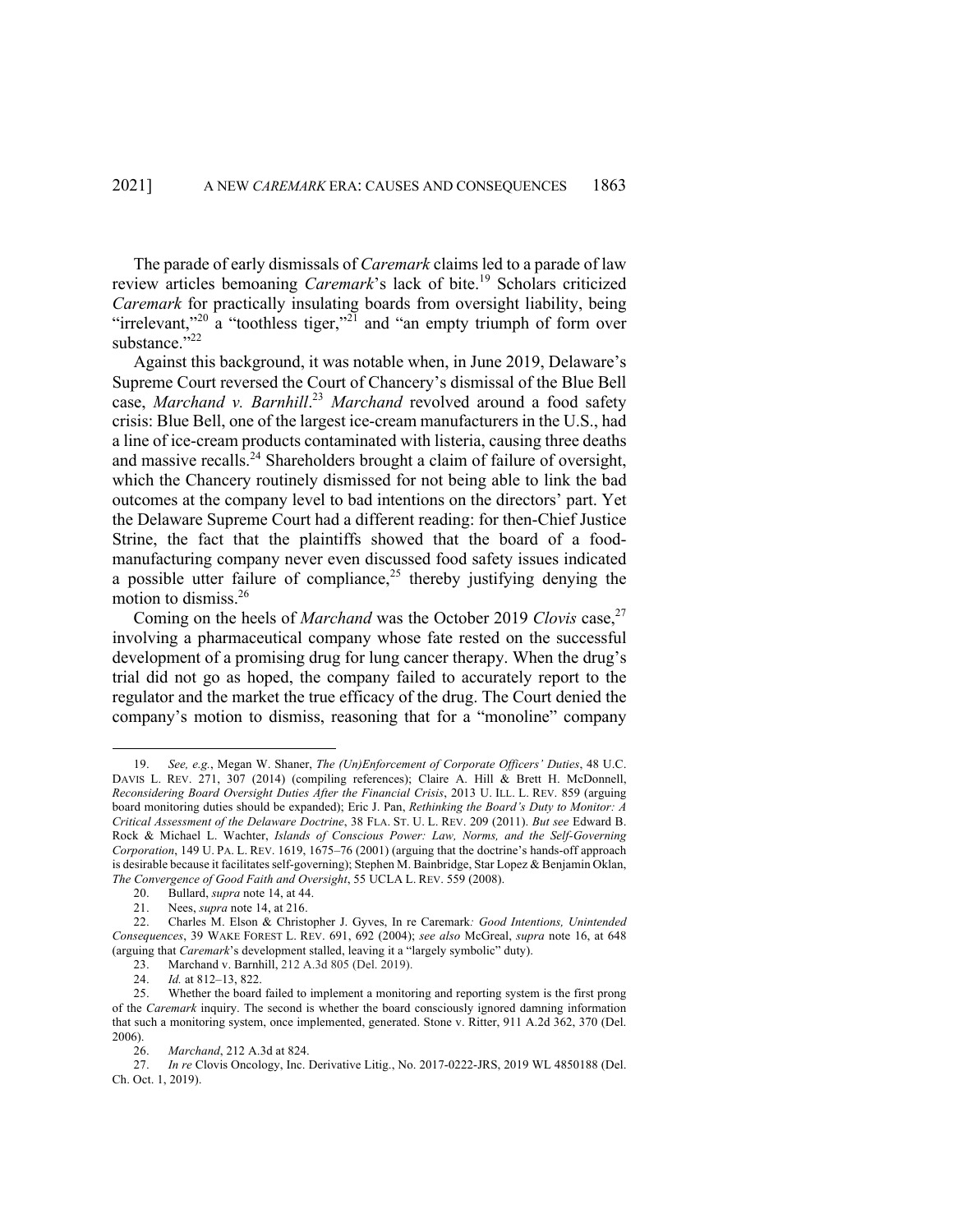(similarly to Blue Bell) operating in a "highly regulated industry,"<sup>28</sup> meeting FDA protocols is "mission critical," which calls for heightened oversight scrutiny.<sup>29</sup> Indications of problems in that context thus count as quintessential red flags that directors should never have ignored.<sup>30</sup>

In April 2020 came yet another successful *Caremark* case, *Hughes v.*  Hu.<sup>31</sup> There, an auto parts company had persistently struggled to meet the legal requirements for financial reporting and related-party transactions, and the shareholder plaintiff sought damages from directors and officers for their pervasive oversight failures.<sup>32</sup> The court denied the motion to dismiss, reasoning that even though the company "had the trappings of oversight,"<sup>33</sup> the mere existence of audit committees and departments charged with compliance is not enough to rebut a *Caremark* claim, when evidence indicates that these institutions met only sporadically and consistently ignored clear indications of irregularities.<sup>34</sup>

This trifecta of successful *Caremark* cases quickly attracted the attention of practitioners and academics alike. Law firms sent memos to their clients, warning them of a potential "stricter *Caremark* era" that is upon us.<sup>35</sup> Scholars who were bemoaning *Caremark*'s lack of bite now edited their papers to describe the new development as potentially signifying a desirable change of direction.<sup>36</sup> But while commentators agreed that these new *Caremark* cases are worthy of attention, they seemingly could not agree on whether the cases represent a meaningful trend or not. Some quipped that

<sup>28.</sup> *Id.* at \*1.

<sup>29.</sup> *Id.* at \*12–13. The emphasis on "mission critical compliance" follows the lead of *Marchand*, 212 A.3d at 822.

<sup>30.</sup> *Clovis*, 2019 WL 4850188, at \*2. In other words, while the *Marchand* court emphasized *Caremark*'s first prong, the *Clovis* court emphasized *Caremark*'s second prong.

<sup>31.</sup> Hughes v. Hu, No. 2019-0112-JTL, 2020 WL 1987029 (Del. Ch. Apr. 27, 2020).

<sup>32.</sup> *Id.* at \*1.

<sup>33.</sup> *Id.* at \*16.

<sup>34.</sup> *Id.* at \*14–17.

<sup>35.</sup> Francis Pileggi, *Directors May Face Oversight Liability for Not Properly Monitoring Key Drug's Clinical Trial*, DEL. CORP. & COM. LITIG. BLOG (Oct. 16, 2019), https://www.delawarelitigation. com/2019/10/articles/chancery-court-updates/directors-may-face-oversight-liability-for-not-properlymonitoring-key-drugs-clinical-trial/ [https://perma.cc/UET8-ZWTY]; *see also* Roger Cooper, Jared Gerber, Vanessa Richardson & David Wagner, *Cleary Gottlieb Offers 2019 Mid-Year Developments in Securities and M&A Litigation*, CLS BLUE SKY BLOG (Aug. 27, 2019), https://clsbluesky.law.colu mbia.edu/2019/08/27/cleary-gottlieb-offers-2019-mid-year-developments-in-securities-and-ma-litigati on/ [https://perma.cc/7DUR-DH6D] (treating *Marchand* as a reminder that Caremark claims "still have teeth," after all). For more on practitioners' reactions to the new *Caremark* cases see Shapira, *supra* note 8 (manuscript at 27 n.141) (compiling examples); Robert C. Bird, Caremark *Compliance for the Next Twenty-Five Years*, 58 AM. BUS. L.J. (forthcoming 2021), https://papers.ssrn.com/sol3/papers.cfm?abstr act\_id=3566279 [https://perma.cc/9ZZW-GHF4] (analyzing more systematically thirty such memorandums).

<sup>36.</sup> *See* John Armour, Jeffrey Gordon & Geeyoung Min, *Taking Compliance Seriously*, 37 YALE J. ON REGUL. 1, 12 (2020); Pollman, *supra* note 16.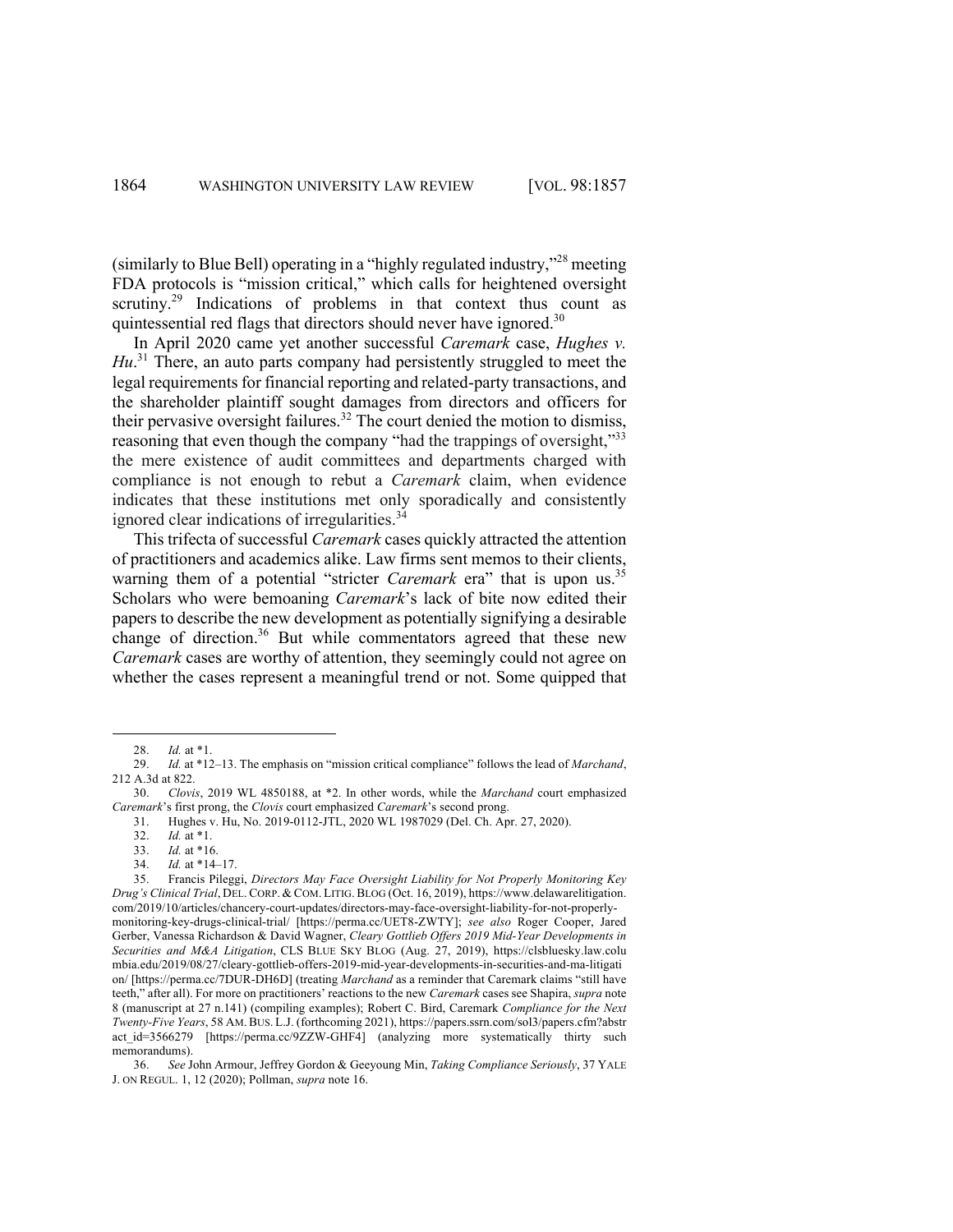"once is a happenstance, two is a coincidence, and three is enemy action," $37$ while others suggested that three is not a trend,<sup>38</sup> choosing to highlight instead the egregious circumstances in these cases that make them less applicable going forward.

While the debate was still raging, the trifecta turned into a quadfecta. In August 2020, another *Caremark* claim survived the motion to dismiss, in *Teamsters Local 443 v. Chou*. <sup>39</sup> There, the AmerisourceBergen Company (ABC) had one of its subsidiaries embroiled in a criminal investigation into cancer drug repackaging. The subsidiary was pooling overfills from oncology vials, which were not intended for patient use, and repackaging them into syringes that they then sold and distributed. This behavior violated multiple laws and regulations, eventually costing ABC hundreds of millions in criminal and civil fines. The court found pleading-stage indications for several red flags that were ignored by ABC's directors: an outside law firm flagged a lack of monitoring of the particular subsidiary in question, the Subsidiary's former COO filed a qui tam action invoking the violations in question, and the DOJ issued a subpoena regarding the matter.<sup>40</sup> Throughout the opinion, the court seemingly departs from the conventional understanding of *Caremark*, according to which some compliance is enough compliance.<sup>41</sup> Not anymore, apparently: the fact that the board hired an outside law firm to flag areas of weaknesses, and then heard reports from the chief compliance officer about efforts to ramp up compliance in these areas, is not enough, the court insisted, given that there is no documentation of the board demanding updates and progress reports.<sup>42</sup> In other words, it is not enough to make sure that risks are disclosed to the board; the board has to follow up and attempt to rectify these risks. The fact that the board heard

<sup>37.</sup> Professor Bainbridge, channeling his inner Ian Fleming. Stephen Bainbridge, *Is* Caremark *Still the Hardest Claim for Plaintiffs to Win in Corporate Law?*, PROFESSORBAINBRIDGE.COM (May 3, 2020), https://www.professorbainbridge.com/professorbainbridgecom/2020/05/is-caremark-still-the-ha rdest-claim-for-plaintiffs-to-win-in-corporate-law.html [https://perma.cc/5DSD-CT22].

<sup>38.</sup> Nicholas D. Mozal & David A. Seal, *Three Is Not a Trend: Another* Caremark *Claim Survives a Motion to Dismiss, But Does Not Reflect a Change In The Law*, HARV. L. SCH. F. ON CORP. GOVERNANCE (May 27, 2020), https://corpgov.law.harvard.edu/2020/05/27/three-is-not-a-trend-anothe r-caremark-claim-survives-a-motion-to-dismiss-but-does-not-reflect-a-change-in-the-law/ [https://perm a.cc/35WJ-VRHU]; *see also* Meredith Kotler, Pamela Marcogliese & Marques Tracy, *Recent Delaware Court of Chancery Decision Sustains Another* Caremark *Claim at the Pleading Stage*, HARV. L. SCH. F. ON CORP. GOVERNANCE (May 25, 2020), https://corpgov.law.harvard.edu/2020/05/25/recent-delawarecourt-of-chancery-decision-sustains-another-caremark-claim-at-the-pleading-stage/ [https://perma.cc/ W9SR-4MGM] ("It remains unlikely that these recent decisions signal some change in the law, but rather reflect allegations of unique or extreme examples of certain corporate behavior.").

<sup>39.</sup> Teamsters Loc. 443 Health Servs. & Ins. Plan v. Chou, No. 2019-0816-SG, 2020 WL 5028065 (Del. Ch. Aug. 24, 2020).

<sup>40.</sup> *Id.* at \*19–24.

<sup>41.</sup> *See* Langevoort, *supra* note 13, at 729–30 (suggesting *Caremark* demands "almost nothing beyond asking that *some* compliance system exists").

<sup>42.</sup> *Chou*, 2020 WL 5028065, at \*10.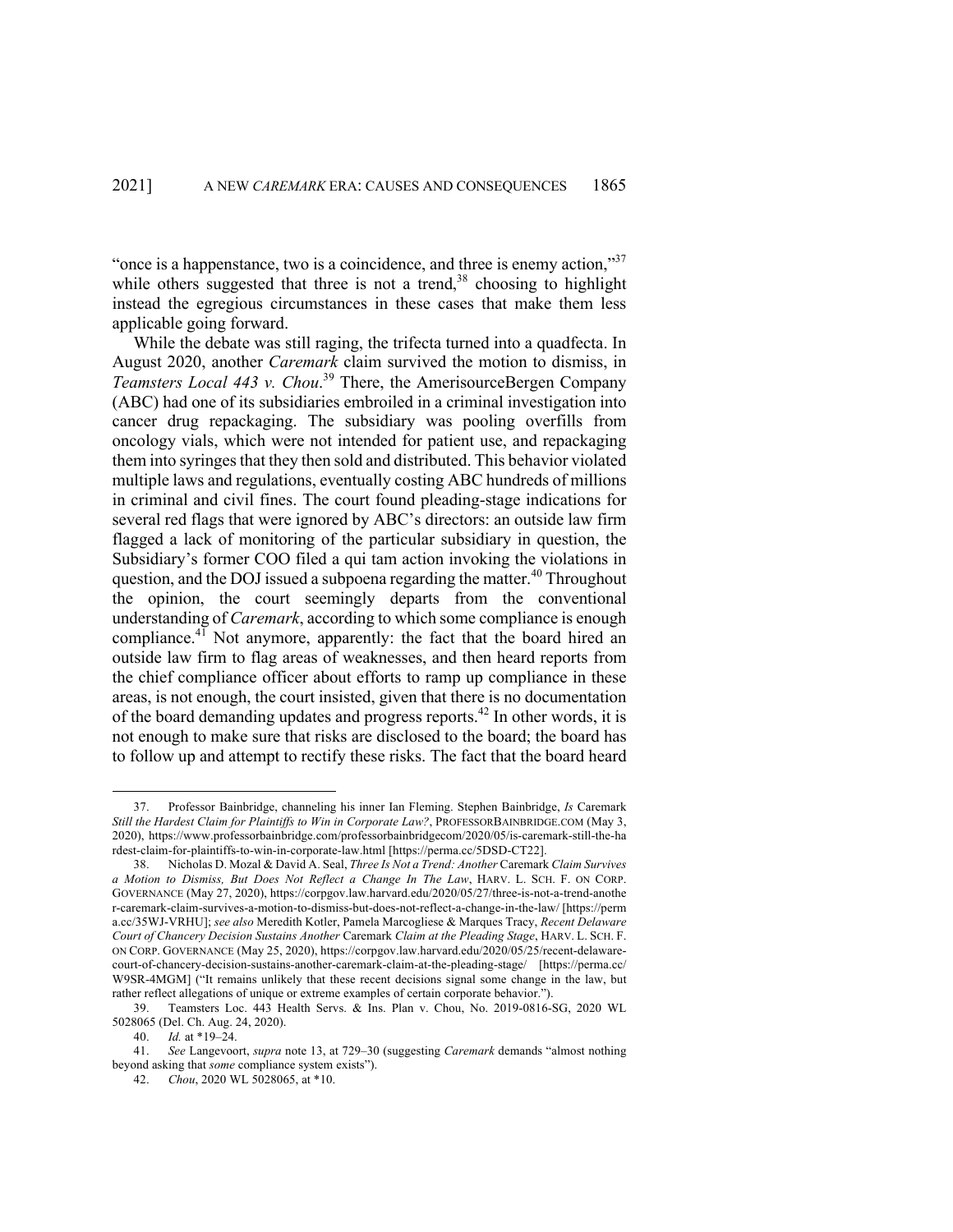recommendations on how to deal with the qui tam suit was also deemed not enough, given that there is no indication that they did something about the underlying issue. And the fact that board minutes did not contain a discussion of the DOJ subpoena (even though the board signed a Form 10- K disclosure recognizing the subpoena) is held against them as an indication of, again, not doing enough.<sup>43</sup>

Importantly, The *Chou* court reiterates and further extends the basis for the previous three successful cases. Following *Marchand* and *Clovis*, *Chou* implies an enhanced oversight duty for "mission critical" risks. But recall that *Marchand* and *Clovis* referred to "mission critical compliance" in the context of monoline companies, whose fate rests on meeting the regulatory requirements for a single product. The *Chou* court extends the application of such enhanced oversight duties to the context of a giant drug company, for violations that occur in one of its many subsidiaries, and involve only a tiny fraction of the company's overall revenues (\$14 million). <sup>44</sup> Following *Chou*, one could provocatively maintain that *everything is regulatory mission critical* these days.<sup>45</sup>

And like *Hughes*, *Chou* uses any document that was *not* produced by the defendants against them.<sup>46</sup> If in the past one could claim that lack of documentation evidences that directors were not aware of the problem (and so no pleading-stage indication of bad faith exists), after *Chou* it becomes clear that lack of documentation can evidence lack of needed follow-ups and actions on part of the board to remedy potential oversight issues. *Chou* further implies that directors would be held aware of any piece of information included in company's disclosures and documents that they execute (such as Form  $10-K$ ).<sup>47</sup>

In a little over a year, then, four *Caremark* claims survived the motion to dismiss. Do these cases represent a meaningful shift in oversight liability, or are they merely a coincidence of several cases with rare circumstances? And if we are indeed witnessing a new trend, why now? What changed around 2019 that facilitated the purported change in oversight liability?

#### II. CAUSES: THE RISE OF SHAREHOLDER INSPECTION RIGHTS

My answer to the above-mentioned question is: yes, there is a systematic change in failure-of-oversight litigation. A new *Caremark* era. And the main

47. *See id*. at \*21.

<sup>43.</sup> *Id.* at \*24.

*Id.* at \*5.

<sup>45.</sup> Indeed, we will later see that law firms are now advising their clients that the revamped *Caremark* duties may apply also to how the board handles cybersecurity risks or the challenges that come with COVID-19. *See infra* note 141 and accompanying text.

<sup>46.</sup> *Chou*, 2020 WL 5028065, at \*2.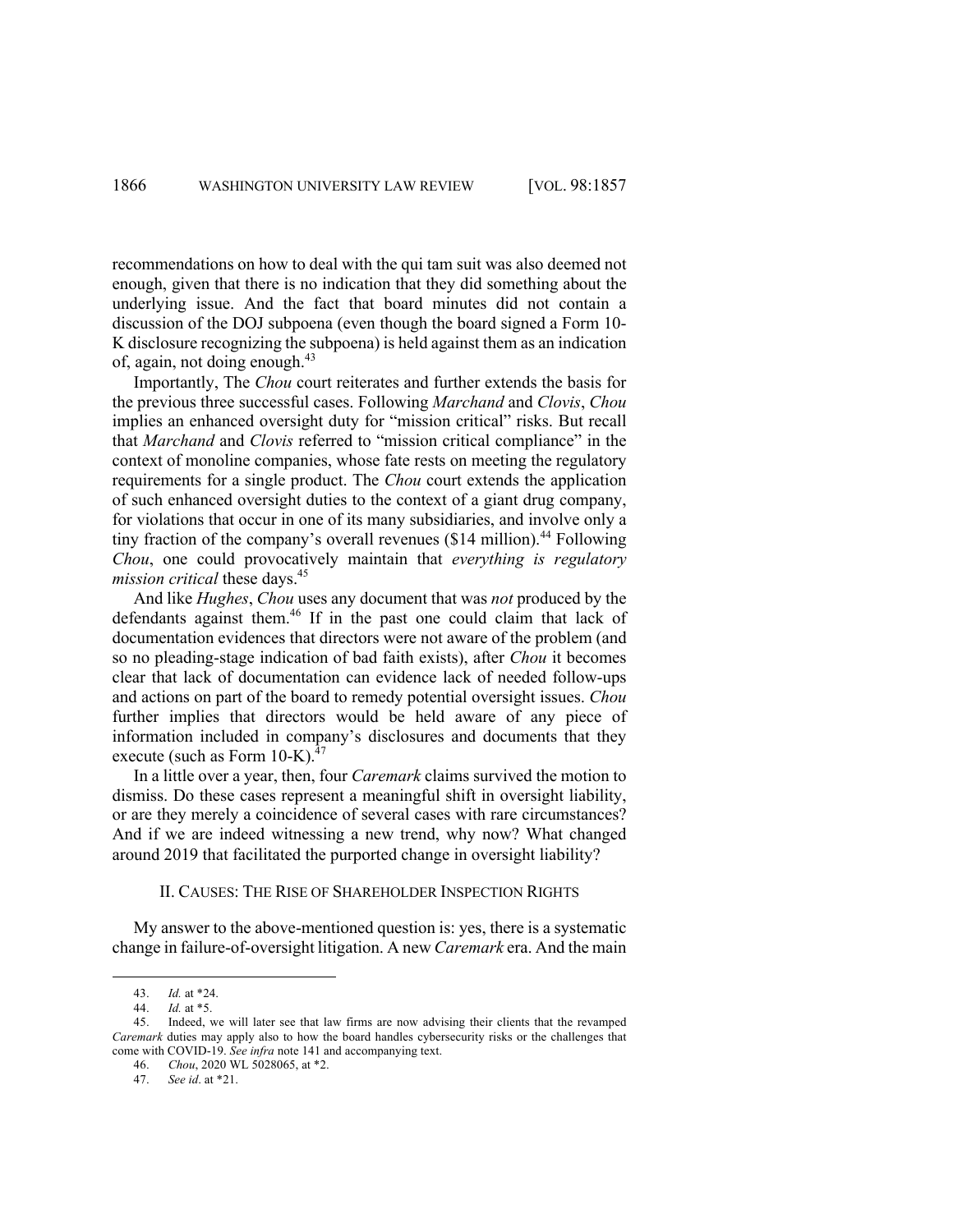reason I think that this trend is here to stay is that it is connected to and driven by a seemingly disparate development in shareholders' right to information from the company. Success in *Caremark* litigation has always hinged on plaintiffs' ability to conduct thorough *pre-filing* investigations, so as to be able to link the directors to the trauma that the company suffered. One way for shareholders to investigate potential failures of oversight is to utilize their right, nestled in D.G.C.L. § 220, to inspect the company's "books and records."48 Shareholders' inspection rights include internal company documents such as board materials and intra-company communications.49 And in recent years, the courts have liberalized their interpretation of section 220, now allowing shareholders to gain access to more internal documents, including even informal electronic communications via emails and private LinkedIn messages.<sup>50</sup> Armed with this increasingly potent investigatory tool, shareholders can now plead with particularity facts indicating that red flags were flown in the directors' faces, thereby surviving the once-insuperable *Caremark* pleading hurdle.

This Part fleshes out the link between the two seemingly disparate developments in inspection rights and oversight liability. Section A explains why shareholder litigation in general has long put a premium on pre-filing investigations. Section B applies the general argument to the specific failure-of-oversight context, showing how *Caremark* claims that succeed tend to be those relying heavily on evidence extracted from prior section 220 requests. Section C details the recent liberalization of section 220 requirements, as it pertains to director oversight duties. Section D then acknowledges that not everything is related to section 220, delineating other (non-exclusive) factors that contribute to the new *Caremark* era.

#### *A. Corporate Law Puts a Premium on Pre-Filing Investigations*

A fundamental challenge in any litigation is how to separate the meritorious from the meritless claims. More accurately, the challenge is *when* to do the screening. Screening cases early reduces the "direct costs" of the process (and the chilling effects that come with them), as in saving the costs of going through discovery and trial.<sup>51</sup> At the same time, screening early increases the "error costs": if you set the pleading bar high (as in requiring a showing of scienter), screening early may mean dismissing too many meritorious claims; if you set the bar low, screening early may mean

<sup>48.</sup> DEL. CODE ANN. tit. 8, § 220 (2021).

<sup>49.</sup> *Id.* 

<sup>50.</sup> *E.g.*, KT4 Partners LLC v. Palantir Techs. Inc., 203 A.3d 738 (Del. 2019).

<sup>51.</sup> For a concise summary of economic analysis of civil procedure, see Daniel Klerman, *The Economics of Civil Procedure*, 11 ANN. REV. L. & SOC. SCI. 353 (2015).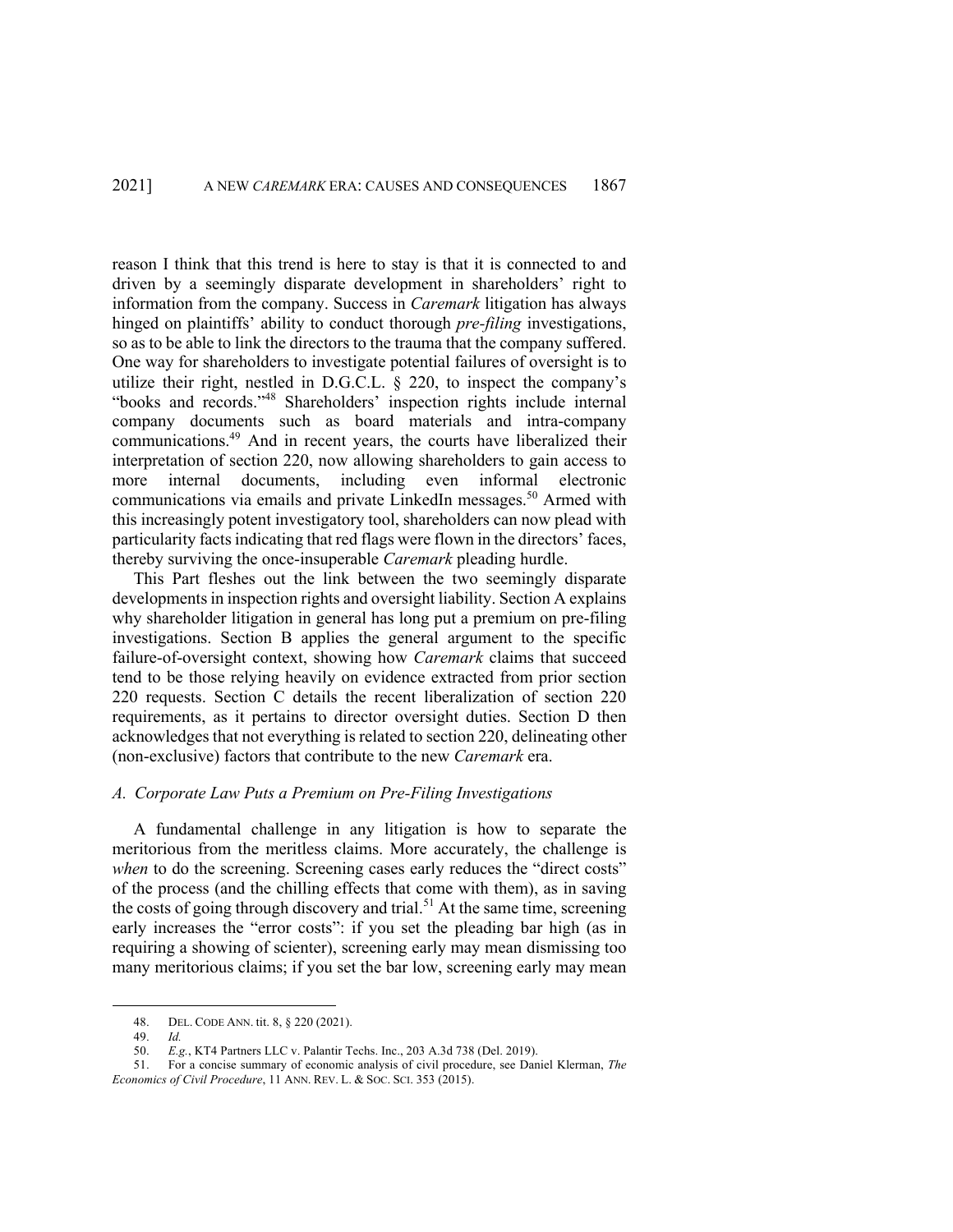spending too many resources on meritless claims. In American shareholder litigation (both in federal and in state courts), the screening is done early and aggressively, prior to discovery.<sup>52</sup> The motion to dismiss has become the main event: most shareholder litigation cases face one, and many such motions succeed.<sup>53</sup>

Opting for early screening with a high pleading bar can be justified by pointing to two key differences between shareholder litigation and other types of litigation: asymmetries in discovery costs and agency problems. Unlike in other types of litigation, in shareholder litigation the costs of discovery fall mainly on one side, namely, the defendants' side.<sup>54</sup> And because shareholder litigation is usually representative litigation (derivative or class actions), there are also more severe agency problems: the representative may conduct litigation in ways that impose costs rather than benefits on the other, passive shareholders.<sup>55</sup> As a result, shareholder litigation is more susceptible to strike suits and quick settlements that benefit no one but the attorneys.<sup>56</sup> In other words, the choice of early screening with a high pleading bar is meant to combat the worry that plaintiff attorneys will rush to file suits without investigating the merits and use the discovery costs as leverage to extract quick rents from defendants.<sup>57</sup>

At the same time, such early screening increases the "false negative" errors of dismissing meritorious claims, in a context where the costs of false negatives are huge: breaches of duties in corporate and securities laws can cause potential harms in the billions of dollars.<sup>58</sup> A key challenge for courts is therefore how not to overscreen, that is, how to maintain deterrence. Delaware courts have traditionally answered the early screening challenge with a combination of (1) assuring the availability of high-quality information even at an early stage, and (2) having expert judges who could evaluate the strength of cases based on partial information.<sup>59</sup>

<sup>52.</sup> *See* Lawrence A. Hamermesh & Michael L. Wachter, *The Importance of Being Dismissive: The Efficiency Role of Pleading Stage Evaluation of Shareholder Litigation*, 42 J. CORP. L. 597, 600 (2017).

<sup>53.</sup> *Cf*. Stephen J. Choi & A. C. Pritchard, *The Supreme Court's Impact on Securities Class Actions: An Empirical Assessment of* Tellabs, 28 J.L. ECON. & ORG. 850, 851 (2012) (on shareholder securities litigation); Jessica Erickson, *The Lost Lessons of Shareholder Derivative Suits*, 77 WASH. & LEE L. REV. 1131 (2020) (on shareholder derivative actions).

<sup>54.</sup> *See* Shapira, *supra* note 8 (manuscript at 10); Hamermesh & Wachter, *supra* note 52, at 602.

<sup>55.</sup> Hamermesh & Wachter, *supra* note 52, at 605.

<sup>56.</sup> Gagliardi v. Trifoods Int'l, Inc., 683 A.2d 1049, 1054 (Del. Ch. 1996).

<sup>57.</sup> Jessica Erickson, *Corporate Misconduct and the Perfect Storm of Shareholder Litigation*, 84 NOTRE DAME L. REV. 75, 93 (2008). For Delaware courts' criticism of "fast filers," see *In re* Cox Commc'ns, Inc. S'holders Litig., 879 A.2d 604, 608 (Del. Ch. 2005); *In re* Revlon, Inc. S'holders Litig., 990 A.2d 940, 959–60 (Del. Ch. 2010); John Armour, Bernard Black & Brian Cheffins, *Delaware's Balancing Act*, 87 IND. L.J. 1345, 1368 (2012) (compiling examples).

<sup>58.</sup> Lynn A. Stout, *Type I Error, Type II Error, and the Private Securities Litigation Reform Act*, 38 ARIZ. L. REV. 711, 713 (1996) (asserting costs of fraud outweigh costs of litigation in our context).

<sup>59.</sup> This is the main thesis in Hamermesh & Wachter, *supra* note 52.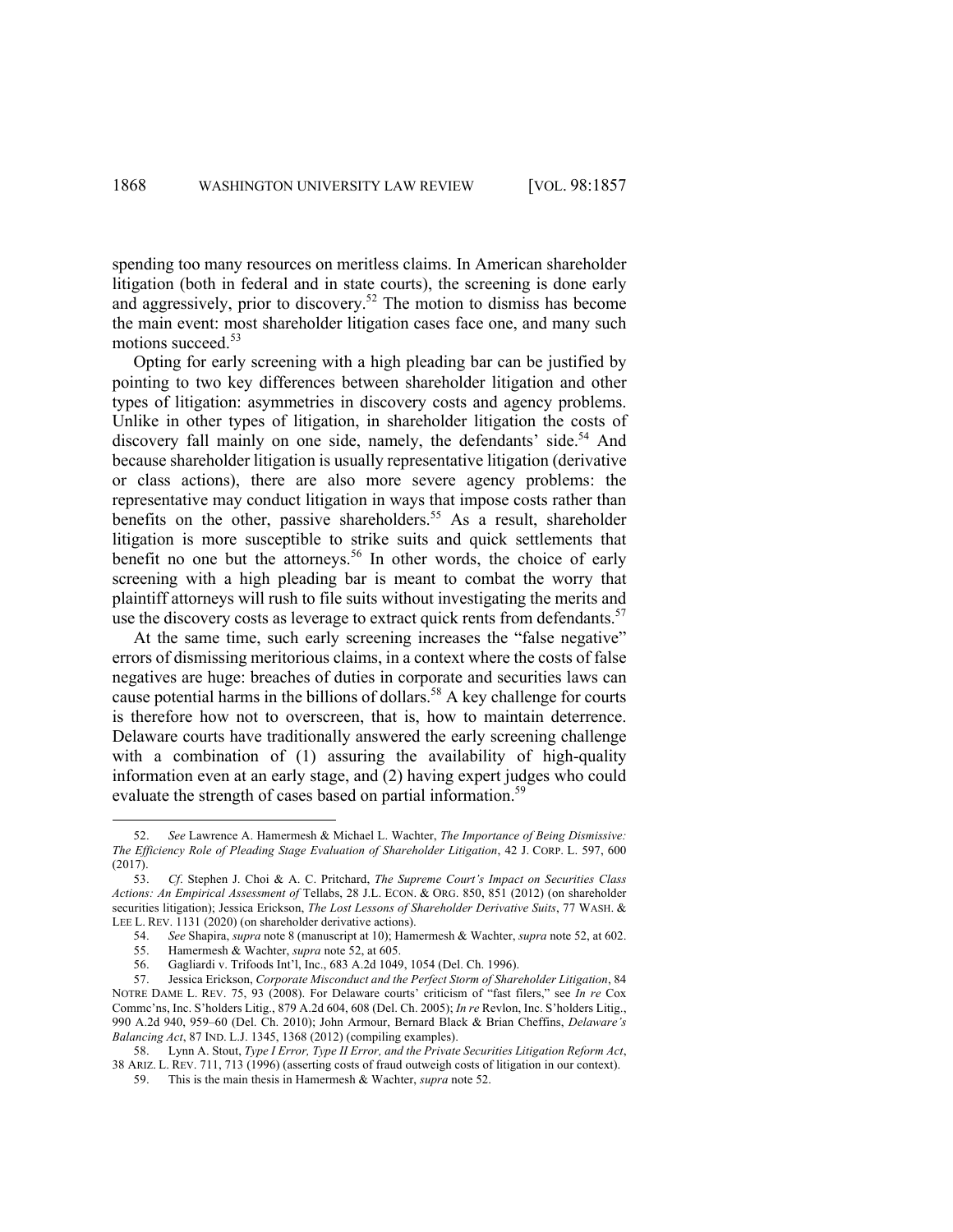Nowhere is this shareholder litigation dynamic—trying to combat fastfilers while assuring availability of high-quality information—more pronounced than in *Caremark* litigation. Delaware courts have long expressed their disdain for those who hasten to file a complaint shortly after a regulator announces an enforcement action against the company, without bothering to properly investigate first. <sup>60</sup> Indeed, one relatively unnoticed aspect of the otherwise endlessly analyzed *Caremark* opinion is that Chancellor Allen struck down the proposed attorney fee as too high. Allen reasoned that the attorney merely piggybacked on prior regulatory enforcement actions, without adding much to the preexisting mix of information or remedies. 61

Concomitantly, the courts have long admonished plaintiffs to use all the tools at hand to investigate before filing a *Caremark* claim, and in particular to utilize their rights to inspect the company's books and records under section 220.<sup>62</sup> The Court of Chancery went as far as adopting a presumption of *in*adequate representation for those who file *Caremark* claims without utilizing section 220 first.<sup>63</sup> While Delaware's Supreme Court has thus far refused to adopt such a sweeping approach, $64$  it has nevertheless recognized the problem, and offered a plethora of more nuanced approaches.<sup>65</sup> In all, the courts seem to agree that in failure-of-oversight claims, rushing to file makes little sense: the claim is about something that has already happened, and there is a real need to investigate thoroughly, as the claim invokes scienter.<sup>66</sup>

The ebbs and flows of oversight cases should therefore be viewed (also) through the lens of Delaware courts trying to combat file-first-investigate-

<sup>60.</sup> Armour, Black & Cheffins, *supra* note 57, at 1375.

<sup>61.</sup> *In re* Caremark Int'l Inc. Derivative Litig., 698 A.2d 959, 972 (Del. Ch. 1996). Perhaps nowhere is this criticism more pronounced than in the *Citigroup* case, where the court denounced the mode of filing *Caremark* claims based on "general ipse dixit syllogisms" and the hope that "the Court [would] accept the conclusion that since the Company suffered large losses, and since a properly functioning risk management system would have avoided such losses, the directors must have breached their fiduciary duties in allowing such losses." *In re* Citigroup Inc. S'holder Derivative Litig., 964 A.2d 106, 128–29 (Del. Ch. 2009).

<sup>62.</sup> *See* Wood v. Baum, 953 A.2d 136, 143–44 (Del. 2008).

<sup>63.</sup> La. Mun. Police Emps.' Ret. Sys. v. Pyott, 46 A.3d 313, 335–36 (Del. Ch. 2012) (*Pyott I*); South v. Baker, 62 A.3d 1, 22–24 (Del. Ch. 2012); Cal. State Tchrs.' Ret. Sys. v. Alvarez, 179 A.3d 824, 853 (Del. 2018). To be sure, a presumption of inadequacy is just that: a presumption. It can be rebutted, for example, if the plaintiff shows that she did conduct thorough pre-filing investigations, albeit by means other than section 220.

<sup>64.</sup> Pyott v. La. Mun. Police Emps.' Ret. Sys., 74 A.3d 612 (Del. 2013) (*Pyott II*); *cf*. King v. VeriFone Holdings, Inc., 12 A.3d 1140, 1150–52 (Del. 2011).

<sup>65.</sup> Such as denying lead plaintiff status, limiting the ability of the fast filer to amend her complaint, and so on. *See King*, 12 A.3d at 1151–52.

<sup>66.</sup> As V.C. Laster succinctly put it: unlike with claims about other business decisions, with *Caremark* claims "the connection to the board is neither readily apparent nor reasonably inferable from the occurrence of the corporate trauma." *Baker*, 62 A.3d at 23.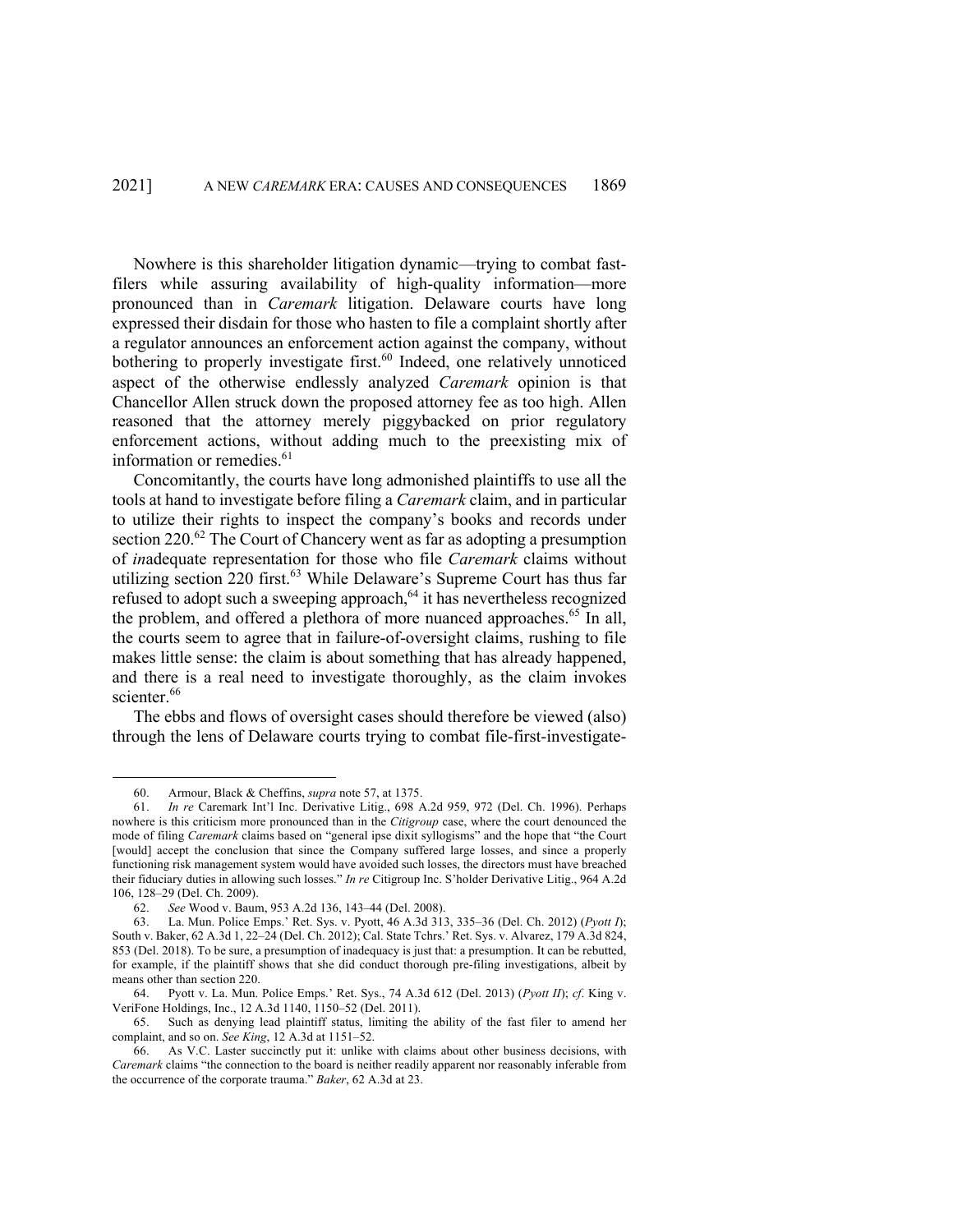later derivative suits that do not serve the best interests of shareholders. The recent *Hughes* case provides an illustration. We saw earlier that several commentators suggested not reading much into the *Hughes* decision, because it rested on extremely egregious facts—a rare, clear-cut case of utter failure of oversight. Yet such a reading of *Hughes* ignores the fact that the Southern District of New York quickly dismissed a lawsuit based on the exact same underlying misbehavior.<sup>67</sup> One important factor that led to the different fates of the S.D.N.Y. lawsuit and the Delaware lawsuit is pre-filing investigations.<sup>68</sup> The S.D.N.Y. plaintiff filed only three days after the public announcement of irregularities, in March  $2017<sup>69</sup>$  The Delaware plaintiff, by contrast, prepared a thorough section 220 request and filed it in May 2017, and then for over a year fought the company over access to documents that could help to link the company's top decision-makers to the reported  $irregularities.<sup>70</sup>$  When he exhausted all his pre-filing investigation possibilities, the Delaware plaintiff filed in February 2019 a detailed 116 page complaint.<sup>71</sup> The thorough, well-documented complaint allowed the court to make reasonable pleading-stage inferences about what directors knew, when, and what they did not do to stop the pervasive problems.

The *Hughes* lawsuit thus succeeded not just because of the egregious facts about corporate misbehavior, but also because the plaintiff did an important service by fully fleshing out the directors' and executives' role in not stopping such misbehavior. As the next Section shows, this is a recurring pattern in successful *Caremark* claims.

## *B. Pre-Filing Investigations Determine the Fate of Caremark Claims*

Legal scholars have long attempted to identify the determinants of successful *Caremark* claims. Some focus on the type of misbehavior in question (cases that succeed are about disobedience rather than about taking bad business risks), while others focus on the type of companies in question (cases that succeed concern companies operating in heavily regulated industries).<sup>72</sup> I propose here a different (non-exclusive) factor to focus on, namely, the extent to which plaintiffs and their attorneys conducted thorough pre-filing investigations. When outside shareholders succeed in

<sup>67.</sup> Mozal & Seal, *supra* note 38.

<sup>68.</sup> To be sure, this is not the only factor that matters, if only because the pleading standards in federal securities cases are different than those in state corporate law cases. *See* the 1995 Private Securities Litigation Reform Act (PSLRA), 15 U.S.C. §§ 77z-l(b), 78u-4(b)(3)(B), as interpreted in Tellabs, Inc. v. Makor Issues & Rights, Ltd., 551 U.S. 308, 314, 324 (2007).

<sup>69.</sup> *In re* Kandi Techs. Grp., Inc. Sec. Litig., No. 17 Civ. 1944, 2019 WL 4918649, at \*3 (S.D.N.Y. Oct. 4, 2019).

<sup>70.</sup> Hughes v. Hu, No. 2019-0112-JTL, 2020 WL 1987029, at \*9 (Del. Ch. Apr. 27, 2020).

<sup>71.</sup> *Id.* at \*9.

<sup>72.</sup> For a recent thorough analysis see Pollman, *supra* note 16.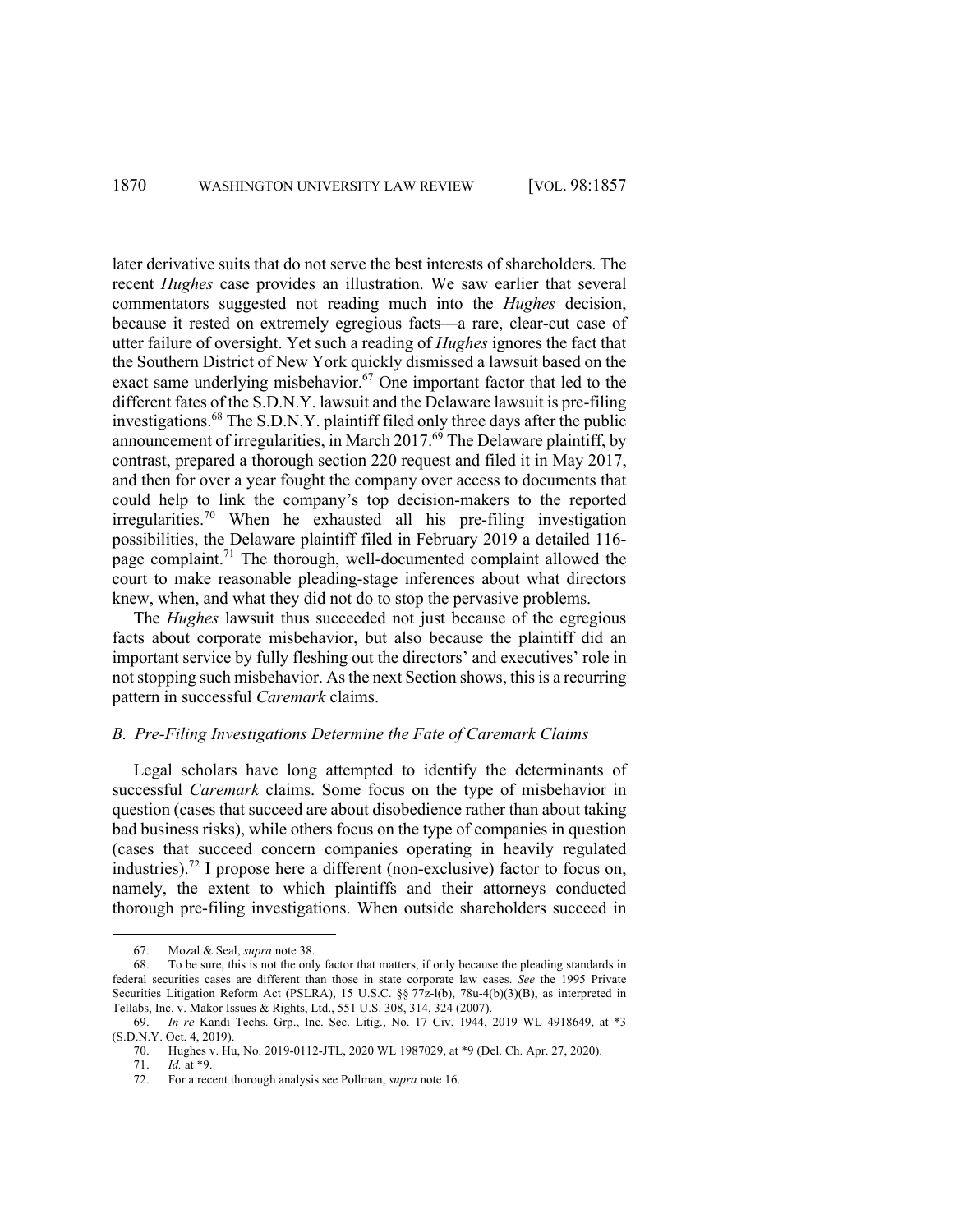extracting internal board communications, they exponentially increase their chances of finding evidence implicating scienter. To illustrate, one need simply look at the procedural history of *Caremark* cases that survived motions to dismiss. Most of them rested on prior section 220 litigation, which allowed plaintiffs to locate pleading-stage indications in one of two categories: (1) locating damning information that was reported to the directors, who ignored it; or (2) indicating a dearth of documentation of board-level discussion of a critical issue, which is damning in and of itself.

The Blue Bell (*Marchand*) case fits the latter category, namely, dearth of documentation. Following the listeria outbreak, shareholders filed a section 220 request, and combed through the company's board minutes, observing that the minutes never contained a discussion of food safety issues.<sup>73</sup> Other internal Blue Bell documents showed that discussions and warnings of food safety problems existed in house, but the information never flowed up to the board level.74 This was enough to convince the Supreme Court to deny the motion to dismiss.<sup>75</sup> A similar theme appears in three cases involving Chinabased companies that entered U.S. public markets through reverse mergers. In 2013, the *China Agritech*<sup>76</sup> and *Fuqi*<sup>77</sup> cases survived the motion to dismiss, based on "the glaring absence from the production of books and records that the Company should have readily possessed and provided."<sup>78</sup> China Agritech was required in a section 220 action to produce its audit committee minutes and failed to produce *any*; <sup>79</sup> Fuqi failed to meet plaintiffs' demands for books and records and defunded its audit committee to prevent further investigation. <sup>80</sup> The 2020 *Hughes* decision stated that defendants' failure to produce exculpating documents doomed their motion to dismiss.81 For example, the company was ordered in prior section 220 action to produce all the board minutes from 2009–2017 that address a certain thorny issue, yet the first minutes they provided were from  $2014$ .<sup>82</sup> This allowed the court to infer that the board never even addressed the thorny issue from  $2009 - 2014$ .<sup>83</sup>

78. *China Agritech*, 2013 WL 2181514, at \*1.

81. *See* Hughes v. Hu, No. 2019-0112-JTL, 2020 WL 1987029, at \*2 (Del. Ch. Apr. 27, 2020)

82. *Id.* at \*2.

83. *Id.*

<sup>73.</sup> Marchand v. Barnhill, 212 A.3d 805, 817 (Del. 2019).

<sup>74.</sup> *Id.*

<sup>75.</sup> *Id.*

<sup>76.</sup> *In re* China Agritech, Inc. S'holder Derivative Litig., No. 7163-VCL, 2013 WL 2181514 (Del. Ch. May 21, 2013).

<sup>77.</sup> Rich *ex rel.* Fuqi Int'l, Inc. v. Yu Kwai Chong, 66 A.3d 963 (Del. Ch. 2013).

*Id.* at  $*19$ .

<sup>80.</sup> *Rich*, 66 A.3d at 979; Kelly v. Fuqi Int'l, Inc., No. 6797-VCG, 2013 WL 1150257, at \*3 (Del. Ch. Jan. 2, 2013).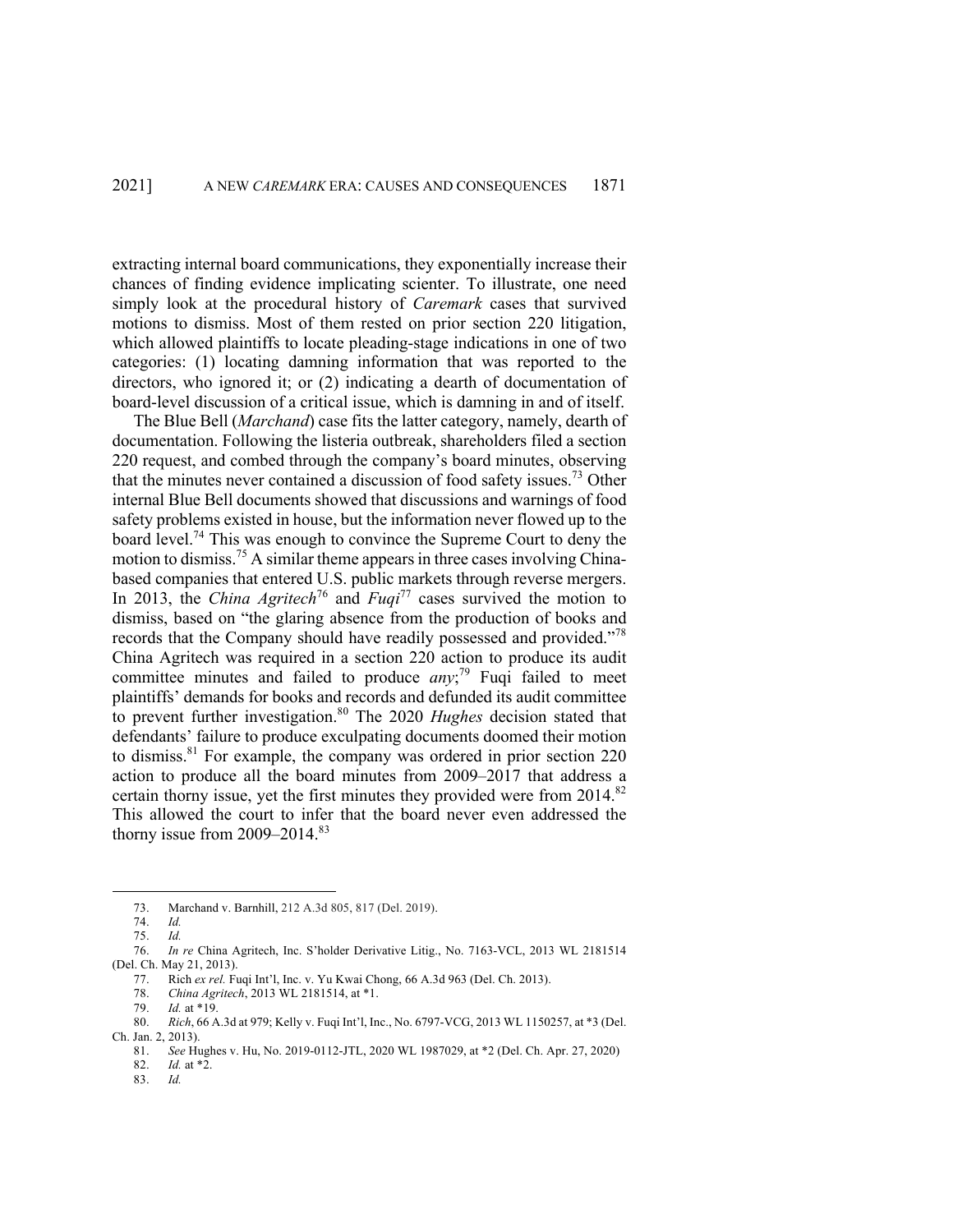*Clovis* represents the other category, namely, smoking-gun indications that red flags were flown in the directors' face, and ignored. There, shareholders used section 220 to show that directors received indications that the company was violating FDA protocols, yet repeatedly ignored them.<sup>84</sup> There was a clear mismatch between the (damning) information the board received in house and the (rosy) information the company disclosed to the public. A similar pattern emerged in the  $P$ *yott*  $I^{85}$  case, which revolved around Allergan paying \$600 million in fines for violating off-label drug marketing regulations regarding Botox. Plaintiffs obtained, via section 220, materials prepared for the board, allowing the court to cite specific bullet points from board presentations as indications that directors had to know about plans to ramp up Botox sales via off-label usages.<sup>86</sup> In an earlier case. *Saito*, plaintiffs used section 220 to receive documents implicating directors' awareness of fraudulent accounting schemes.<sup>87</sup>

The upshot is clear: a shareholder who wishes to successfully plead a failure-of-oversight claim has to effectively utilize her inspection rights prior to filing. A diligent use of shareholder's inspection rights can yield internal documents that link the board to the trauma, indicating that directors either knew about the problem but did nothing to stop it, or completely ignored a critical issue. Still, the question remains: why now? The fact that utilizing inspection rights is key to successful *Caremark* litigation is not new; Delaware courts have been telling plaintiffs that for over two decades. Let us move to examine what changed in recent years that made the string of successful *Caremark* claims possible.

# *C. What Changed? The Liberation of Section 220*

Pre-filing investigations have become more effective in recent years. Some of the recent success is due to plaintiff attorneys' learning curve and the Court of Chancery's consistent admonitions to utilize section 220 prior to filing. Some may be attributed to the increased availability of information from online sources. But here I want to highlight another significant factor,

<sup>84.</sup> *In re* Clovis Oncology, Inc. Derivative Litig., No. 2017-0222-JRS, 2019 WL 4850188, at \*6 n.76 (Del. Ch. Oct. 1, 2019).

<sup>85.</sup> La. Mun. Police Emps.' Ret. Sys. v. Pyott (*Pyott I*), 46 A.3d 313 (Del. Ch. 2012).

<sup>86.</sup> *Id.* at 353. The following V.C. Laster quote perfectly illustrates this Section's argument: "Critically, the Complaint does not merely allege that this misconduct took place. Unlike the parade of hastily filed *Caremark* complaints that Delaware courts have dismissed, and like those rare *Caremark* complaints that prior decisions have found adequate, the Complaint supports these allegations with references to internal Allergan books and records that [plaintiffs] obtained using Section 220." *Id.*

<sup>87.</sup> Saito v. McCall, No. 17132-NC, 2004 Del. Ch. LEXIS 205 (Dec. 20, 2004). For the prior history of the *Saito* case, which shows the reliance on section 220 documents, see Saito v. McKesson HBOC, Inc., No. 18553, 2002 Del. Ch. LEXIS 125 (Oct. 25, 2002).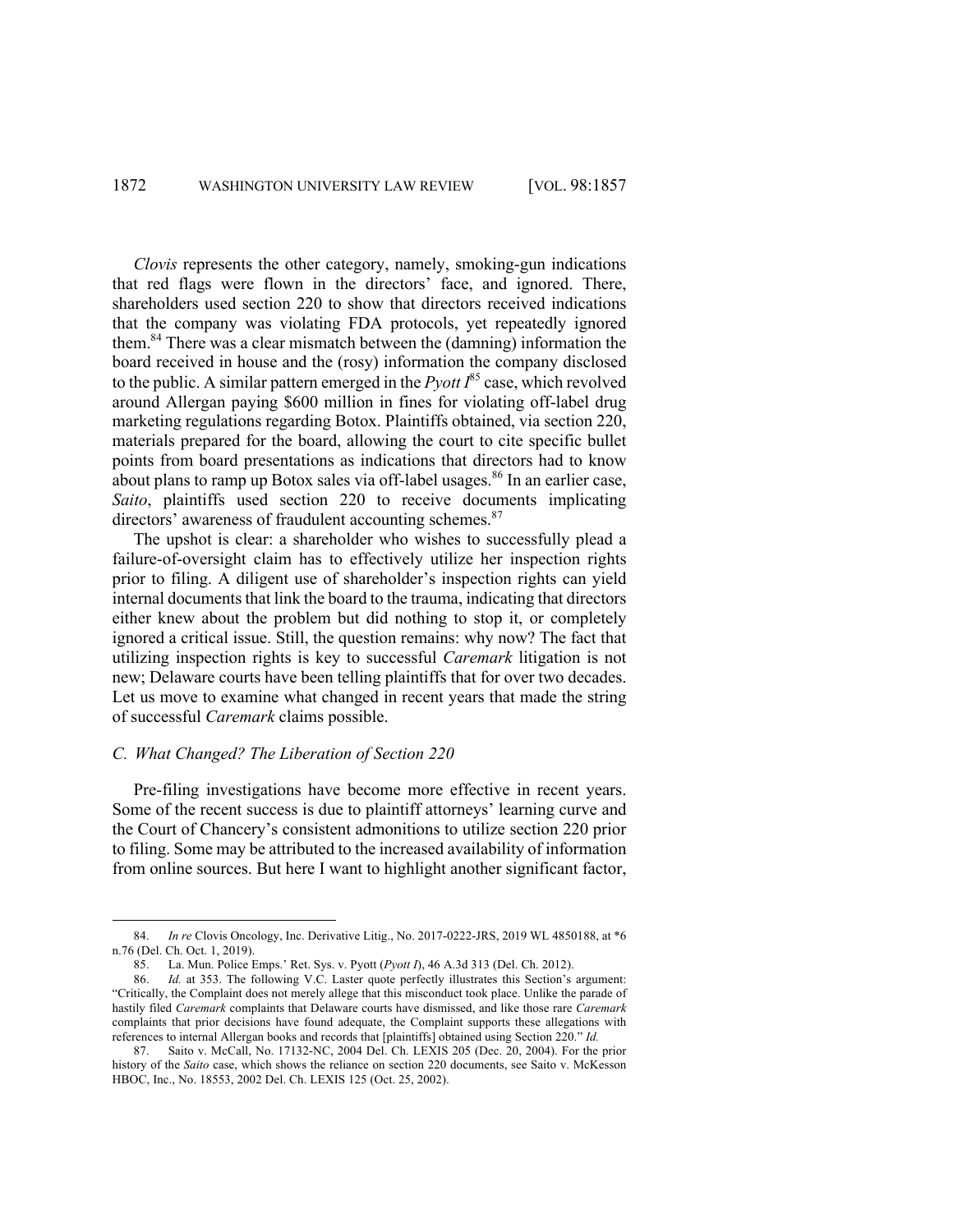which I view as critical to the continued resurgence of *Caremark* litigation: a series of court decisions that liberalized section 220's requirements.

Shareholders' right to inspect the company's books and records is qualified. To gain access to internal company documents, shareholders have to show "proper purpose," and even then they can request only specific documents that fall within the permissible scope. <sup>88</sup> In practice, companies commonly do not acquiesce to shareholders' section 220 demands: they refuse to provide all or part of the documents, or provide only heavily redacted documents.<sup>89</sup> The demanding shareholder then often files a section 220 action with the court, whose decision hinges on the interpretation of the two prongs: purpose and scope.<sup>90</sup> In recent years, the courts have liberalized their interpretation of both prongs.<sup>91</sup>

Much of the impetus for liberalizing section 220 came from a separate development in deal litigation, on which I elaborated elsewhere:  $92$  decisions such as  $Corwin<sup>93</sup>$  and  $M.F.W.^{94}$  put the onus on an informed shareholder vote on the deal, thereby making it necessary to allow aggrieved shareholders to examine ex post whether all material information was provided to them ex ante. The courts responded to that development by allowing shareholders to use section 220 to effectively plead around the *Corwin* or *MFW* defenses. Importantly for our purposes here, the section-220 liberalization did not stop at deal litigation: it now accommodates robust pre-filing investigations also in the context of failure-of-oversight claims, thereby enhancing the bite of *Caremark* duties.

#### *1. Proper Purpose*

A proper purpose for inspecting the company's books and records is one that is "reasonably related to such person's interest as a stockholder."<sup>95</sup> Investigating corporate wrongdoing qualifies as such.<sup>96</sup> Yet merely

Section 220 also contains other, more technical requirements, such as (1) being a stockholder, and (2) complying with formalistic requirements as to how the request has to be submitted (a written demand under oath). DEL. CODE ANN. tit. 8, § 220(b)–(c) (2021).

<sup>89.</sup> Pettry v. Gilead Scis., Inc., No. 2020-0132-KSJM, 2020 WL 6870461, at \*61 (Del. Ch. Nov. 24, 2020).

<sup>90.</sup> *See* Shapira, *supra* note 8.

<sup>91.</sup> *Id.* 

<sup>92.</sup> *Id.* The two developments are intertwined. To illustrate, when the *Hughes* and *Chou* courts denied the motion to dismiss based on defendants' failure to provide in prior section 220 action documentation of their actions, they referred to a recent notable decision in the context of deal litigation: *Morrison v. Berry*, 191 A.3d 268 (Del. 2018). *See* Teamsters Loc. 443 Health Servs. & Ins. Plan v. Chou, No. 2019-0816-SG, 2020 WL 5028065, at \*24 n.314 (Del. Ch. Aug. 24, 2020); Hughes v. Hu, No. 2019- 0112-JTL, 2020 WL 1987029, at \*2 (Del. Ch. Apr. 27, 2020).

<sup>93.</sup> Corwin v. KKR Fin. Holdings LLC, 125 A.3d 304, 306 (Del. 2015).<br>94. Kahn v. M & F Worldwide Corp., 88 A.3d 635 (Del. 2014).

Kahn v. M & F Worldwide Corp., 88 A.3d 635 (Del. 2014).

<sup>95.</sup> § 220(b).

<sup>96.</sup> Seinfeld v. Verizon Commc'ns, Inc., 909 A.2d 117, 121 (Del. 2006).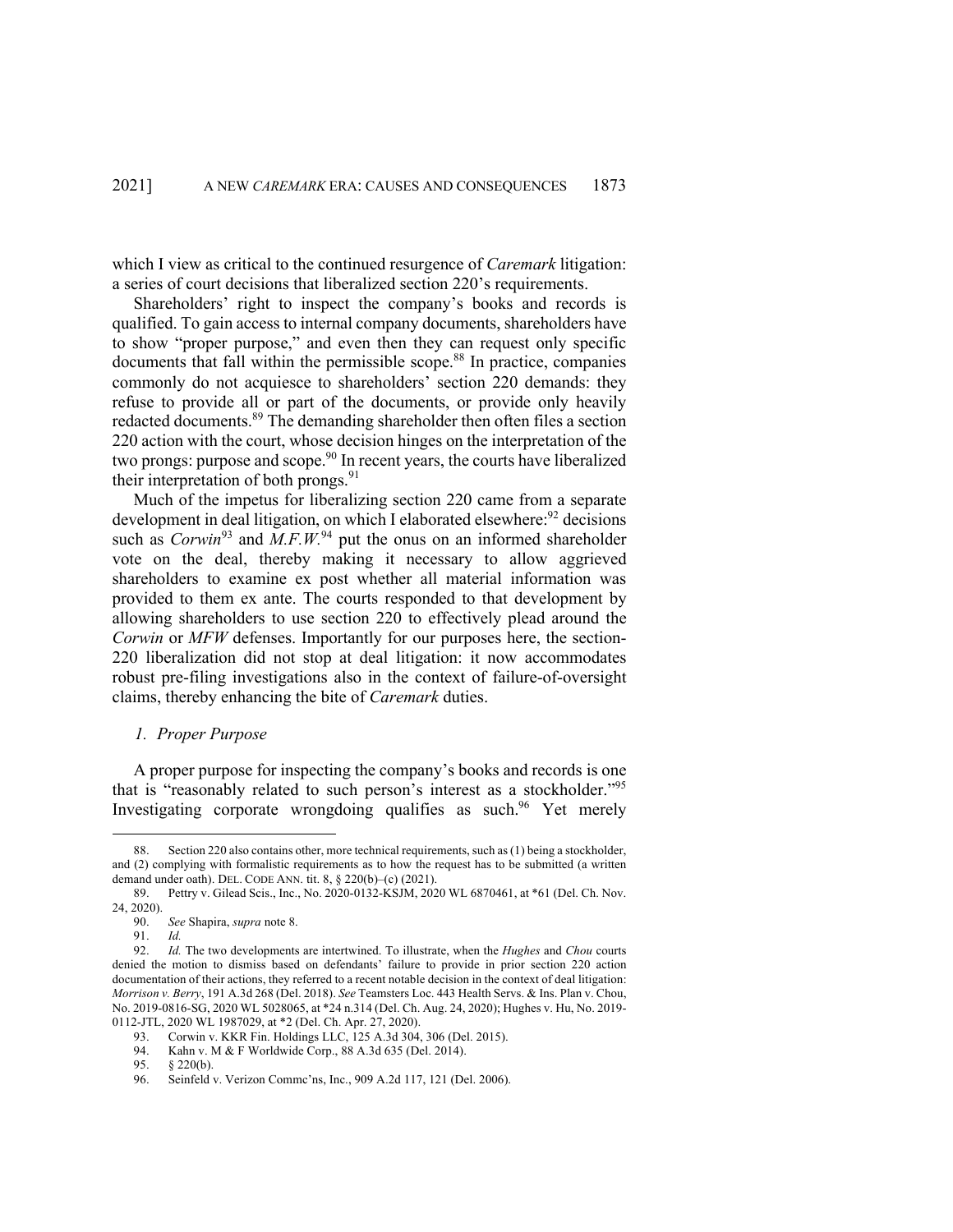throwing accusations and speculations against the wall and seeing if they stick does not suffice. The demanding shareholder rather has to show a *credible basis* for her allegations before she gains access to internal documents. Instead of general allegations, the shareholder has to show *some* evidence from which the court may infer a possible breach of fiduciary duty.97 How much is "some," exactly? Recent court decisions clarify that in our context, "some" could mean very little.

Consider, for example, the 2019 *Facebook* section 220 litigation. <sup>98</sup> When investigative reporters revealed the Cambridge Analytica scandal, showing that Facebook had been monetizing users' data without their consent, the company's stock price dropped dramatically.<sup>99</sup> Shareholders sought to investigate a potential failure to monitor privacy breaches and filed a section 220 action to inspect internal communications of Facebook's top managers in the light of privacy issues. $100$  The company fought back, claiming that one cannot inspect books merely for curiosity's sake. Shareholders' chances of turning the section 220 request into a successful *Caremark* claim were slim, it argued, and it was highly unlikely that the company would benefit (get compensated by its directors) due to shareholders' inspection requests. In other words, the defendants claimed that section 220 is available only for investigating *actionable* wrongdoing. The court insisted that while plaintiffs' chances of winning a *Caremark* claim on the merits are indeed low, this, in itself, should not alter the minimal burden governing section  $220$  requests.<sup>101</sup> The court further reiterated that hearsay, such as journalistic reporting on the scandal, could suffice to meet the minimal, credible-basis standard. 102

A related, potentially more impactful clarification comes from the 2020 *AmerisourceBergen* section 220 litigation.<sup>103</sup> AmerisourceBergen is a large wholesale distributor of opioid pain medication, which became embroiled

101. *Facebook*, 2019 WL 2320842, at \*2.

102. *Id.* at \*2 n.10.

<sup>97.</sup> *Id.* at 123–25.

<sup>98.</sup> *In re* Facebook, Inc. Section 220 Litig., No. 2018-0661-JRS, 2019 WL 2320842 (Del. Ch. May 30, 2019).

<sup>99.</sup> *Id.* at \*1.

<sup>100.</sup> Specifically, Facebook was under an FTC consent decree, putting it on notice regarding how it treats user privacy. *Id.* at \*2. The shareholders demanded books and records to investigate whether Facebook's business model was in fact predicated on ignoring the FTC consent decree and monetizing user data. *Id.* at \*1–2. The discussion throughout this Article on the resurgence of oversight duties corresponds with another recent debate on the ability and desirability of holding Big-Tech companies as "information fiduciaries." *See* Andrew F. Tuch, *A General Defense of Information Fiduciaries*, 98 WASH. U. L. REV. 1897, 1917 n.110 (2021).

<sup>103.</sup> Lebanon Cnty. Emps.' Ret. Fund v. AmerisourceBergen Corp., No. 2019-0527-JTL, 2020 WL 132752 (Del. Ch. Jan. 13, 2020). Note that this is not the August 2020 case of *Chou*, which involved different violations by the same company, albeit on a much smaller scale.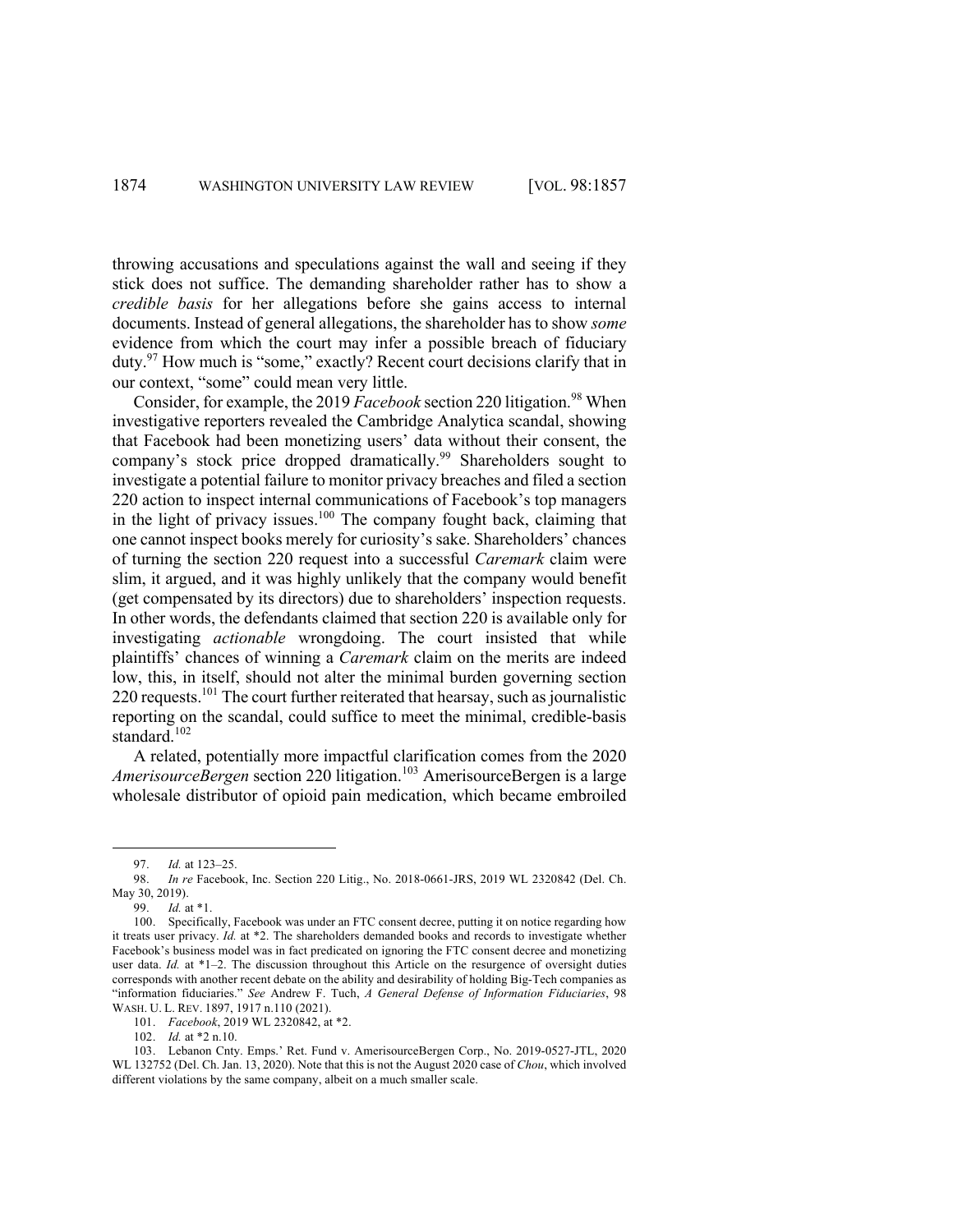in regulatory investigations of the opioid crisis. <sup>104</sup> Institutional investors demanded access to the company's books and records, but the company denied their request in its entirety.<sup>105</sup> In court, the company cited prior rulings, according to which only *non-exculpated* wrongdoing is proper purpose.<sup>106</sup> Since the defendant directors were protected by a  $102(b)(7)$ exculpatory clause, and shareholder plaintiffs could not point to particular indications of bad faith (because all they had at that stage was access to public materials), shareholders could not inspect the company's books, or so the argument went.<sup>107</sup> The Court of Chancery rejected the claim, clarifying that limiting inspection rights only to non-exculpated wrongdoing is both bad law (misunderstanding prior precedent) and bad policy (disincentivizing genuine efforts to hold managers accountable). <sup>108</sup> Instead, the court maintained, any credible suspicion of wrongdoing at the company level (regardless of whether the directors were exculpated) could be deemed proper purpose for inspection. 109

Most recently, after the first drafts of this Article were already circulated, two additional decisions further cemented the liberal approach to ordering provision of documents pre-suit in *Caremark* cases. In November 2020, the *Gilead Sciences* court not only approvingly relied on *AmerisourceBergen* to grant a section 220 request on the basis of allegations from other lawsuits and government investigations, but also, importantly, granted leave for plaintiffs to move for their expenses.<sup>110</sup> The court reasoned that the prevalent strategy by companies—to aggressively litigate section 220 demands and obstruct plaintiffs from employing it as a quick and easy prefiling investigatory tool—calls for fee shifting.<sup>111</sup> Then, in, December 2020, Delaware's Supreme Court affirmed all the Court of Chancery's determinations in *AmerisourceBergen*, putting a final stamp of approval on

107. *Id.*

108. *Id.* Part of the court's reasoning was that shareholders can seek to inspect their company's books and records, not solely for the purpose of subsequently filing a *Caremark* lawsuit. They can use the information they receive for other purposes, such as when voting on remuneration or reelection of those who supposedly failed them. *Id.* at \*11. For the assertion that prior precedent is more limited than the defendants argued it to be, see *id.* at \*13–14 (citing, among others, Se. Pa. Transp. Auth. v. Abbvie Inc., No. 10374-VCG, 2015 WL 1753033, at \*11 (Del. Ch. Apr. 15, 2015)).

109. *Id.* at \*19.

110. Pettry v. Gilead Scis., Inc., No. 2020-0132-KSJM, 2020 WL 6870461, at \*29–30 (Del. Ch. Nov. 24, 2020). The case revolved around multiple alleged violations in the context of development, sale, and market of HIV drugs. *Id.* at \*1.

111. *Id.* at \*2 & n.6 (citing James D. Cox, Kenneth J. Martin & Randall S. Thomas, *The Paradox of Delaware's 'Tools at Hand' Doctrine: An Empirical Investigation*, 75 BUS. LAW 2123 (2020)).

<sup>104.</sup> *Id.* at \*1.

<sup>105.</sup> *Id.* at \*6.

<sup>106.</sup> *Id.* at \*19–23.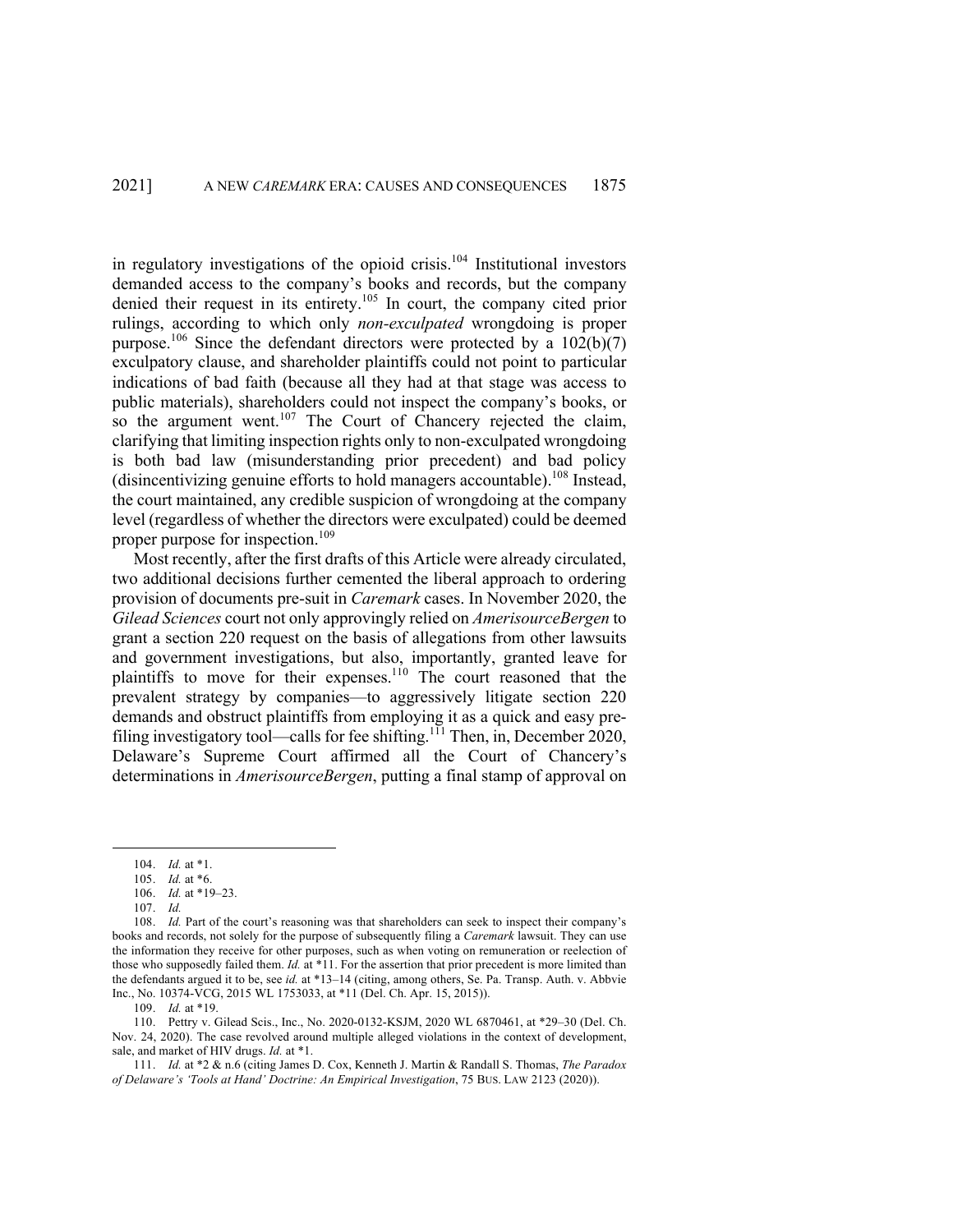the new, more liberal approach to section  $220$ <sup>112</sup> Importantly, the Supreme Court affirmed that a demanding shareholder does not have to establish that the wrongdoing-in-question is actionable in order to gain access to internal company documents.

The abovementioned examples join other decisions in non-*Caremark* contexts<sup>113</sup> to signal a broader interpretation of the proper purpose requirement. Yet meeting the proper purpose requirement is only half the battle. The other half is the "permissible scope" question: what types of documents can a shareholder inspect in order to achieve her stated purpose?

#### *2. Permissible Scope*

A shareholder requesting access to internal company documents bears the burden of showing that each document is necessary and essential for meeting her stated purpose.<sup>114</sup> "Necessary and essential" here means only those documents that address the crux of the purpose and contain information that cannot be found elsewhere. The courts have emphasized that shareholders cannot use section 220 as a wide-ranging fishing expedition, but rather need to request specific documents with "rifled precision."<sup>115</sup> Yet here as well, we are witnessing a clear trend of liberalization.

Perhaps the most practically important issue in corporate litigation nowadays(and not just in *Caremark* litigation) concerns access to electronic forms of internal communications.<sup>116</sup> Recent court decisions have clarified that electronically stored information, including emails and text messages, is now fair game in section 220 actions. Shareholders' inspection rights apply not just to classic, hard-copy company "books and records," such as board minutes, but also to informal modes of communications, such as emails exchanged among the company's directors and between them and other company officials or third-party advisors. As long as the messages implicate a company issue, shareholders are entitled to inspect them, regardless of the medium.<sup>117</sup> In that respect, the current trend in interpreting "scope" more broadly parallels the one in interpreting "purpose": it facilitates robust pre-filing investigations.

<sup>112.</sup> AmerisourceBergen Corp. v. Lebanon Cnty. Emps.' Ret. Fund, 243 A.3d 417, 437 (Del. 2020) (explaining shareholders "need not demonstrate that the alleged mismanagement or wrongdoing is actionable" to gain access to internal documents).

<sup>113.</sup> For elaboration on the expansion of inspection rights in the context of M&A litigation see Shapira, *supra* note 8.

<sup>114.</sup> Saito v. McKesson HBOC, Inc., 806 A.2d 113, 116 (Del. 2002).

<sup>115.</sup> *Id.* at 117 n.10 (quoting Brehm v. Eisner, 746 A.2d 244, 266 (Del. 2000)).

<sup>116.</sup> Joel Edan Friedlander, *Vindicating the Duty of Loyalty: Using Data Points of Successful Stockholder Litigation as a Tool for Reform*, 72 BUS. LAW. 623, 648 (2017).

<sup>117.</sup> *See* Shapira, *supra* note 8 (manuscript at 16) (compiling examples).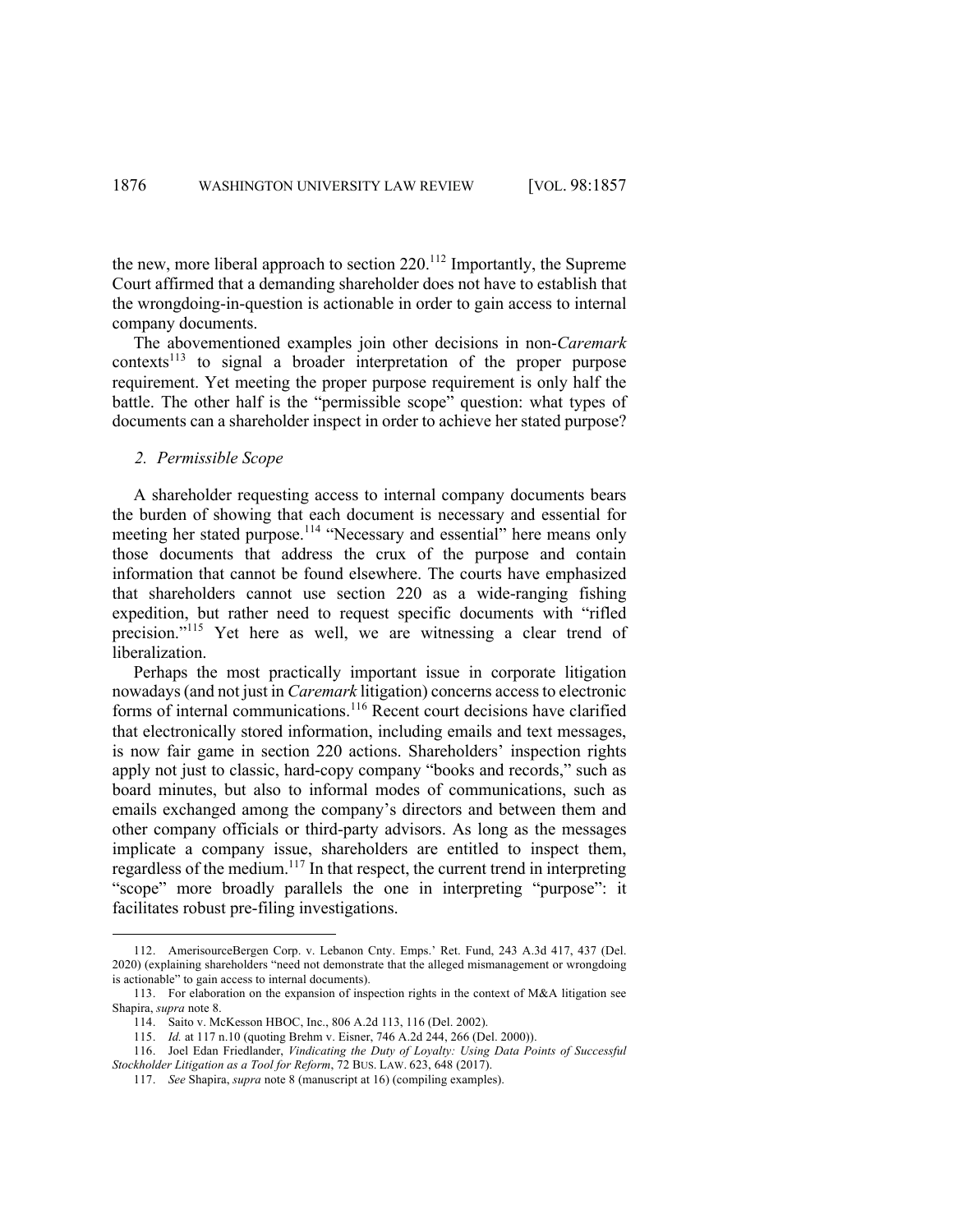To illustrate, we need simply recast our previous examples: in *Facebook*, Mark Zuckerberg and Sheryl Sandberg, among others, were ordered to produce emails relating to data privacy issues.118 In *AmerisourceBergen*, Vice Chancellor Laster opted for a staggered approach: first, ordering the provision of formal board-level materials, to allow outside shareholders to get a sense of what materials directors formally received and considered.<sup>119</sup> Then, pertinently, he allowed shareholders to depose directors and potentially extend the scope of inspection further, to less formal materials that would evidence directors' deliberations and knowledge, such as emails and other electronic messages with the company's officials.<sup>120</sup>

It is hard to overstate the importance of expanding the scope of section 220 to informal, electronic communications.<sup>121</sup> Formal documents such as board minutes are usually drafted after the fact, by paper-trail-generating lawyers. Informal electronic communications in social media and emails are done in real time and are usually less carefully edited. Applied to oversight liability litigation, such extended scope increases plaintiffs' chances of finding smoking-gun indications of red flags that were flown in the directors' faces.

Beyond illustrating the liberalization of section 220, *Facebook* and *AmerisourceBergen* also suggest that when debating whether there is a "new *Caremark* era" or not, we should look beyond the *Blue Bell*-*Clovis*-*Hughes-Chou* quadfecta. When we evaluate the trend, we should also factor in successful section 220 actions filed in preparation for potential subsequent *Caremark* litigation. Much like successful merit-based *Caremark* litigation, successful section 220 litigation often imposes costs on defendants in ways that make them internalize the costs of failures of oversight. A successful section 220 not only increases the expected legal sanction down the road. It also, pertinently, imposes non-legal costs, such as the emotional drainage of going through depositions (as in *AmerisourceBergen*) or the reputational damage that comes from media coverage of the section 220 dispute (as in *Facebook*). <sup>122</sup> In other words, section 220 litigation over investigation of potential failures of oversight can yield similar consequences to actual *Caremark* litigation.

<sup>118.</sup> *In re* Facebook, Inc. Section 220 Litig., No. 2018-0661-JRS, 2019 WL 2320842, at \*18 n.185 (Del. Ch. May 30, 2019).

<sup>119.</sup> Lebanon Cnty. Emps.' Ret. Fund v. AmerisourceBergen Corp., No. 2019-0527-JTL, 2020 WL 132752, at \*66-67 (Del. Ch. Jan. 13, 2020)

<sup>120.</sup> *Id.*

<sup>121.</sup> For the practitioner's viewpoint see Friedlander, *supra* note 116; Joel Edan Friedlander, *Confronting the Problem of Fraud on the Board*, 75 BUS. LAW. 1441, 1472–76 (2020).

<sup>122.</sup> *See infra* Section III.B.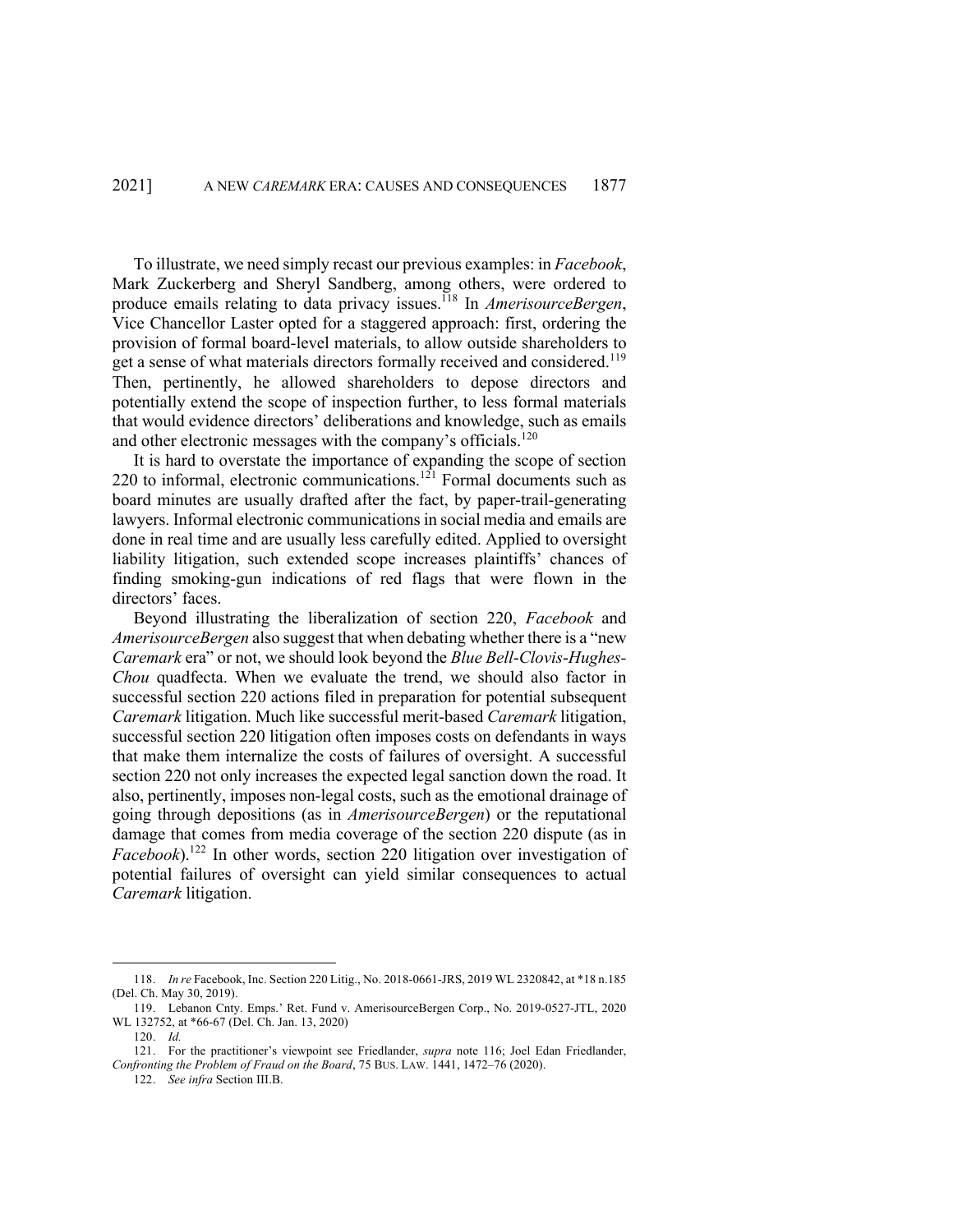#### *D. Other Causes Besides the Rise of Shareholder Inspection Rights*

Thus far we have seen that the new *Caremark* era consists of enhanced duties for overseeing critical regulatory risks (as in *Marchand*, *Clovis*, and *Chou*), and lower evidentiary thresholds for requesting internal documents and allowing for provision of even formal e-communications (as in *Facebook* and *AmerisourceBergen*). Before we switch to evaluating the desirability of such developments in Part III below, let us dedicate this Section to discussing other potential drivers of the resurgence of oversight duties, besides the increased emphasis on pre-filing investigations.

Indeed, the recent liberalization of section 220 cannot fully explain the wave of successful *Caremark* cases. Recall that in *Blue Bell* and in *Hughes*, for example, the court denied the motion to dismiss not based on documents extracted via section 220, but rather based on the documents that were *not* provided.123 And in *Clovis* and *Chou*, most of the pleading-stage inferences about red flags were made using board-level documents: the type of traditional documents that were long available via section 220, rather than the type of smoking-gun emails that have recently won claims in the deal negotiation context.<sup>124</sup> One could therefore claim that regardless of how the courts now interpret the permissible scope of inspection rights, these *Caremark* claims could have succeeded even under a more stringent interpretation that does not allow the production of informal communications.

It is thus important to reiterate: I do not claim that the expansion of the permissible scope prong of section 220 is the sole driver of the new *Caremark* era. My claim is rather broader and more modest: the increased *emphasis* on pre-filing investigations increases the chances that a *Caremark* claim will survive the motion to dismiss. The courts' constant admonitions and tinkering started paying dividends, in that plaintiffs now increasingly turn to and make better use of their inspection rights.<sup>125</sup> And once the plaintiff fully utilizes her inspection rights and submits a detailed complaint, the court is more willing to draw inferences against the defendants, such as holding lack of documentation against them, as an indication for ignoring red flags.<sup>126</sup> In all, Delaware corporate law has become more pre-filing-

<sup>123.</sup> *See supra* Part I.

<sup>124.</sup> *See supra* Part I. A classic example from the deal negotiation context is Morrison v. Berry, 191 A.3d 268 (Del. 2018). On *Morrison*'s impact, see Shapira, *supra* note 8.

<sup>125.</sup> One could also surmise that the increased emphasis on thorough pre-filing investigations has led to better screening of low-quality plaintiff attorneys, such that nowadays the successful *Caremark* claims are brought by better representatives of shareholder interests.

<sup>126.</sup> Expanding the permissible scope does have its own impact, but we would typically find this impact much earlier, in section 220 litigation: if shareholders gain access to directors' emails, that, in itself, is where deterrence can come from (and defendants would be likely to push for early settlement).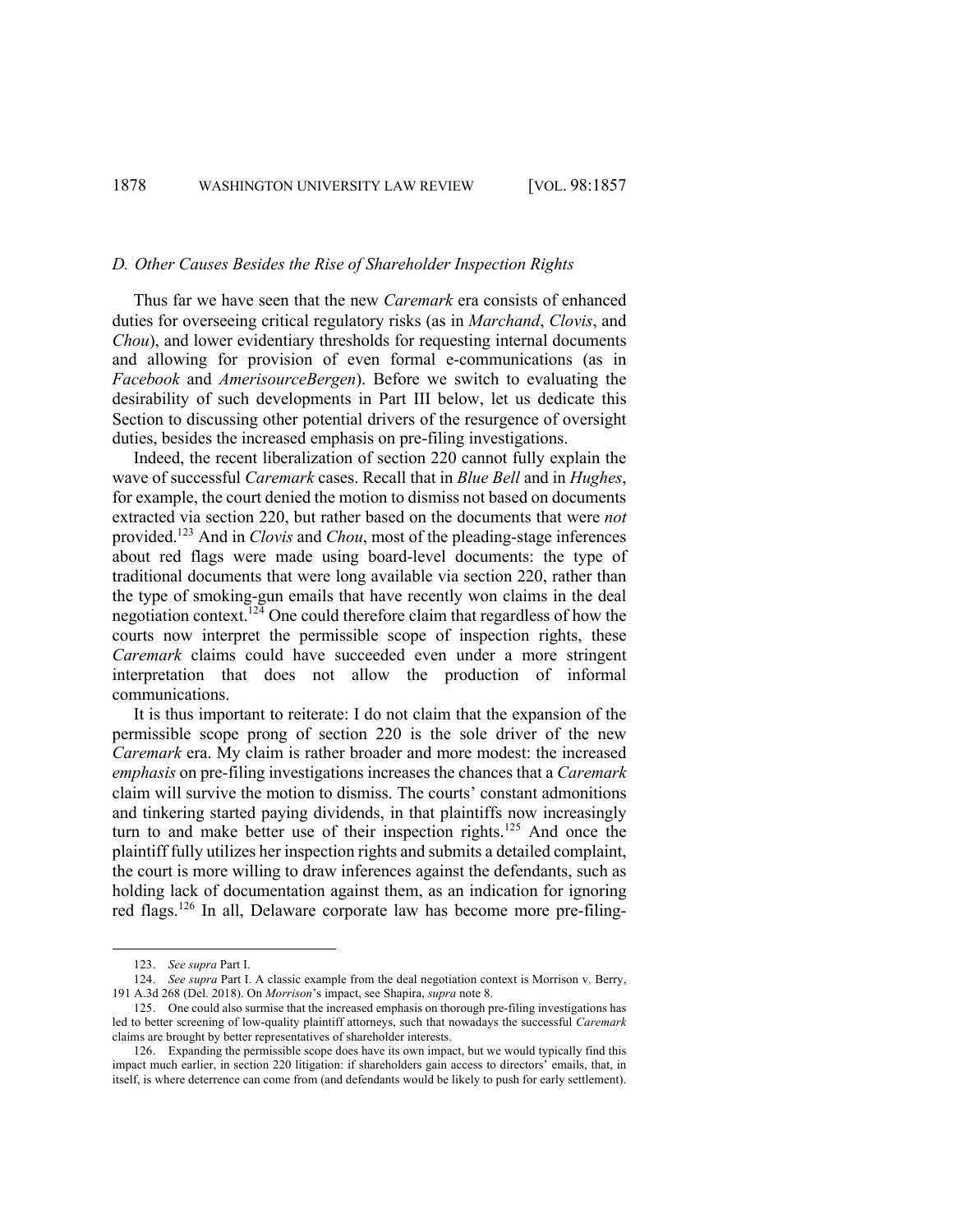investigations friendly, which bodes well for plaintiffs' chances in *Caremark* cases.

To further clarify, I do not see my section-220 explanation as the sole driver of the resurgence in oversight duties. The new *Caremark* era is not only about better pre-filing investigations. There exist other, non-mutuallyexclusive drivers. One potential driver is what Gadinis and Miazad recently referred to as "the hidden power" of compliance officers.<sup>127</sup> The proliferation of compliance personnel within organizations, and the credible threat of liability that they face, have gradually increased the chances that these compliance officers will report to the board on thorny aspects of the company's compliance. This, in turn, increases the chances of locating red flags after the fact and holding directors accountable for ignoring them in real time. In other words, nowadays there exists more robust evidentiary records on compliance issues within organizations, which in turn opens a clearer path for director liability.128

Another potential driver of the resurgence of director oversight duties is the increased societal demands that corporations face these days, calling on them to treat their stakeholders and society at large better. Former Chief Justice Strine has recently alluded to how these rising "ESG" demands coincide with *Caremark* duties. <sup>129</sup> There exist two conduits from rising societal demands to a recalibration of Delaware corporate law (here, oversight duties). First, the courts may believe that the environment that corporations operate in these days necessitates that directors devote more time and effort to monitor compliance risks, if only because the expected regulatory and reputational sanctions for ignoring compliance have grown. In other words, the argument could be that an increased emphasis on oversight is more and more in the best interests of shareholders. Indeed, a similar reasoning was the impetus for the 1996 *Caremark* decision, where Chancellor Allen noted that the then-recently-passed sentencing guidelines have made the oversight role of the board all the more important.<sup>130</sup> A second conduit from rising societal and regulatory demands to a change in corporate law doctrine is Delaware courts' need to maintain legitimacy and stem federal intervention.<sup>131</sup> Others have made a similar argumentnamely, that Delaware courts are attuned to potential public backlashes over salient corporate governance problems—in the past, such as in early 2000s,

<sup>127.</sup> *See* Gadinis & Miazad, *supra* note 1, at 2139.

<sup>128.</sup> *Id.*

<sup>129.</sup> *See* Strine et al., *supra* note 1. ESG stands for Environmental, Social, and Governance factors.

<sup>130.</sup> *In re* Caremark Int'l Inc. Derivative Litig., 698 A.2d 959, 969–70 (Del. Ch. 1996).

<sup>131.</sup> *See* Pollman, *supra* note 16, at 2030.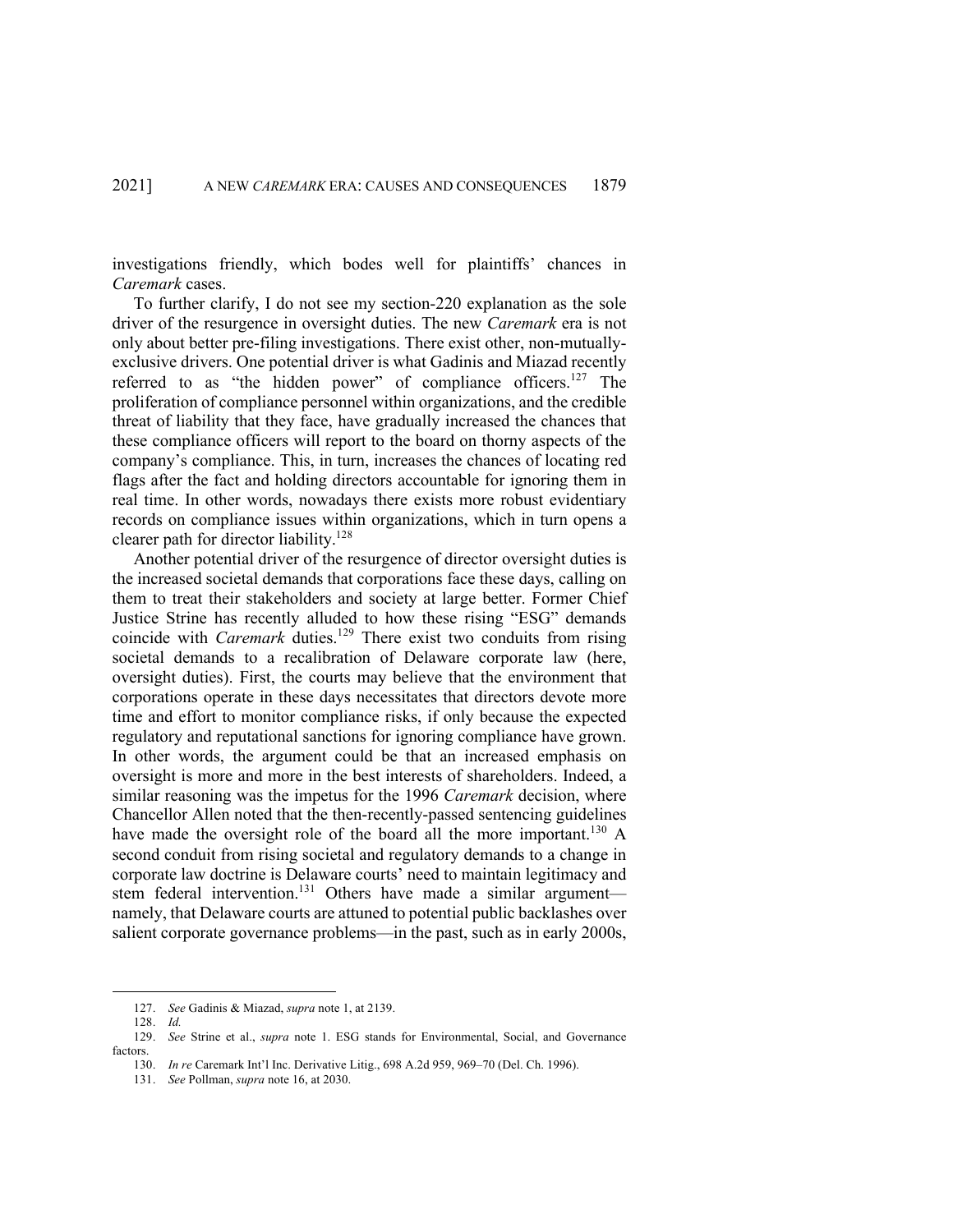when public attention was focused on excessive executive pay and Delaware handed down its famous *Disney* decision.<sup>132</sup>

Whatever the other drivers of the recent trend in oversight duties are, the expansion of shareholders' inspection rights is likely to ensure that the trend is here to stay. If we think that more indications of red flags exist in house these days, or that courts are more willing to scrutinize failure of oversight, then arming plaintiffs and their attorneys with better pre-filing investigatory tools is bound to lead to more successful *Caremark* claims in the near future. The question then becomes: is that a good thing?

# III. CONSEQUENCES: FACILITATING BETTER INTERNAL AND EXTERNAL ENFORCEMENT

It is one thing to recognize that more *Caremark* claims survive the motion to dismiss these days, and another to conclude that such a development is desirable from a societal perspective. For one, we saw that some of the development in oversight duties is related to the expansion of pre-filing discovery. And the expansion of pre-filing discovery comes with its own set of thorny issues. Section 220 actions consume sizeable resources of the demanding shareholder, the company, and the courts.<sup>133</sup> Beyond the direct costs, expanded section 220 actions also carry the risk of a chilling effect by subjecting companies to "excessive and disruptive, and perhaps nefarious, inquiries."134 One could also question the benefits arising from the new *Caremark* cases: success in section 220 actions or motions to dismiss does not mean that these cases will ultimately be decided in favor of the plaintiffs. We therefore cannot jump to the conclusion that these new cases would generate better deterrence—or so the argument goes.

In fact, such an objection misconstrues how Delaware corporate law works (deters). In corporate law, in general, corporate decision-makers practically never pay out of pocket for their misbehavior.<sup>135</sup> Yet deterrence

<sup>132.</sup> Disney v. Walt Disney Co., 857 A.2d 444 (Del. Ch. 2004). Sean J. Griffith, *Good Faith Business Judgment: A Theory of Rhetoric in Corporate Law Jurisprudence*, 55 DUKE L.J. 1, 16–18 (2005). It is perhaps not a coincidence that it was Chief Justice Strine who signaled the new *Caremark* era in his *Marchand* opinion, given that Strine has been a staunch advocate of the need for companies to respond to what he terms EESG demands in his off-the-bench writing. *See, e.g.*, Leo E. Strine, Jr., *Who Bleeds When the Wolves Bite: A Flesh-and-Blood Perspective on Hedge Fund Activism and Our Strange Corporate Governance System*, 126 YALE L.J. 1870 (2017); Strine et al., *supra* note 1.

<sup>133.</sup> *See generally* Cox et al., *supra* note 111 (providing empirical evidence on the growth in complexity and duration of section 220 litigation).

<sup>134.</sup> Donnelly v. Keryx Biopharmaceuticals, Inc., No. 2018-0892-SG, 2019 WL 5446015, at \*3 (Del. Ch. Oct. 24, 2019).

<sup>135.</sup> Bernard Black, Brian Cheffins & Michael Klausner, *Outside Director Liability*, 58 STAN. L. REV. 1055, 1055 (2006); Margaret M. Blair & Lynn A. Stout, *Trust, Trustworthiness, and the Behavioral Foundations of Corporate Law*, 149 U. PA. L. REV. 1735, 1791 (2001) (noting directors are more likely to get struck by lightning than pay damages for breaching their fiduciary duties).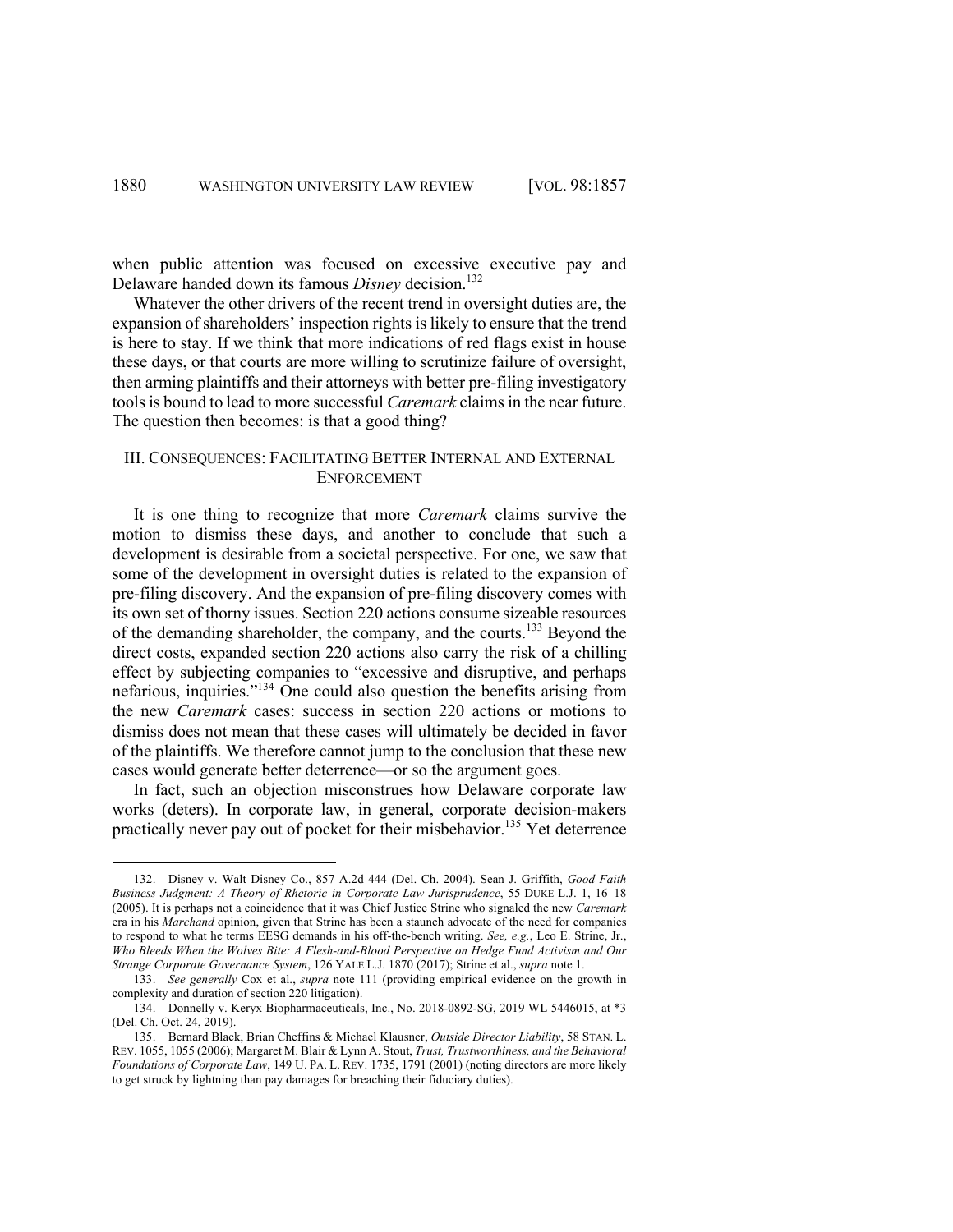cannot be measured solely on the basis of sanctions imposed in verdicts coming after a full trial. Deterrence here rather comes from paying settlements ex post and planning how to avoid the risks and costs of litigation ex ante.

Part of the law's effect on behavior comes from the memos that legal advisors send their clients, explaining how they should behave going forward. As Section A details, the new *Caremark* cases created a wave of law firm memos calling on boards to place compliance issues on the agenda and make sure deliberations are being properly recorded. Another part of the law's effect on behavior is through imposing (uninsurable) non-legal costs, such as the emotional costs (stress, embarrassment) and the reputational costs (having details about your misbehavior dug out and made public, for all other market participants to see).136 Section B illustrates how the expansion of section 220 has dramatically increased these non-legal costs for failure of oversight, thereby ramping up deterrence. At the same time, I should not overstate my claim: even in the most optimistic reading of the new *Caremark* era, private, corporate-law litigation plays only a small part in the larger compliance puzzle, and it cannot fix all the major problems. Accordingly, Section C clarifies my more modest claim: the revamped, section 220-driven mode of *Caremark* litigation, however imperfect, balances some of the flaws of the other institutions that combat corporate illegality.

#### *A. Facilitating Better Paper Trails*

After each of the abovementioned new *Caremark* decisions, the large law firms sent memos to their clients, imploring directors to (1) start working harder on implementing and conducting periodic reviews of a wellintegrated legal compliance program, and (2) make sure that proper documentation exists and that the board minutes demonstrate that the board received appropriate information about the key issues the company faces.<sup>137</sup> For example, following *Marchand*, law firms advised boards to "establish systems so that management provides them with an adequate picture of

<sup>136.</sup> *See, e.g.*, Donald C. Langevoort, *The Human Nature of Corporate Boards: Law, Norms, and the Unintended Consequences of Independence and Accountability*, 89 GEO. L.J. 797, 823 (2001).

<sup>137.</sup> *See* Gail Weinstein, Warren S. de Wied & Phillip Richter, Caremark *Liability for Regulatory Compliance Oversight*, HARV. L. SCH. F. ON CORP. GOVERNANCE (July 8, 2019), https://corpgov.law.ha rvard.edu/2019/07/08/caremark-liability-for-regulatory-compliance-oversight/ [https://perma.cc/8WEN -CASQ]; Louis L. Goldberg, Joseph A. Hall, John B. Meade, Bryan B. Rooney & Andrew Ditchfield, *Davis Polk Discusses Recent Delaware Decisions on Director Oversight*, CLS BLUE SKY BLOG (Dec. 2, 2019), https://clsbluesky.law.columbia.edu/2019/12/02/davis-polk-discusses-recent-delaware-decisi ons-on-director-oversight/ [https://perma.cc/YA6E-R6E3].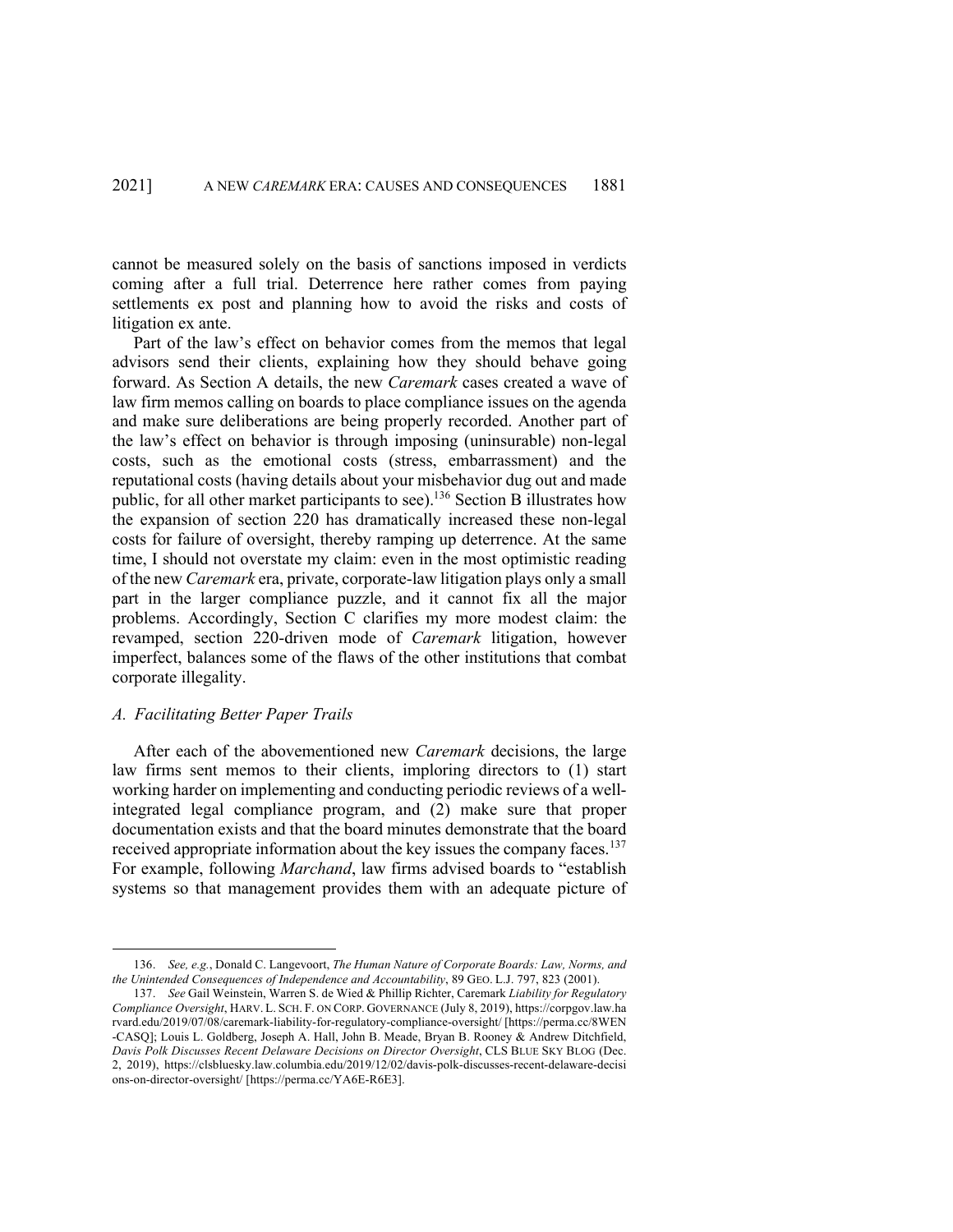compliance risks."138 Following *Hughes*, law firms highlighted the fact that the court would draw "plaintiff-friendly, pleadings-stage inferences . . . based on what was—and more importantly, *what was not*—included in the corporate board minutes regarding the topics in dispute,"139 and accordingly concluded that boards should strive to keep more robust documentation of board discussions and company records.<sup>140</sup> In fact, legal advisors are now using the new *Caremark* cases to admonish their clients to create better reporting systems and documentation not just in the context of monitoring illegalities, but also in the context of monitoring the company's response to COVID-19-related challenges, or to cybersecurity threats.<sup>141</sup>

The key question is whether such an increased emphasis on recordkeeping would contribute to reducing the social costs of corporate misbehavior. The answer depends on the extent to which better paper trails produce real salutary effects. A skeptic may argue that a company can have fantastic paper trails merely as window dressing, without actual improvement in the underlying behavior. Yet from this vantage point, focusing on a well-documented process is a staple of corporate law and is also good policy. Research on decision-making shows that robust documentation can generate real positive effects, such as assuring an issue is not neglected, or elevating the level of deliberation.<sup>142</sup>

Specifically in the context of oversight, academic studies on how to better evaluate the effectiveness of compliance programs suggest focusing

<sup>138.</sup> Jason J. Mendro, Andrew S. Tulumello & Jason H. Hilborn, *Recent Application of* Caremark*: Oversight Liability*, HARV. L. SCH. F. ON CORP. GOVERNANCE (Aug. 16, 2019), https://corpgov.law.harv ard.edu/2019/08/16/recent-application-of-caremark-oversight-liability/ [https://perma.cc/ZTR4-NWF F].

<sup>139.</sup> Richard L. Renck, *Yet Another Minute About Minutes*, DUANE MORRIS DEL. BUS. L. (May 27, 2020), https://blogs.duanemorris.com/delawarebusinesslaw/2020/05/27/yet-another-minute-aboutminutes/?utm\_source=Mondaq&utm\_medium=syndication&utm\_campaign=LinkedIn-integration [htt ps://perma.cc/6EXJ-W4Y3].

<sup>140.</sup> One could question whether such across-the-board calls from legal advisors actually translate into real-world changes in how companies document their internal deliberations. The practicing attorneys with whom I discussed this question suggested that one marked difference in real-world behavior is the attention of businesspersons to the issue of documentation. As one leading attorney relayed, in the past directors used to leave documentation issues "to the lawyers, but now the nonlawyers have gotten the message too"; they are frequently asking for advice on how to best document discussions about compliance issues. Telephone Interview with Jane Goldstein, Partner, Ropes & Gray (Aug. 24, 2020).

<sup>141.</sup> *E.g.*, William Savitt, Ryan A. McLeod & Anitha Reddy, *Governance Litigation and the COVID-19 Pandemic*, HARV. L. SCH. F. ON CORP. GOVERNANCE (Apr. 19, 2020), https://corpgov.law.ha rvard.edu/2020/04/19/governance-litigation-and-the-covid-19-pandemic/ [https://perma.cc/4PFF-6T5 B]; Paul Ferrillo, Bob Zukis & Christophe Veltsos, *Boards Should Care More About Recent "*Caremark*" Claims and Cybersecurity*, HARV. L. SCH. F. ON CORP. GOVERNANCE (Sept. 15, 2020), https://corpgov.l aw.harvard.edu/2020/09/15/boards-should-care-more-about-recent-caremark-claims-and-cybersecurit y/ [https://perma.cc/HH74-J8CS].

<sup>142.</sup> *See* Amir N. Licht, *Stakeholder Impartiality: A New Classic Approach for the Objectives of the Corporation*, *in* FIDUCIARY OBLIGATIONS IN BUSINESS (Arthur B. Laby & Jacob Hale Russell eds., forthcoming 2021).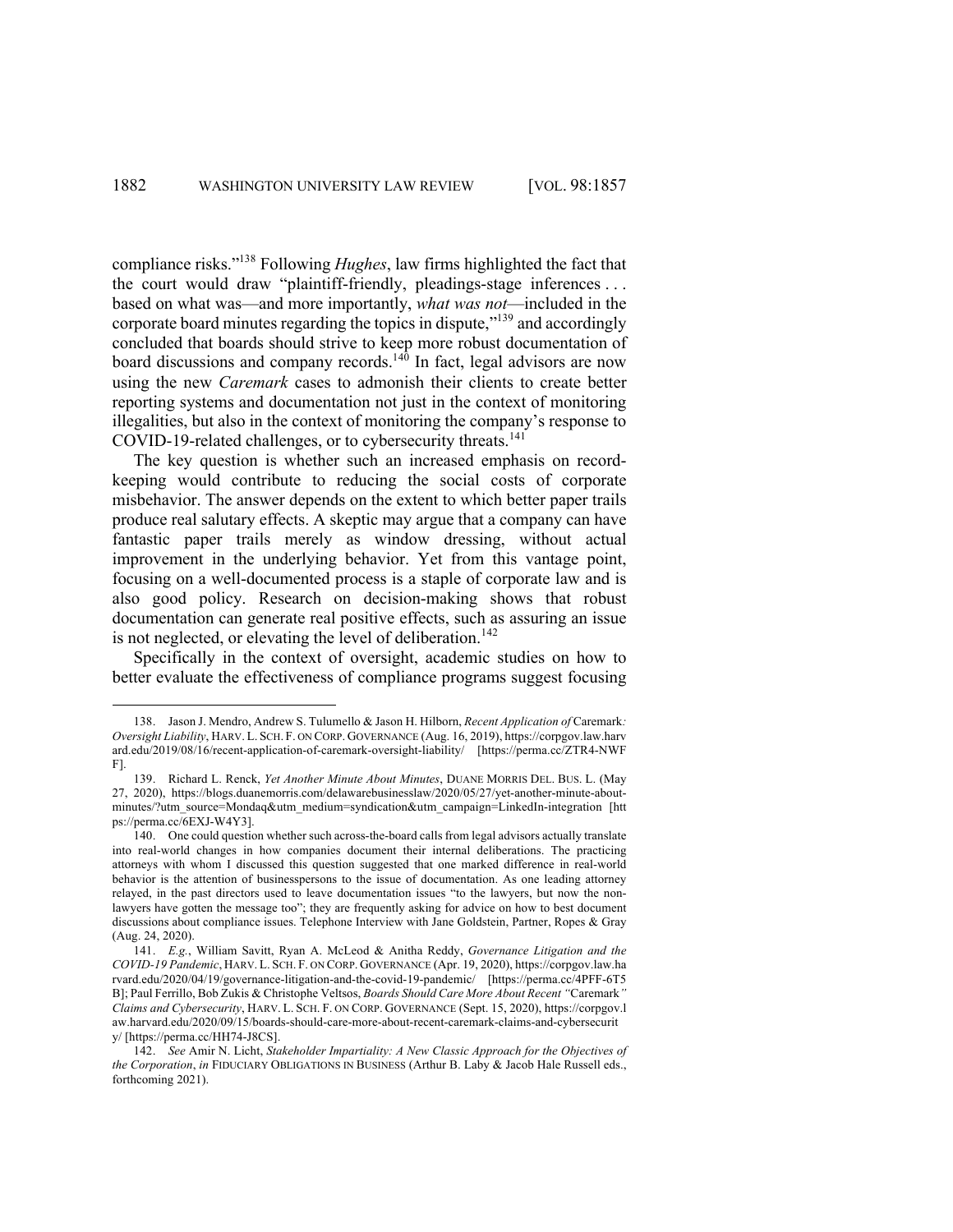on what "kinds of data that managers should be collecting to demonstrate that their compliance program is not a mere 'paper' program."143 This, in a nutshell, is what the new *Caremark* era is all about: investigating and evaluating whether managers collected the right amount and type of data so that their compliance program is not merely cosmetic. Sure, directors and their advisors may be driven by the desire to make the board materials more litigation-proof; but in the process, they nevertheless put compliance on the board agenda and facilitate upward flows of information in the organization. 144

The emphasis on better record-keeping can also help investigators determine after the fact who knew what when, mitigating the difficulty in holding individuals responsible (that is, mitigating plausible deniability).<sup>145</sup> And the threat of having traces of your shenanigans exposed after the fact may deter you from engaging in shenanigans in the first place. 146

# *B. Facilitating Reputational Discipline*

A *Caremark* lawsuit based on thorough pre-filing investigations produces quality information on companies' ability and intentions to follow legal and market norms. To the extent that such information becomes public, it generates a positive externality: helping third parties to decide whether they want to keep doing business with the defendant company/businessperson or not. The new mode of *Caremark* litigation may therefore hold the promise of shaping compliance not just directly, through the threat of legal sanctions, but also indirectly, through the threat of *reputational* sanctions.

<sup>143.</sup> Soltes, *supra* note 2, at 976.

<sup>144.</sup> I return to this point in *infra* Section III.0. *Cf*. Armour et al., *supra* note 36, at 31–32.

<sup>145.</sup> Edward M. Iacobucci, *Corporate Fiduciary Duties and Prudential Regulation of Financial Institutions*, 16 THEORETICAL INQUIRIES L. 183, 203 (2015). Another aspect of the new, section-220 driven *Caremark* litigation is that it can mitigate what Jesse Fried and Ehud Kamar refer to as "lawproof insiders" in China-based companies. *See* Jesse M. Fried & Ehud Kamar, *China and the Rise of Law-Proof Insiders* (Eur. Corp. Governance Inst., Working Paper No. 557/2020, 2020). Fried and Kamar spotlight the difficulties of accessing internal company documents from China-based companies traded in the U.S. *See id.* at 26–29. Yet we saw in *Hughes* (and to some extent in *China Agritech* and *Fuqi*) that the court now supports broad section-220 investigations into these companies, and when insiders do not produce documents, the court holds it against them. *See infra* Section II.0; *see also* Robin Hui Huang & Randall S. Thomas, *The Law and Practice of Shareholder Inspection Rights: A Comparative Analysis of China and the United States*, 53 VAND. J. TRANSNAT'L L. 907 (2020).

<sup>146.</sup> *Cf*. Érica Gorga & Michael Halberstam, *Litigation Discovery and Corporate Governance: The Missing Story About the "Genius of American Corporate Law"*, 63 EMORY L.J. 1383, 1397–99 (2014) (in the context of discovery in corporate law). Remember, in this context, that inspection rights now extend beyond carefully worded formal board materials into informal electronic communications.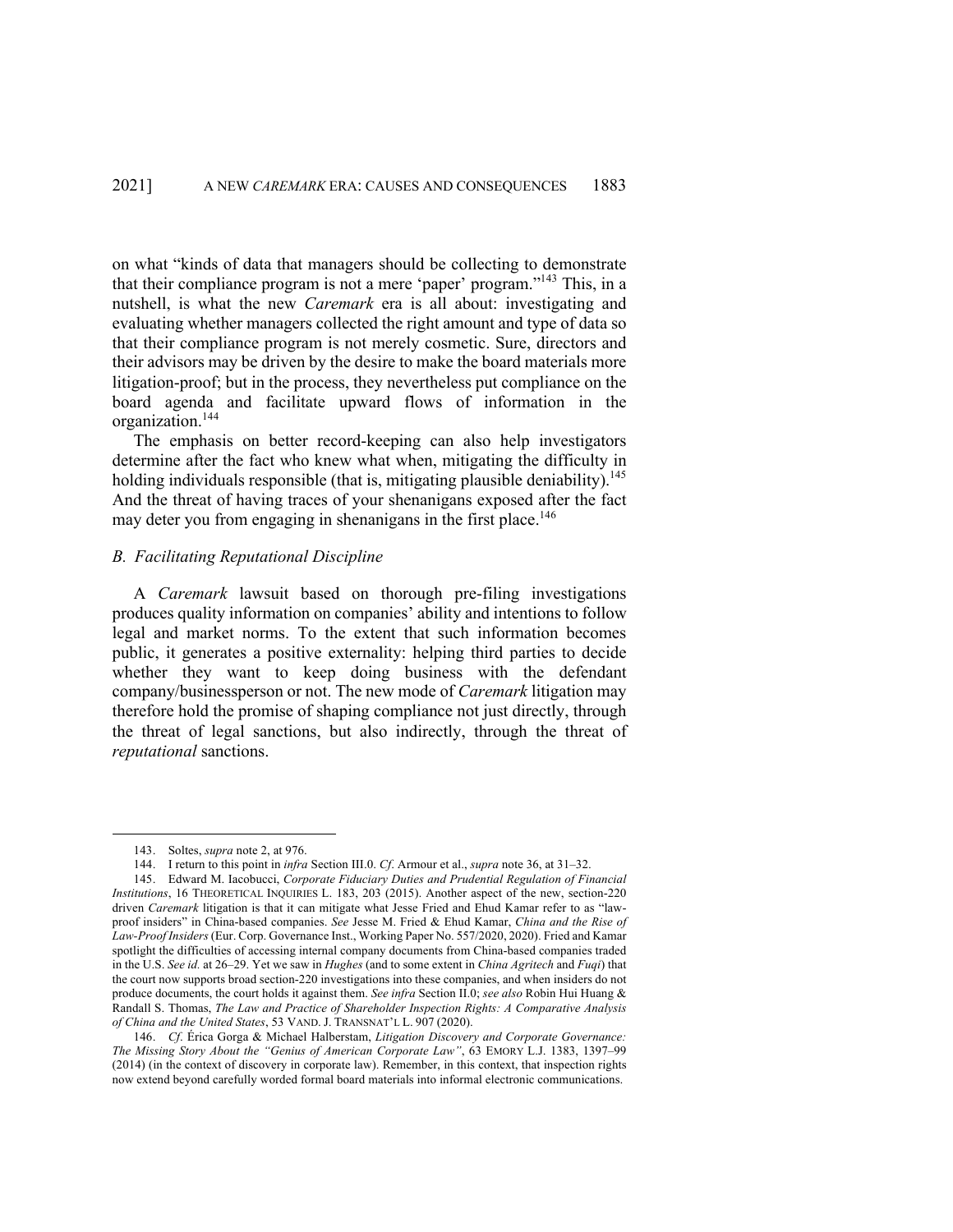## *1. Reputation through Litigation: A Short Primer*<sup>147</sup>

When bad news about a company breaks, the company's stakeholders may update their beliefs, inferring that the company's "type" is worse than they realized, and reduce their willingness to do business with the company going forward. The aggregate of diminished business opportunities constitutes the reputational sanction for violating market norms. The size of the reputational sanction—how many future business opporunities will be lost—is a function of several conditions. For reputational sanctions to be meaningful, it is not enough that damning information will be *revealed*. The information has to be widely *diffused* so as to reach a critical mass of stakeholders; it has to be perceived by the stakeholders as *credible*, and it has to be *attributed* by the stakeholders to deep-seated problems in the company that are likely to resurface in the future.

In previous projects I showed that litigation affects reputational discpline in each of the abovementioned aspects of reputational sanctions: revelation, attribution, certification, and diffusion of information.<sup>148</sup> Litigation, especially American-style, vests fact-finding powers in private litigants to extract relevant information from their rivals, and may therefore provide market players who follow litigation with information to which they previously could not have been privy.<sup>149</sup> The information coming from litigation can particularly affect stakeholders' attribution: by unearthing inside information about what and when top management knew about the problem, litigation can help stakeholders decide whether the problem is a one-off, honest mistake, or rather indicative of deep-seated flaws that are likely to resurface in the future.<sup>150</sup> Information coming from the courthouse is also usually perceived as credible. And litigation affects the frequency and tenor of media coverage of the issue at hand. It provides journalists with so-called "information subsidies" in the form of pre-packaged, welldocumented, libel-proof bits of information about a newsworthy issue.<sup>151</sup> Indeed, information coming from litigation is perhaps the most important source of information for successful investigative reporting nowadays.<sup>152</sup>

<sup>147.</sup> For an in-depth discussion of how litigation impacts reputation, see Roy Shapira, *Mandatory Arbitration and the Market for Reputation*, 99 B.U. L. REV. 873, 885–93 (2019).

<sup>148.</sup> ROY SHAPIRA, LAW AND REPUTATION: HOW THE LEGAL SYSTEM SHAPES BEHAVIOR BY PRODUCING INFORMATION 35-74 (2020).

<sup>149.</sup> Roy Shapira, *Reputation Through Litigation: How the Legal System Shapes Behavior by Producing Information*, 91 WASH. L. REV. 1193, 1214 (2016).

<sup>150.</sup> SHAPIRA, *supra* note 148, at 40.

<sup>151.</sup> *Id.* at 41.

<sup>152.</sup> *See* Roy Shapira, *Law as Source: How the Legal System Facilitates Investigative Journalism*, 37 YALE L. & POL'Y REV. 153 (2018) (conducting content analysis of prizewinning investigative reports between 1995–2015, and showing that in over half of them "legal sources" were the sine qua non of effective media scrutiny).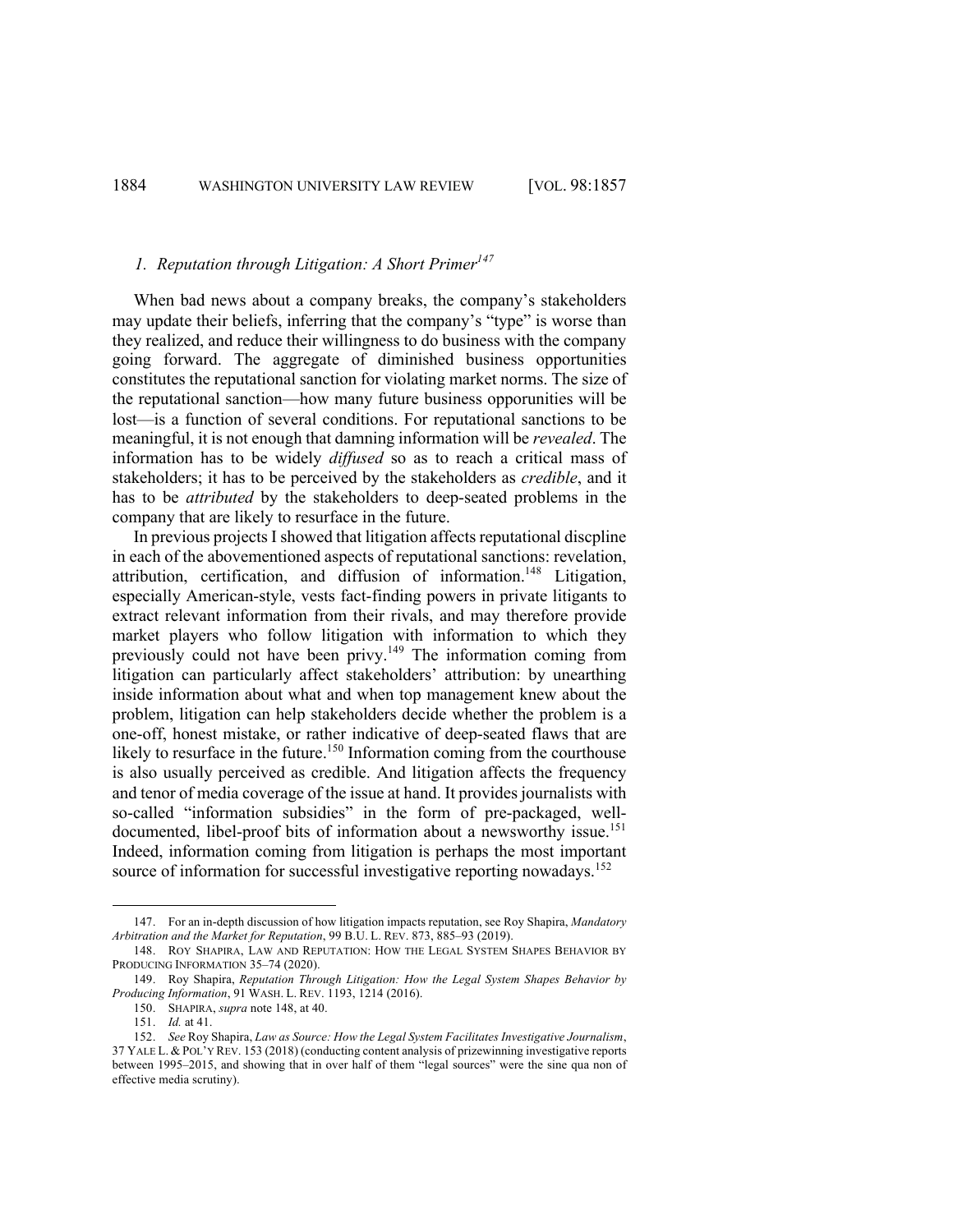## *2. Reputation through Caremark Litigation*

The abovementioned reputation-through-litigation dynamics are in full display in the new version of *Caremark* litigation. Until the last decade, *Caremark* litigation offered very little in terms of relevant information: since most *Caremark* claims piggybacked on the efforts of regulatory enforcement and were dismissed at the pleading stage,<sup>153</sup> they did not provide market players with information they were not already privy to. Nowadays, by contrast, outside shareholders and their attorneys are investigating before filing, and with the help of section 220 they are producing internal company documents to which the market was not privy.<sup>154</sup> Further, the section 220 litigation in itself allows Delaware judges opportunities to comment on the underlying behavior.155 In that way, the new section 220-driven *Caremark* litigation may spur media scrutiny of the companies and businesspersons involved, thereby facilitating reputational discipline.

To illustrate, let us recast two recent examples: The *Blue Bell* and *Facebook* cases.<sup>156</sup> In Blue Bell's listeria outbreak case, section 220 did not just increase the chances that the defendants would suffer legal sanctions for their alleged failure of oversight; it also had an immediate, significant impact on the defendants' reputation. For a food company, a food-safety crisis with three deaths is a high reputational risk. Yet the company initially seemed to be doing a good job containing the risk, by managing public perception in the wake of the crisis.<sup>157</sup> As one academic study showed, Blue Bell initially managed to control how the event was framed in the media, thereby curtailing the initial reputational fallout.<sup>158</sup> And indeed, soon after the bad news broke in 2015, Blue Bell was already back to being the fifth leading manufacturer in the U.S. in 2016.<sup>159</sup>

Then, plaintiffs filed a section 220 action, which altered how the media covered the event. By culling numerous internal documents, shareholders were able to show that the board ignored issues of food safety. Justice Strine's lucid comments at the pleading stage were quickly picked up by the media, which then went back to covering the listeria debacle and changed its tune, this time highlighting Blue Bell's systemic disregard for food

<sup>153.</sup> *See supra* Part I.

<sup>154.</sup> *See supra* Section II.B.

<sup>155.</sup> *See also* Shapira, *supra* note 8 (manuscript at 31–32).

<sup>156.</sup> *See supra* notes 23, 98 and accompanying text, respectively.

<sup>157.</sup> *See* Brandyl Brooks Calley, Courtney Meyers, Courtney Gibson & Erica Irlbeck, *A Comparative Content Analysis of News Stories and Press Releases During the 2015 Blue Bell Ice Cream Recall*, J. OF APPLIED COMMC'NS (2019), https://newprairiepress.org/cgi/viewcontent.cgi?article=2213 &context=jac [https://perma.cc/MCK9-KC2S] (testing media reaction to the crisis).

<sup>158.</sup> *Id.* at 13.

<sup>159.</sup> *Id.* at 2.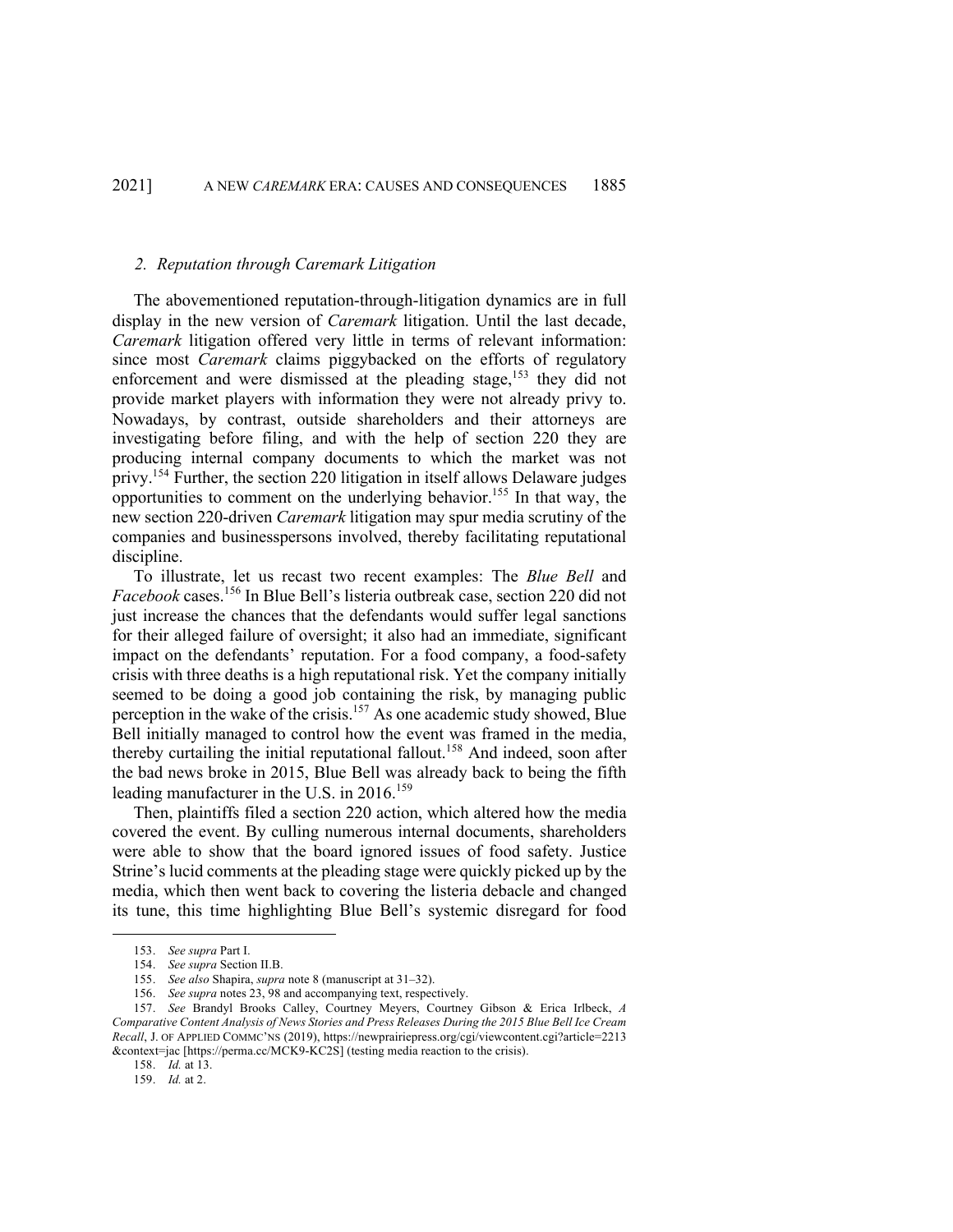safety.<sup>160</sup> The pre-filing investigations and subsequent *Caremark* litigation turned into a source of media scrutiny and, by extension, a huge reputational risk for Blue Bell.

Another vivid case in point comes from Facebook's section 220 litigation. After investigative reporters initially broke the Cambridge Analytica story in 2018, Facebook and its CEO Mark Zuckerberg went on a public campaign to limit the reputational fallout, communicating a newfound commitment to user privacy.161 Then, shareholders who wished to investigate failure of oversight by Facebook's board and top executives filed a section 220 action, which brought with it negative media coverage: major business media outlets and tech blogs went back to emphasizing Facebook's apparent "scant regard for users' privacy."<sup>162</sup> Here as well, the section 220 litigation shaped the saliency and tenor of media coverage.

*Caremark*-type investigations yield information that is highly "reputation-relevant." The emphasis on finding bad faith indications translates into unearthing information on who knew what when – information that is considered in the reputation literature as highly indicative of the company's future behavior. Such bad faith indications can therefore be determinative of stakeholders' decisions to continue doing business with the company or not, that is, determinative of the size of the reputational fallout. <sup>163</sup> To be sure, *Caremark*-type investigations usually do not generate much new information on the alleged underlying corporate misbehavior (such as price-fixing, bribing, or polluting). After all, a

<sup>160.</sup> *See, e.g.*, Angela Spivey, Andrew Phillips & Alan Pryor, *The Blue Bell Ice Cream Listeria Outbreak and Its Fallout*, FOOD SAFETY NEWS (Aug. 1, 2019), https://www.foodsafetynews.com/2019/ 08/the-blue-bell-ice-cream-listeria-outbreak-and-its-fallout/ [https://perma.cc/W7YQ-LZUC]; Allen Pusey, *Stockholder Suit Against Blue Bell Revived*, DALL.BUS.J. (June 24, 2019, 10:35 AM), https://ww w.bizjournals.com/dallas/news/2019/06/24/stockholder-suit-against-blue-bell-revived.html [https://per ma.cc/9ZYY-HL97].

<sup>161.</sup> *See* Julia Carrie Wong, *Mark Zuckerberg Apologises for Facebook's 'Mistakes' over Cambridge Analytica*, THE GUARDIAN (Mar. 22, 2018, 2:53 AM), https://www.theguardian.com/technol ogy/2018/mar/21/mark-zuckerberg-response-facebook-cambridge-analytica [https://perma.cc/UGK4-F SJL]; Julia Carrie Wong, *Zuckerberg Says Facebook Is Pivoting to Privacy After Year of Controversies*, THE GUARDIAN (Mar. 6, 2019, 6:12 PM), https://www.theguardian.com/technology/2019/mar/06/markzuckerberg-facebook-privacy-vision#:~:text=Zuckerberg%20says%20Facebook%20is%20pivoting%2 0to%20privacy%20after%20year%20of%20controversies,-This%20article%20is&text=This%20new% 20messaging%20service%20will,a%20certain%20period%20of%20time [https://perma.cc/6G69-LDC 9].

<sup>162.</sup> Zak Doffman, *Facebook Loses Court Battle to Keep Internal Privacy Breach Records Private*, FORBES (May 31, 2019, 7:56 PM), https://www.forbes.com/sites/zakdoffman/2019/05/31/faceb ook-loses-in-court-over-privacy-emails-as-zuckerberg-votes-to-keep-full-control/#47bcac54560c [http s://perma.cc/NAV4-CY9U]; *see also* Glyn Moody, *Facebook's Triple Woes over Cambridge Analytica Data Harvesting Scandal*, TECHDIRT (June 6, 2019, 3:42 AM), https://www.techdirt.com/articles/20190 605/07294642339/facebooks-triple-woes-over-cambridge-analytica-data-harvesting-scandal.shtml [htt ps://perma.cc/3AYJ-ZWHJ].

<sup>163.</sup> *Cf*. Claire A. Hill, Caremark *as Soft Law*, 90 TEMP. L.REV. 681 (2018) (noting that *Caremark* litigation is one area where the legal and reputational realms affect each other).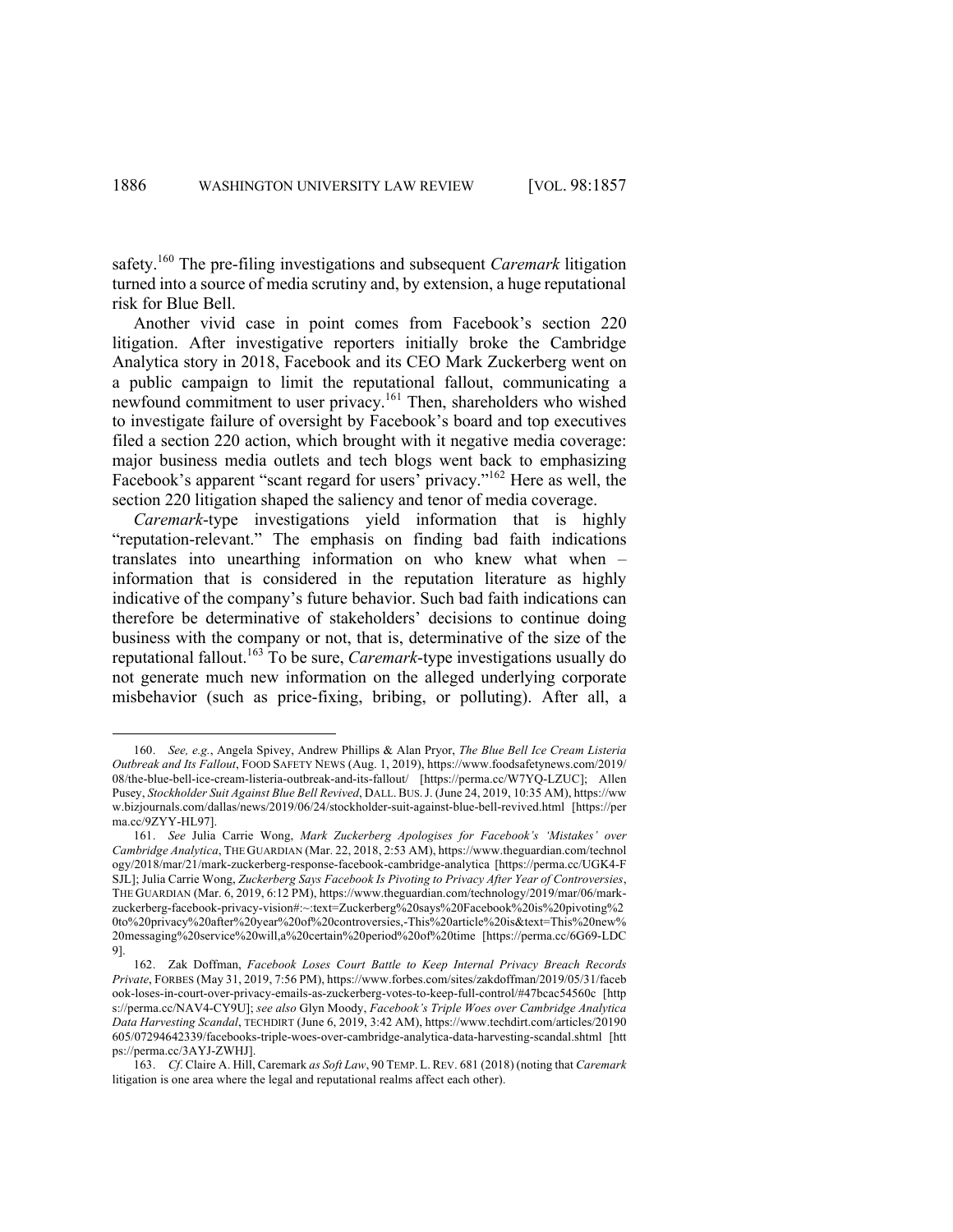*Caremark* claim is usually filed after the bad news about the underlying misbehavior has broken, and after regulatory investigations have already generated information on said misbehavior. *Caremark*'s reputational fallout comes rather from its impact on how stakeholders perceive the company's commitment to integrity and a system of internal checks and balances.

*Caremark*-type investigations also facilitate a more robust market for reputation by separating company- from industry-level reputation. The point can best be illustrated by recasting *AmerisourceBergen*: there, defendants claimed that the ongoing opioid investigation could not be considered an evidentiary basis justifying a section 220 inspection, because the regulatory investigation was directed at the opioid industry as a whole.<sup>164</sup> The court rebutted that "everyone else is doing it" is not a valid argument, and allowed inspection.<sup>165</sup> From a reputational perspective, such companylevel investigations are extremely valuable: when regulators target whole industries for certain prevalent misconduct, it may be good for legal enforcement numbers, but it does not affect reputations much.<sup>166</sup> The reason is that stakeholders of company X cannot punish the company for misbehaving if all of the company's competitors face similar allegations (they cannot take their business elsewhere).167 Private *Caremark* litigation helps in ferreting out who among the industry players fared worse. It allows the media, NGOs, and regulators to scrutinize conduct not at the abstract level of entire industries but rather at the concrete level of individual companies and businesspersons.

Further, the new *Caremark* era affects not just the reputations of specific market players but also the market norms. A key function of Delaware corporate law has always been to facilitate non-legal sanctions. Rather than directly interfere with directors' decisions and impose legal sanctions, Delaware judges produce richly detailed narratives of good and bad corporate behavior.<sup>168</sup> Once the morality tales of corporate saints and sinners become publicly available, they unleash all sorts of non-legal forces. In one version, directors hate to be dressed down in verdicts because it lowers the esteem in which they are held by colleagues and peers (external moral sanctions).<sup>169</sup> In another version, directors who are subjected to

<sup>164.</sup> Lebanon Cnty. Emps.' Ret. Fund v. AmerisourceBergen Corp., No. 2019-0527-JTL, 2020 WL 132752, at \*10 (Del. Ch. Jan. 13, 2020).

<sup>165.</sup> *Id.* at \*10, \*28.

<sup>166.</sup> SHAPIRA, *supra* note 148, at 111.

<sup>167.</sup> *Id.* 

<sup>168.</sup> For two representative accounts see Edward B. Rock, *Saints and Sinners: How Does Delaware Corporate Law Work?*, 44 UCLA L. REV. 1009 (1997), and Margaret M. Blair & Lynn A. Stout, *Trust, Trustworthiness, and the Behavioral Foundations of Corporate Law*, 149 U. PA. L. REV. 1735 (2001).

<sup>169.</sup> *See* Blair & Stout, *supra* note 168, at 1747–49.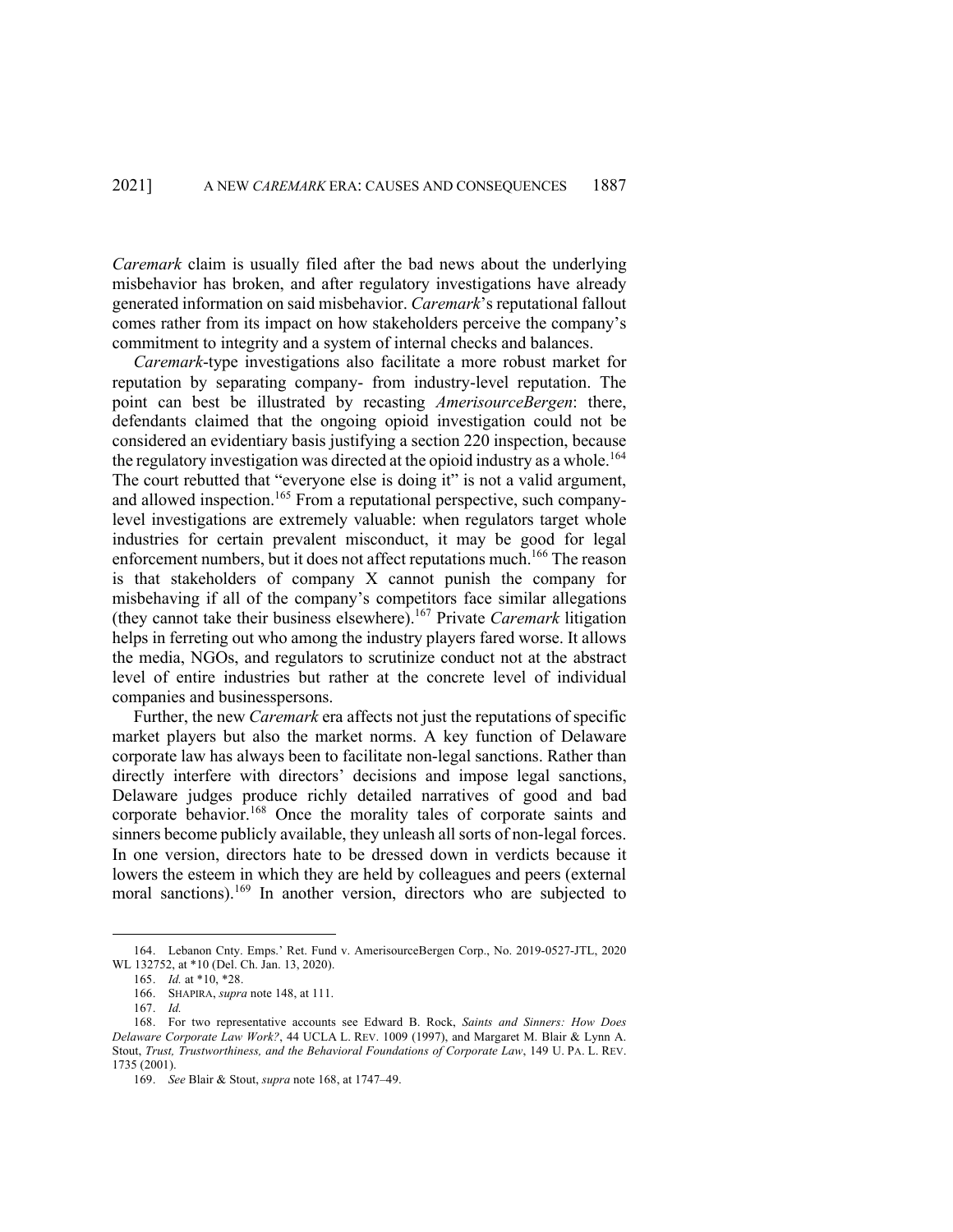judicial scolding suffer not so much from the disesteem of others as from their own sense of guilt (internal moral sanctions).<sup>170</sup> In yet another version, judicial scolding reduces third parties' willingness to do business with the defendant directors or company (reputational sanctions).<sup>171</sup> Yet in the "old" mode of *Caremark* litigation, there were hardly opportunities for Delaware courts to evaluate and opine on directors' oversight conduct.<sup>172</sup>

The "new," section-220-driven version of *Caremark* litigation brings back to life the abovementioned non-legal effects. Section 220 actions and subsequent merit-based litigation give judges the opportunity to provide their version of what and how things happened (thereby affecting reputation), or how things *ought* to have happened (thereby affecting business norms). <sup>173</sup> The media often views such judicial commentary as noteworthy—recall the media coverage of Chief Justice Strine's colorful criticism of *Blue Bell*. <sup>174</sup> The rise of section 220 may therefore restore not just direct deterrence but also indirect deterrence, by facilitating Delaware's ability to shape norms and reputations in the business community.<sup>175</sup>

# *C. Balancing the Flaws of Regulatory Enforcement and Internal Compliance*

I should be careful not to overstate my claim here: perhaps thus far I have sung too zealously the praises of the new *Caremark* era. But in reality, even on the most optimistic reading of recent cases, shareholder litigation probably remains only one small part of the larger corporate compliance puzzle. For various reasons, shareholder litigation is incapable of solving all the major problems on its own.<sup>176</sup> My point here is therefore more

<sup>170.</sup> *Id.* at 1779–80.

<sup>171.</sup> Roy Shapira, *A Reputational Theory of Corporate Law*, 26 STAN. L. & POL'Y REV. 1 (2015).

<sup>172.</sup> Armour et al., *supra* note 36, at 9.

<sup>173.</sup> Such judicial "preaching" or "storytelling" can help make the too-abstract norm of compliance more concrete, accessible for recall and applicable. *Cf*. Haugh, *supra* note 11, at 643.

<sup>174.</sup> *See supra* notes 158–160 and accompanying text.

<sup>175.</sup> One could claim that the purported "reputational benefits" do not flow to shareholders, but rather to other stakeholders and society at large. Once a company was implicated in wrongdoing, the extraction of internal documents that drags the company and its top executives through the mud is not good for shareholders; they would rather have the entire affair over and done with quickly, or so the argument goes. But such an argument, which views the non-legal effects that come with Delaware litigation as bad for shareholders, rests on a narrow, ex post perspective. Ex ante, shareholders as a group may be better off with a regime whereby executives anticipate that their shenanigans will be exposed and their reputation damaged. The non-legal costs of Delaware litigation is thus a feature (deterrence) rather than a bug in the system. Further, in *Caremark* cases specifically, we cannot limit our cost-benefit analysis to the bottom line of a given company in a given point in time: *Caremark* duties are connected to a much more basic corporate law commitment to compliance with laws and regulatory demands, and these cases therefore inherently hinge on broader societal considerations. *See* Langevoort, *supra* note 13, at 731.

<sup>176.</sup> *Id.* at 741.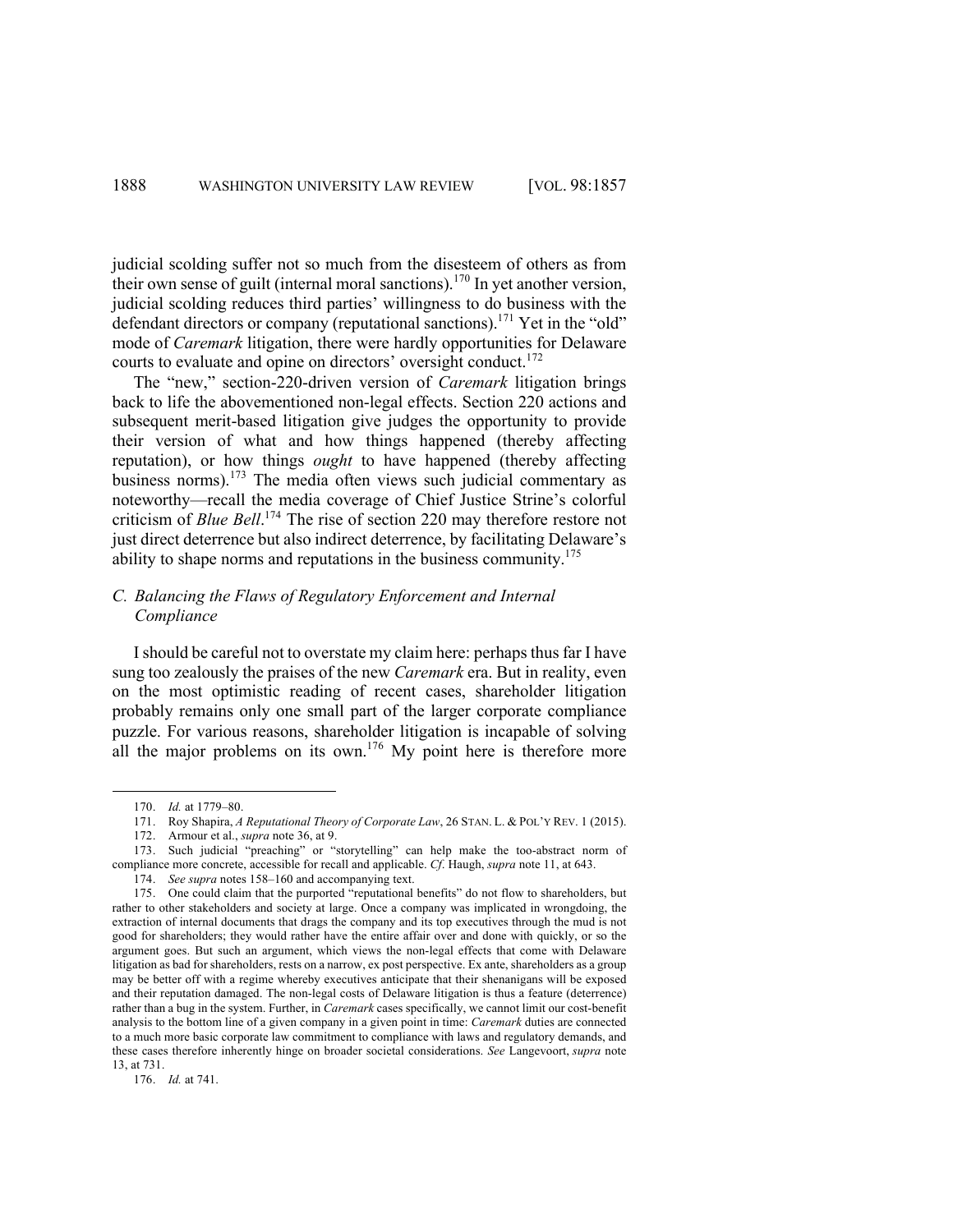modest: the new version of *Caremark* litigation may be imperfect, but its flaws are imperfectly correlated with the other mechanisms for holding companies accountable, such as regulatory enforcement or internal compliance efforts. In other words, the new *Caremark* litigation holds the promise of checking and balancing other enforcement institutions—a "diversified portfolio" approach for enforcement.

## *1. Problems with Regulatory Enforcement and Compliance*

Various regulators are tasked with detecting and punishing corporate misbehavior. Yet regulatory enforcement<sup>177</sup> suffers from several welldocumented flaws.178 For one, the *probability of detecting corporate wrongdoing is small*. Regulators face scarce enforcement resources, and when the regulated entities are large organizations with high levels of complexity, detection becomes extremely difficult. 179

Even when regulatory enforcers detect corporate wrongdoing, they *rarely succeed in charging top-level decision-makers*. <sup>180</sup> Proving intent and knowledge of individuals is hard given how information is diffused within these large organizations. Top executives, in particular, can insulate themselves from "toxic" information, pushing responsibility for operational decisions down the organizational ladder, while drawing credit for successes up the ladder. $181$ 

And even when regulatory enforcers are successful in detecting and charging corporate wrongdoing, they *fail to effectively target corporate* 

<sup>177.</sup> For our purposes, "regulatory enforcement" is defined broadly to encompass any public authority that can impose sanctions on the misbehaving company (agencies, prosecutors, and so on). *See*  David Orozco, *Compliance by Fire Alarm: Regulatory Oversight Through Information Feedback Loops*, 46 J. CORP. L. 97, 105 (2020).

<sup>178.</sup> For a recent account of the many gaps in criminal enforcement of corporate misbehavior see Samuel W. Buell, *The Responsibility Gap in Corporate Crime*, 12 CRIM. L. & PHIL. 471 (2018).

<sup>179.</sup> Armour et al., *supra* note 36, at 12; Roy Shapira & Luigi Zingales, *Is Pollution Value-Maximizing? The* DuPont *Case* 25 (Nat'l Bureau of Econ. Rsch., Working Paper No. 23866, 2017), https ://www.nber.org/papers/w23866 [https://perma.cc/E4ME-DJZ9].

<sup>180.</sup> *See, e.g.*, Brandon L. Garrett, *The Corporate Criminal as Scapegoat*, 101 VA. L. REV. 1789, 1801–23 (2015) (showing how in DPAs and NPAs, individual officers are rarely prosecuted, and those prosecuted are usually small fish rather than big fish); Eugene Soltes, *The Frequency of Corporate Misconduct: Public Enforcement Versus Private Reality*, 26 J. FIN. CRIME 923, 925 (2019); Dorothy S. Lund & Natasha Sarin, *Corporate Crime and Punishment: An Empirical Study* (Univ. of Pa. Inst. for L. & Econ. Rsch., Working Paper No. 20-13, 2020), https://ssrn.com/abstract=3537245 [https://perma.cc/8 EEG-JM3Z].

<sup>181.</sup> Langevoort, *supra* note 13, at 733 n.30; Roy Shapira, *Amenable Controls: How Companies Influence Laws, Reputation and Morals*, *in* THE CAMBRIDGE HANDBOOK OF CORPORATE LAW, CORPORATE GOVERNANCE AND SUSTAINABILITY 641 (Beate Sjåfjell & Christopher M. Bruner eds., 2020); Miriam H. Baer, *Too Vast to Succeed*, 114 MICH. L. REV. 1109, 1112 (2016) (reviewing BRANDON L. GARRETT, TOO BIG TO JAIL: HOW PROSECUTORS COMPROMISE WITH CORPORATIONS (2014)); GARRETT, *supra*, at 280; Assaf Hamdani & Alon Klement, *Corporate Crime and Deterrence*, 61 STAN. L. REV. 271, 297 (2008).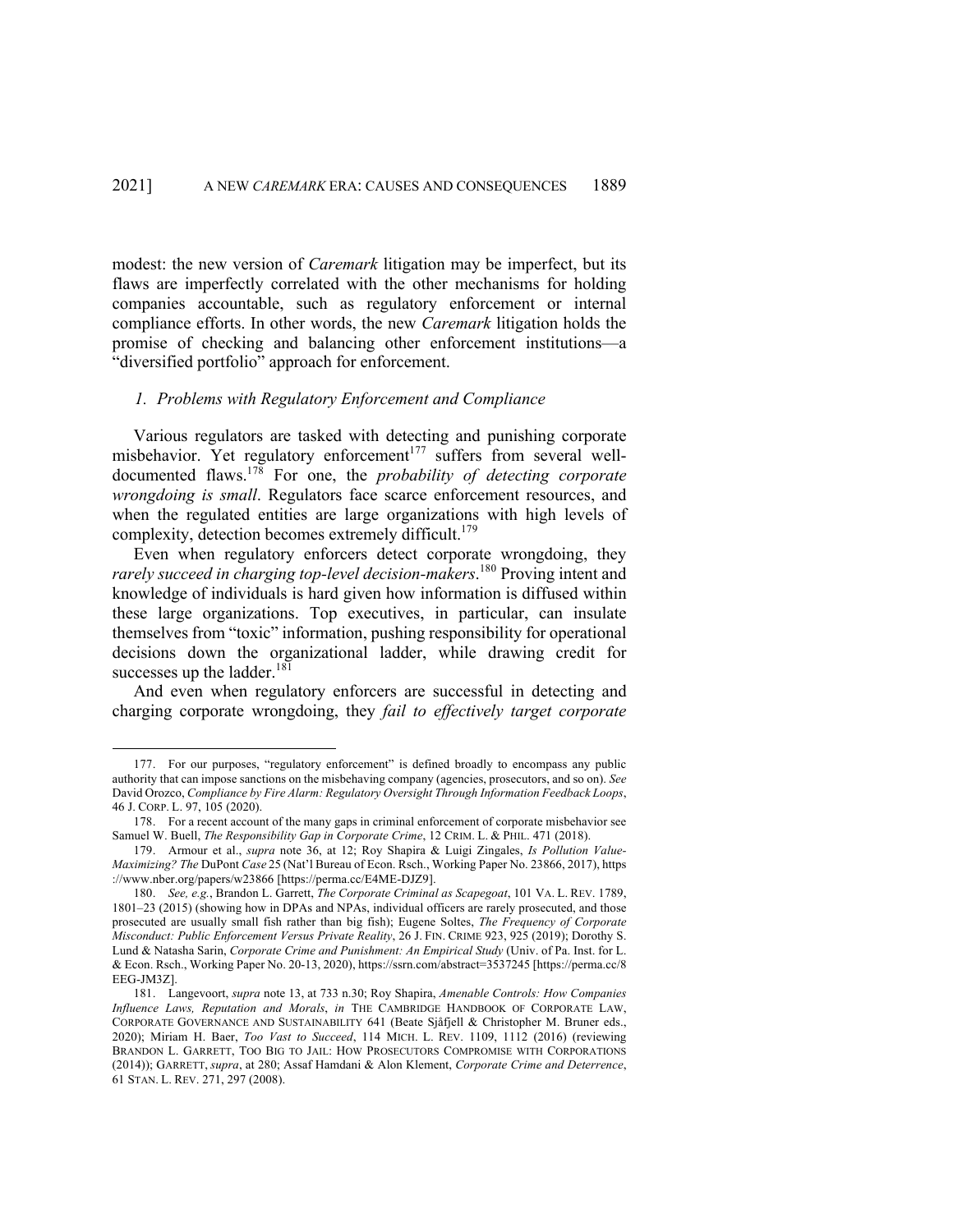*recidivism*. Here the problem stems from the fact that regulatory enforcement is disparate and uncoordinated, as each enforcer has a narrow, circumscribed authority.182 As a result, the government has "largely failed to sanction corporate repeat offenders as recidivists."<sup>183</sup>

Finally, regulatory enforcement tends to *underproduce information* on corporate wrongdoing. Corporate criminal enforcement shifted from an emphasis on full trials and convictions to an emphasis on deferred- and nonprosecution agreements (DPAs and NPAs, respectively).<sup>184</sup> Civil enforcement by the SEC similarly moved from fighting in courts to filing administratively and settling quickly.185 An oft-mentioned criticism is that such enforcement through negotiation is too lenient. Yet the common criticism misses the mark: the DOJ or the SEC rarely leaves money on the table; the problem is that they leave information on the table.<sup>186</sup> The misbehaving companies agree to settle quickly and pay nicely, and so the regulators can boast of an increase in total fines collected.187 In exchange, companies get to limit and control the release of damning information about them to the market. For example, the SEC reportedly allows companies to negotiate the language of the regulator's press release.<sup>188</sup>

All these problems with regulatory enforcement have led to an increased emphasis on internal compliance. Various legal programs now either directly require or indirectly incentivize companies to implement compliance programs.<sup>189</sup> To receive such regulatory credit, the compliance programs must be considered "effective."190 Yet measuring effectiveness is hard even for the companies themselves, to say nothing of external regulators.<sup>191</sup> And until recently, corporate law did not exactly incentivize directors to innovate and invest in meaningful compliance: as long as they had *some* compliance features, the complaint against them would be readily

<sup>182.</sup> Veronica Root, *Coordinating Compliance Incentives*, 102 CORNELL L. REV. 1003, 1054–55 (2017); *see also* Armour et al., *supra* note 36, at 48–49.

<sup>183.</sup> Root, *supra* note 182, at 1009. For recent corroborating evidence see also Lund & Sarin, *supra* note 180.

<sup>184.</sup> GARRETT, *supra* note 181.

<sup>185.</sup> *See* Urska Velikonja, *Securities Settlements in the Shadows*, 126 YALE L.J. F. 124, 129 (2016).

<sup>186.</sup> SHAPIRA, *supra* note 148, at 110.

<sup>187.</sup> GARRETT, *supra* note 181, at 292–94 figs. A.1 & A.2 (providing empirical evidence for the increase in fines).

<sup>188.</sup> SHAPIRA, *supra* note 148, at 111.

<sup>189.</sup> For example, legal programs could by promise mitigation of penalties or include the requirement as part of negotiated settlements.

<sup>190.</sup> Geoffrey P. Miller, *An Economic Analysis of Effective Compliance Programs*, *in* RESEARCH HANDBOOK ON CORPORATE CRIME AND FINANCIAL MISDEALING 247 (Jennifer Arlen ed., 2018); U.S. Dep't of Just., Just. Manual § 9-28.800 (2018).

<sup>191.</sup> Maurice E. Stucke, *In Search of Effective Ethics & Compliance Programs*, 39 J. CORP. L. 769, 802 (2014).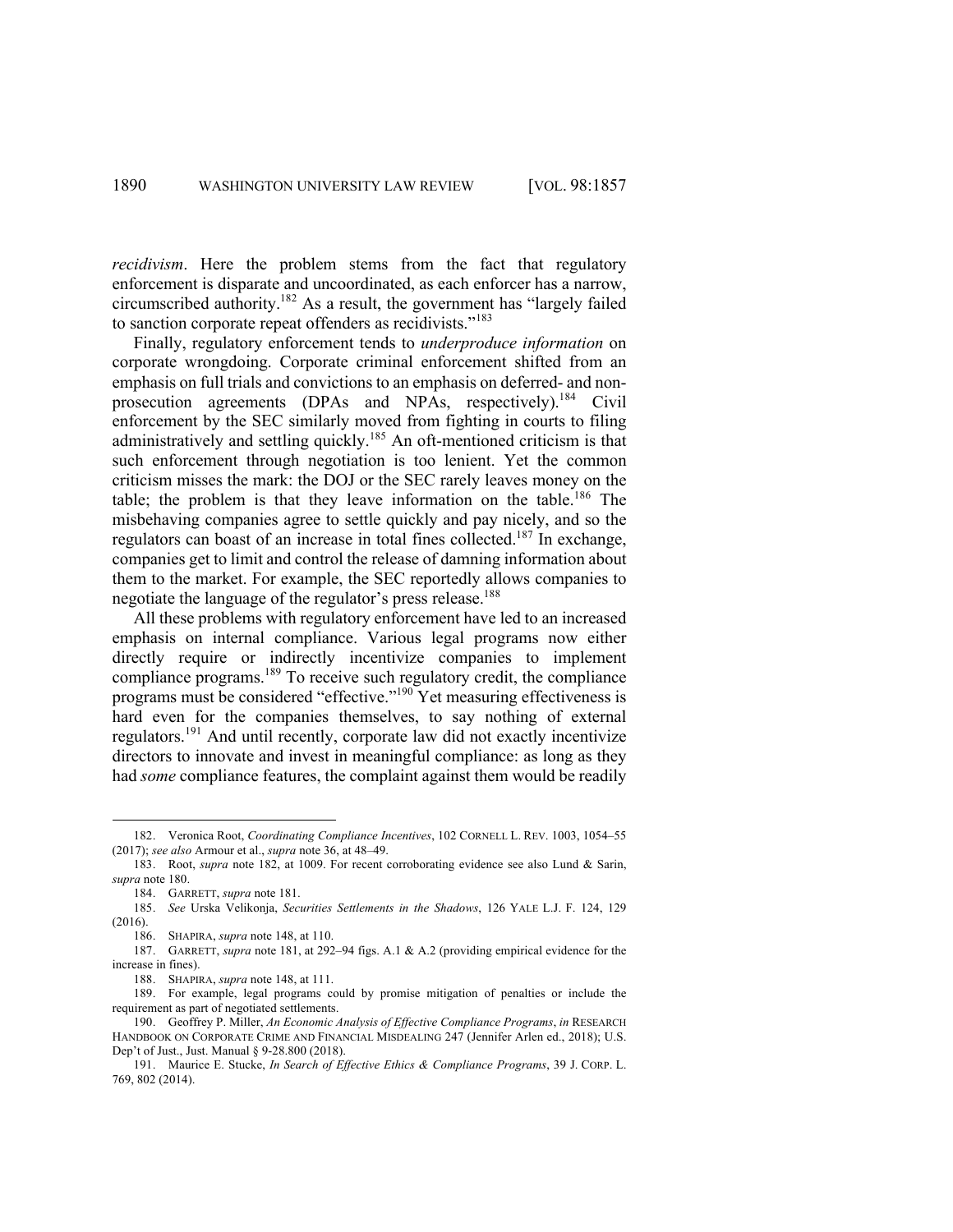dismissed.192 As a result, too many programs deteriorated into *cosmetic compliance*—paper programs that seemed fine from the outside but in reality did very little to prevent and detect corporate misbehavior.<sup>193</sup> In other words, these programs functioned merely as window dressing meant to reduce expected legal and reputational sanctions.<sup>194</sup>

There exists a consensus that one of the biggest challenges in internal compliance is to "make sure that relevant information on breaches of the law make[s] it to the top decision makers."<sup>195</sup> Large organizations usually suffer from *information silos*. <sup>196</sup> Even when a company has well-staffed and well-budgeted compliance programs and structures in place, information does not necessarily flow upwards. Damning information may exist inside the organization, but the organization fails to follow through on it. The Wells Fargo phony-accounts scandal is a case in point: several internal company reviews flagged the problematic practices, but the information was too scattered in separate business units. 197

Relatedly, regulators and academics have expressed worries about how the tone at the top of a company does not reflect a true commitment to compliance.<sup>198</sup> For compliance to be effective, it is not enough that top managers stay apprised of the company's program; they also need to clearly communicate their alignment with the social goals that the program is supposed to advance. The GM faulty ignition switch scandal is a case in point: while the company had a good compliance program and procedures on paper, the tone from the top leadership emphasized controlling costs at all costs, eventually leading to the mass-scale scandal.<sup>199</sup> Part of the problem may stem from managers' own incentives: managers and directors who receive substantial stock-based compensation have incentives to stint on compliance.<sup>200</sup> The market does not adequately reward investment in

<sup>192.</sup> Armour et al., *supra* note 36, at 9.

<sup>193.</sup> *E.g.*, Kimberly D. Krawiec, *Cosmetic Compliance and the Failure of Negotiated Governance*, 81 WASH. U. L.Q. 487, 491 (2003); Veronica Root Martinez, *Complex Compliance Investigations*, 120 COLUM. L. REV. 249, 299 (2020) (compiling references).

<sup>194.</sup> Krawiec, *supra* note 193, at 491. Similar to external regulatory efforts, such internal efforts of compliance suffer from chronic underreporting of the true extent of misconduct.

<sup>195.</sup> Reinier Kraakman, Eugene Soltes & Karl Hofstetter, Compliance, Compensation and Corporate Wrongdoing 4 n.10 (May 1, 2018) (unpublished manuscript), https://ssrn.com/abstract=33737 18 [https://perma.cc/44UC-GMK6].

<sup>196.</sup> Root Martinez, *supra* note 193, at 283.

<sup>197.</sup> *Id.*; Orozco, *supra* note 177, at 100 (mentioning also the recent Boeing 737 Max scandal within that category).

<sup>198.</sup> Alfredo Contreras, Aiyesha Dey & Claire Hill, "*Tone at the Top" and the Communication of Corporate Values: Lost in Translation?*, 43 SEATTLE U. L. REV. 497, 507 n.23, 509–10 (2020) (compiling references).

<sup>199.</sup> *Id.* at 522–23.

<sup>200.</sup> Armour et al., *supra* note 36, at 45.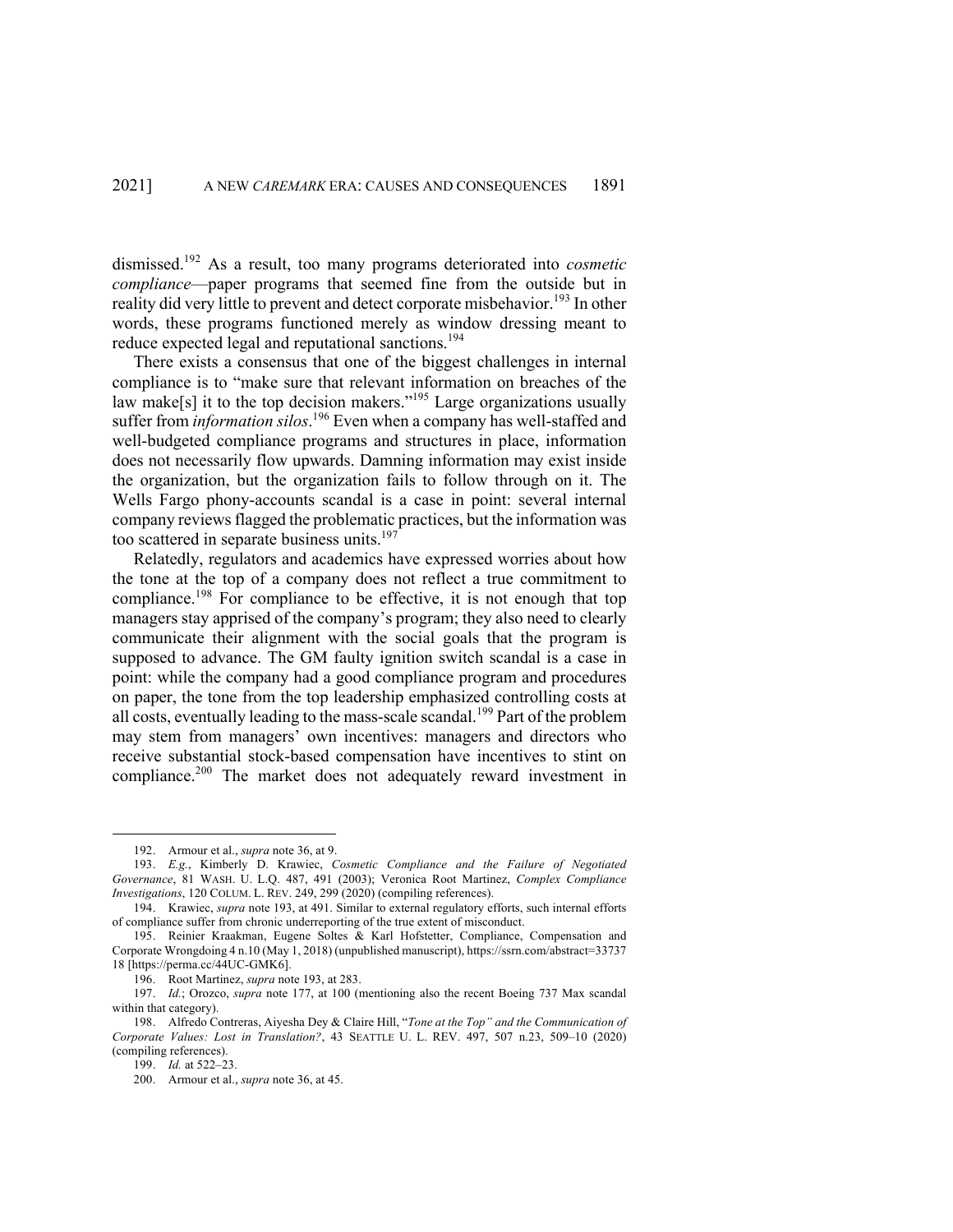compliance, and managers are incentivized to underreport problems for fear of a negative overreaction by investors.<sup>201</sup>

## *2. How the New Caremark Era Can Mitigate These Problems*

*Caremark* litigation, even in its best version, cannot mitigate all the problems associated with regulatory enforcement or internal compliance. For one, private litigation rests on the incentives of outside shareholders and their attorneys, who may not *want* to discipline corporate disobedience when such disobedience actually benefits them at the expense of society (think for example about pollution that goes under-punished due to regulatory constraints/capture).<sup>202</sup> Further, even when shareholders and their attorneys wish to enforce compliance, they may not be particularly adept at fixing the low probability of detection problem. That is, they are less likely to be the ones detecting misbehavior (this would be left to whistleblowers, investigative reporters, short sellers, and so on.)<sup>203</sup> There are, nevertheless, important areas where *Caremark* litigation, in its revamped form, checks and balances the other systems' flaws. Consider for example how the new *Caremark* era can combat three problems of public enforcement: lack of individual accountability, recidivism, and information underproduction.

*Promoting individual accountability*. Focusing criminal enforcement on top decision-makers is hard and can also backfire by discouraging top decision-makers from becoming aware of problems inside their organizations.204 *Caremark* litigation balances this tendency by probing the involvement of top-level corporate decision-makers: if these individuals deliberately avoided damning information to create plausible deniability, such as by keeping discussions of thorny issues off the board agenda, the court may now use it against them as failure of oversight. *Caremark* litigation also helps in checking the tone at the top. Without litigation, it is hard to tell whether top managers set the right compliance tone, as their messages are usually "sanitized . . . by the time they become publicly available."<sup>205</sup> Yet the expanded version of section 220 now allows plaintiffs

<sup>201.</sup> *Id.* at 38–39.

<sup>202.</sup> For a real-world case study, see Shapira & Zingales, *supra* note 179. *See also* Pollman, *supra* note 16.

<sup>203.</sup> Alexander Dyck, Adair Morse & Luigi Zingales, *Who Blows the Whistle on Corporate Fraud?*, 65 J. FIN. 2213, 2213–14 (2010); Amanda M. Rose, *Better Bounty Hunting: How the SEC's New Whistleblower Program Changes the Securities Fraud Class Action Debate*, 108 NW. U. L. REV. 1235, 1258 (2014).

<sup>204.</sup> *See generally* Assaf Hamdani, *Mens Rea and the Cost of Ignorance*, 93 VA. L. REV. 415 (2007).

<sup>205.</sup> Contreras et al., *supra* note 198, at 499.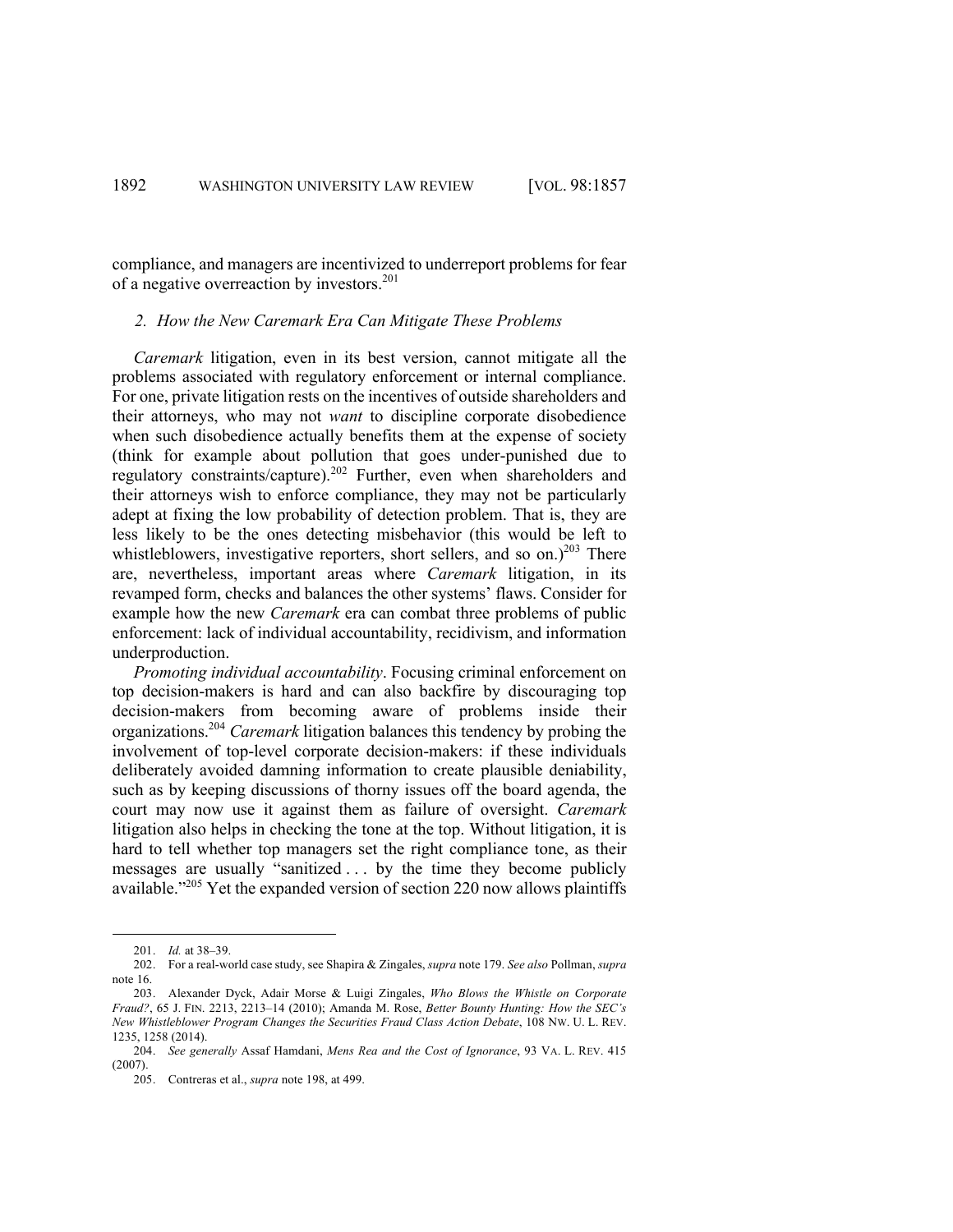and their attorneys to inspect live and unsanitized electronic communications, thereby making it easier to expose the true tone.<sup>206</sup>

Further, we saw how the new *Caremark* cases led legal advisers and their clients to rethink and refine their record-keeping. Such newfound emphasis on record-keeping can combat the problems of information silos and upward flows of information. When directors are told to create a proper record of efforts to address the issue, it forces them to ask others in the organization to prepare materials for them, which in turn brings thorny issues to the fore. And as Section III.A noted, a better paper trail can help investigators identify culpable top-level individuals after the fact, forcing directors to take ownership of certain aspects of corporate behavior.<sup>207</sup>

*Fighting recidivism*. When a company has a record of continuing noncompliance, the courts are more willing to let failure-of-oversight claims proceed.<sup>208</sup> To illustrate, contrast the pre-*Caremark* era *Allis-Chalmers* case with the new-*Caremark* era *Facebook* case. The cases share similar factual background: both companies were caught violating consent decrees with the FTC (over price-fixing and user privacy, respectively).<sup>209</sup> Yet while in the *Allis-Chalmers* era directors were let off the hook, today directors and executives of companies under consent decrees are bound to heightened oversight duties. Similarly, in *AmerisourceBergen*, the court made a point of providing plaintiffs with access to documents concerning past regulatory settlements, even though these settlements happened long before the relevant timeframe for the issue at hand.<sup>210</sup> The court reasoned that looking into defendants' past conduct could be useful as an indication of how they tried to game the system by slowly backing away from compliance over time.<sup>211</sup> In that sense, the new *Caremark* litigation contributes to fighting those who systematically attempt to evade the law. The doctrine's emphasis on directors' mental state, coupled with potent investigatory tools, may be the best antidote to evasion efforts.<sup>212</sup>

*Fighting information underproduction*. Regulatory enforcement often underproduces relevant information. In criminal enforcement, DPAs and

<sup>206.</sup> *See* DEL. CODE ANN. tit. 8, § 220 (2021).

<sup>207.</sup> Ann M. Lipton, *Beyond Internal and External: A Taxonomy of Mechanisms for Regulating Corporate Conduct*, 2020 WIS. L. REV. 657, 673; Cary Coglianese & Jennifer Nash, *Compliance Management Systems: Do They Make a Difference?*, *in* CAMBRIDGE HANDBOOK OF COMPLIANCE (Benjamin can Rooj & D. Daniel Sokol eds., 2020).

<sup>208.</sup> *E.g.*, *In re* Massey Energy Co. Derivative & Class Action Litig., No. 5430-VCS, 2011 WL 2176479, at \*21 (Del. Ch. May 31, 2011) ("[W]hen a company has a 'record' as a recidivist, its directors and officers cannot take comfort in the appearance of compliance . . . .").

<sup>209.</sup> Graham v. Allis-Chalmers Mfg. Co., 188 A.2d 125, 129 (Del. 1963); *In re* Facebook, Inc. Section 220 Litig., No. 2018-0661-JRS, 2019 WL 2320842, at \*2–3 (Del. Ch. May 30, 2019).

<sup>210.</sup> Lebanon Cnty. Emps.' Ret. Fund v. AmerisourceBergen Corp., No. 2019-0527-JTL, 2020 WL 132752, at \*28 (Del. Ch. Jan. 13, 2020).

<sup>211.</sup> *Id.*

<sup>212.</sup> *Cf*. Samuel W. Buell, *Good Faith and Law Evasion*, 58 UCLA L. REV. 611, 662–63 (2011).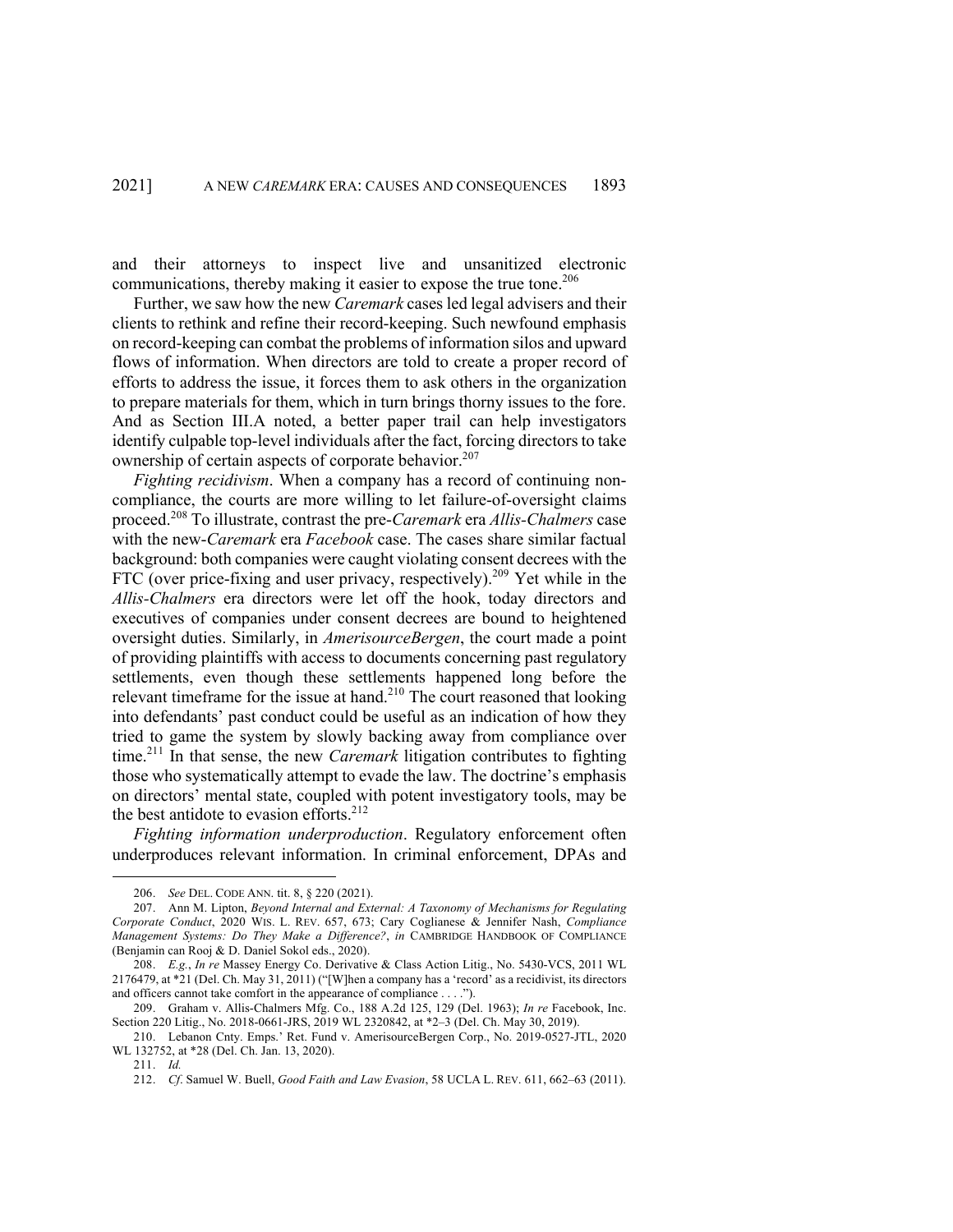NPAs order specific companies to improve their behavior going forward, and often also appoint a monitor to oversee the purported improvement, but they do not provide general guidance to other firms on how to handle similar issues.<sup>213</sup> In civil enforcement, regulators such as the SEC maximize the amount of enforcement actions started and fines collected. This often makes them prioritize minor, strict liability-type offenses, and neither-admit-nordeny settlements that do not help the market distinguish between good and not-so-good market players.<sup>214</sup> The "old" version of *Caremark* litigation, where fast-filed complaints were quickly dismissed, produced very little relevant information not already available to the market from regulatory enforcement. Today, by contrast, plaintiffs extract more relevant inside information, and Delaware judges get more opportunities to provide guidance. Recall, for example, the flurry of legal advice that followed *Blue Bell*'s and *Clovis*' discussion of oversight in the "monoline companies" context. 215

As of the writing of this Article, a strong case in point is in the making: an institutional investor filed another section 220 action against Facebook, seeking to inspect whether Facebook opted to pay a bigger fine to the FTC in exchange for limiting Mark Zuckerberg's personal liability.<sup>216</sup> This is exactly how section 220 actions, if meritorious, can help curb agency costs and check regulators' behavior.

\* \* \*

In all, there is ample reason to like the new developments in oversight liability litigation. Policymakers attempt to curb corporate illegality through myriad channels, from criminal prosecutions, to encouraging the implementation of internal compliance systems, to enlisting the help of private enforcers such as plaintiff lawyers. Each mechanism suffers from serious flaws, and corporate fiduciary duty litigation is hardly different.<sup>217</sup> Yet instead of overly theorizing how each mechanism works in isolation, we should attempt to capture the interactions— that is, understand how the systems work in tandem. What matters is whether each mechanism's advantages can balance the other mechanisms' blind spots or not. This Part provided indications that the recent trend in *Caremark* litigation represents a step in the right direction in that respect. While I cannot provide an exact

<sup>213.</sup> Armour et al., *supra* note 36, at 48; Root Martinez, *supra* note 193, at 260.

<sup>214.</sup> Shapira, *supra* note 171, at 47–56.

<sup>215.</sup> *See supra* Part I.

<sup>216.</sup> Mike Leonard, *Facebook's \$5 Billion Fine a Win for Zuckerberg, Suit Says*, BLOOMBERG L. (Feb. 19, 2020, 1:26 PM), https://news.bloomberglaw.com/esg/facebooks-5-billion-fine-let-zuckerbergoff-hook-suit-says?context=article-related [https://perma.cc/824G-BN3R].

<sup>217.</sup> *E.g.*, Elizabeth Pollman, *Corporate Disobedience*, 68 DUKE L.J. 709, 764–65 (2019); Lipton, *supra* note 207.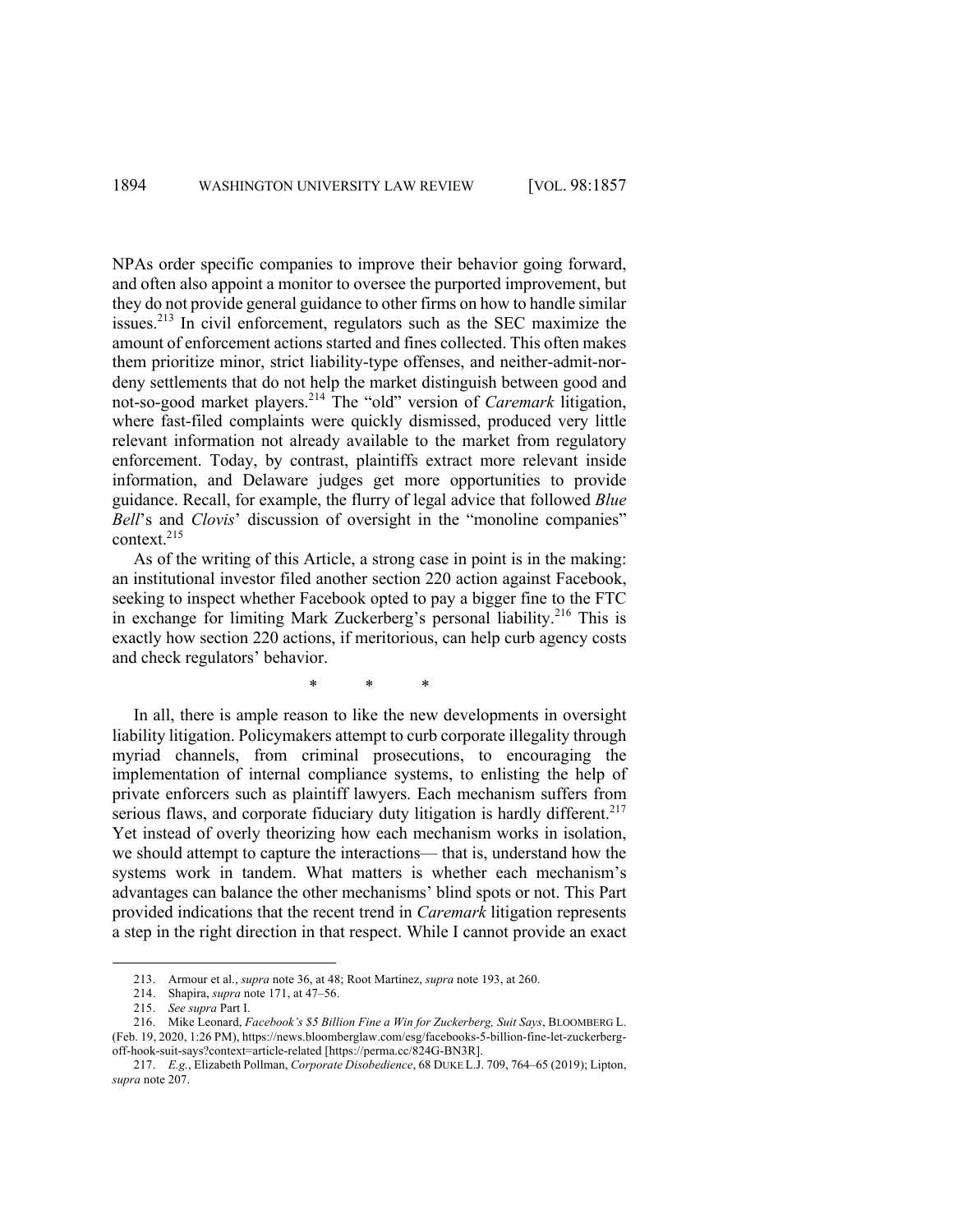cost-benefit estimation (that is ultimately a matter for future empirical research), I can point to several reasons to prima facie favor the trend of enhanced oversight duties we are currently witnessing. For one, unlike other areas of corporate behavior, such as classic business decisions, here the costs of court errors are lower, given the high "normative clarity." There is a roughly-standardized measure of whether companies violated regulations or not, and so the societal costs of court errors in imposing liability are smaller relative to other areas such as scrutinizing business decisions.<sup>218</sup>

One final clarification before we conclude: while this Article has largely sung the praise of the new *Caremark* era, it should not be read as a paean to Delaware corporate law in general. Rather, I am advancing here a claim of how Delaware corporate law functions when it is at its best. In the past, *Caremark* litigation may have reflected the too-deferential-to-managers version of Delaware corporate law. In its revamped mode, by contrast, *Caremark* litigation rests on an ecosystem of expert judges effectively micro-managing the process. Judges stagger the costs of (targeted, prefiling) discovery, as a function of the information asymmetries and the credibility of the allegations at hand. They make sure that bounty hunters (activist shareholders or plaintiff attorneys) get their bounty only when they contribute to shareholders as a group.<sup>219</sup> And when the system works that way, it generates a positive externality of quality information on corporate behavior, which facilitates a robust market for reputation.<sup>220</sup>

#### **CONCLUSION**

Compliance has become a key corporate governance issue. With renewed societal concerns "about whether business entities conduct themselves in a manner that is consistent with society's best interests,"<sup>221</sup> mounting regulatory requirements, and hundreds of billions spent on internal programs, it is crucial to get corporate compliance right. Yet until recently, corporate law played only a limited role in holding directors accountable for compliance failures. And, among many scholars, corporate anti-social behavior was seen as a matter for other laws and regulations, rather than an internal corporate law issue. This state of affairs seems to be

<sup>218.</sup> Holger Spamann, *Monetary Liability for Breach of the Duty of Care?*, 8 J. LEGAL ANALYSIS 337, 361 (2016); Buell, *supra* note 212, at 666.

<sup>219.</sup> *Cf*. Holger Spamann, Indirect Investor Protection (2020) (unpublished manuscript) (on file with author).

<sup>220.</sup> One way to highlight Delaware's mode of oversight liability litigation is to juxtapose it with "*Caremark*" cases in federal securities litigation. There, in a nutshell, state inspection rights are not available, Shapira, *supra* note 8 (manuscript at 7), and the courts maintain that lack of documentations does *not* allow inferring scienter in the pleading stage. Gadinis & Miazad, *supra* note 1, at 2184 & n.270.

<sup>221.</sup> Strine et al., *supra* note 1 (manuscript at 2).